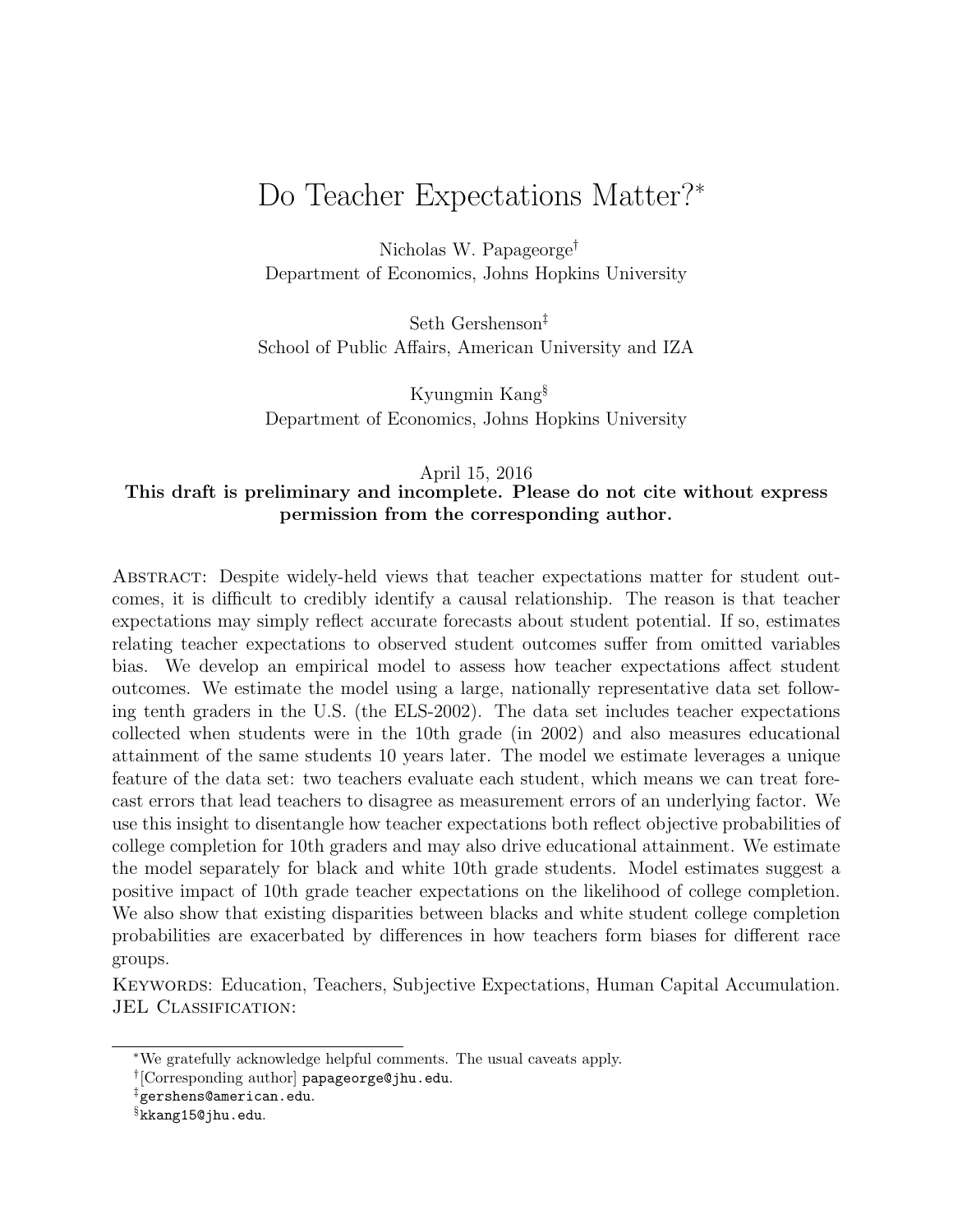# 1 Introduction

At least since [Becker](#page-27-0) [\(1964\)](#page-27-0) cast schooling as an investment in human capital, economists have been concerned with understanding what factors drive variation in education decisions. One goal of this research has been to understand socio-demographic gaps in educational attainment, which are especially concerning if they reflect sub-optimal investments in human capital by under-represented or traditionally disadvantaged groups. Teacher expectations constitute one potentially important, but relatively understudied, source of educational attainment gaps. Despite widely-held views that teacher expectations matter, however, it is difficult to credibly identify their causal effects on student outcomes. The reason is that teacher expectations may simply reflect accurate forecasts about educational attainment. If so, then teacher expectations do not influence outcomes, but instead reflect the information teachers have about true student potential.

In this paper, we study how teacher expectations affect students' educational outcomes. In particular, we aim to assess whether biases in teacher expectations can help to explain socio-demographic gaps in educational attainment. One potential mechanism is information transmission. Given that information acquisition is costly, students rely on teachers as important sources of information about their education. If the information they receive from teachers is biased, students may incorporate these biases and make sub-optimal investment decisions. This effect may be particularly pronounced for traditionally disadvantaged students, who likely have limited access to alternative sources of information about their educational potential and the returns to educational investments. Another potential mechanism linking teacher expectations to student outcomes is that teachers, based on their expectations, could modify how they teach, evaluate, and advise their students, again influencing students' educational investment decisions. Notice, in both of these scenarios, biased expectations can create a feedback loop that functions like a self-fulfilling prophecy that perpetuates educational attainment gaps.[1](#page-1-0) Differences if how biases arise or affect outcomes are especially concerning if they differ by group, e.g., blacks versus whites, which could exacerbate existing disparities that already exist in the 10th grade.

Our first contribution is to establish several stylized facts about reported teacher expectations as they relate to student outcomes using data from a large, nationally representative, longitudinal study of U.S. students who were in the 10th grade in the year 2002. The data set is known as the Education Longitudinal Study of 2002 (ELS-2002). First, we show that

<span id="page-1-0"></span> ${}^{1}$ A related literature in education studies *stereotype threat*. The idea is that low expectations either cause emotional responses that directly harm performance or cause students to disidentify with educational environments [\(Steele, 1997\)](#page-30-0).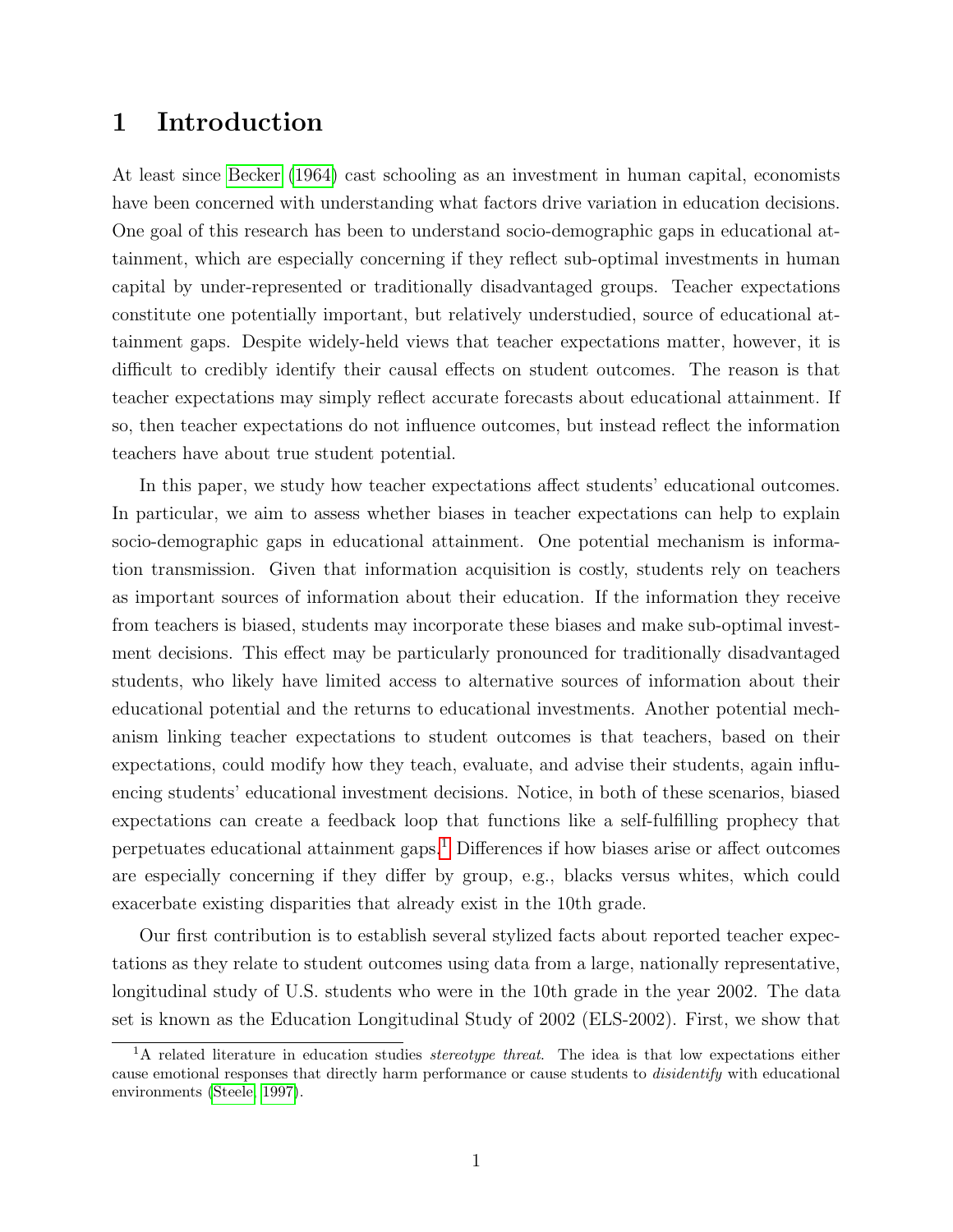teacher expectations predict student educational attainment 10 years after the expectations data were collected. This predictive power remains even after we control for a host of variables describing achievement along with student and teacher demographics. We also find that teacher expectations are higher for students who perform better on traditional measures of academic achievement and who come from higher income backgrounds. Moreover, though teacher expectations are informative, there are some systematic discrepancies or "forecast errors" in teachers' expectations. For example, we find that teachers tend to be too optimistic on average, but that over-optimism declines with teacher experience. Finally, we leverage a unique feature of the ELS-2002 data to assess disagreements between teachers over students. This is possible because two teachers report expectations for each student in the ELS-2002. Teachers frequently agree in their expectations for a particular student, but there is also a healthy amount of disagreement. Conceptually, if two teachers disagree when evaluating the same student, at least one of them is necessarily wrong. Observed disagreement is therefore useful in identifying cases where teacher expectations may be biased.

Armed with this set of empirical facts, we develop an econometric model that can identify the causal impact of teacher biases. The econometric model is designed to explicitly address the endogeneity of teacher expectations arising from omitted variables that jointly influence teacher expectations and student outcomes. It is not surprising that low teacher expectations are correlated with low academic achievement. It is perhaps more surprising that this relationship persists even after we condition on several measures of academic achievement and household socioeconomic status. However, teachers form expectations about their students based on far more information than is collected in the ELS-2002 data. Therefore, even if we control for various measures capturing performance in school, aptitude and other determinants of educational attainment, such as family income, it remains difficult to argue that we have purged the model entirely of omitted variables correlated with teacher expectations.

To address omitted variables bias, the econometric approach we develop relies on a unique feature of the ELS-2002 data set. Two teachers report how far they expect students to go in school. Intuitively, our identification strategy exploits instances where two teachers report different expectations for the same student. Using lessons from the measurement error literature, such disagreements allow us to treat teacher expectations as consisting of two components. The first is an unbiased expectation of student outcomes given the information sets common to both teachers (including information that is not observed by the econometrician and that induces omitted variables bias). The second component is treated as measurement or forecast error. For example, a teacher might have an especially positive or negative interaction with a student just prior to reporting their forecast. This type of forecast error mimics exogenous shifts in teacher expectations. Therefore, we identify the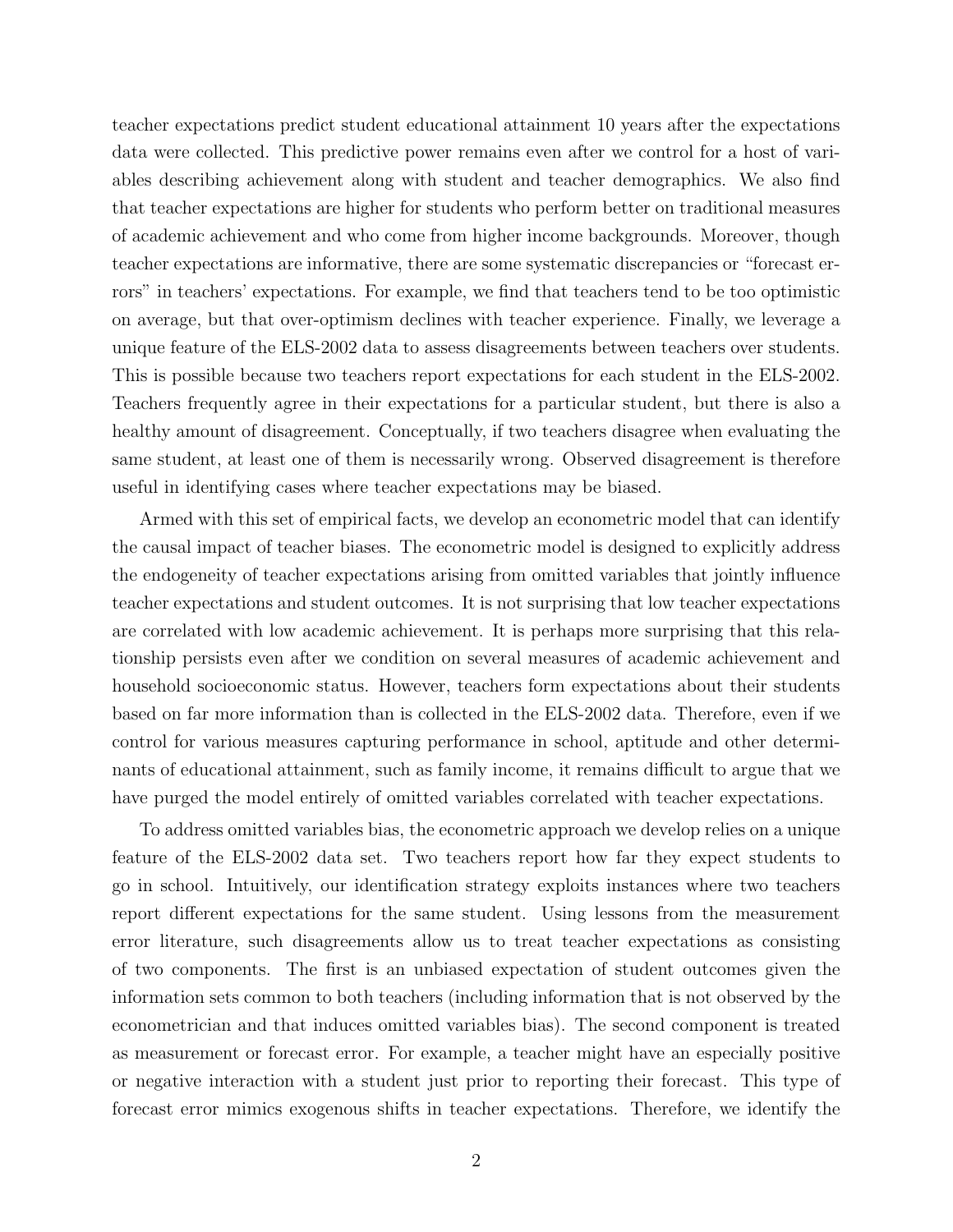impact of expectations by studying how forecast errors affect student outcomes. We estimate the model separately for black and white students. This way, we can assess whether there are differences by student race in how teachers form bias or how these biases affect student outcomes.

Model estimates show that the objective probability of college completion is already different for black versus white students once they reach the 10th grade. This likely reflects differences in early-childhood inputs, such as school quality. Next, we show show that teacher expectations matter across groups, in that they have a positive impact on the probability of college completion. However, biases differ in important ways across groups. In particular, teachers biases are relatively worse for black students even after we account for existing disparities in the 10th grade. In other words, the production function of teacher biases differs by student race in a way that puts black students at a disadvantage. Finally, we show that biases affect race groups differently, again in a way that favors white students. Altogether, this means that black students would do better if they faced the same bias as whites. This implies that existing disparities in the likelihood of college completion are exacerbated by teacher expectations. A resulting policy conclusion is that de-biasing efforts or information interventions aimed at the teaching force could be helpful in closing sociodemographic achievement gaps.

The current study contributes to several literatures. One line of inquiry studies gaps in educational outcomes. Socio-demographic gaps in educational attainment are well documented [\(Bailey and Dynarski, 2011;](#page-26-0) [Bound and Turner, 2011\)](#page-27-1). Closing such gaps has been a longstanding goal of education policy. A primary reason for this focus is that education increases earnings [\(Blundell, Dearden, and Sianesi, 2005;](#page-27-2) [Card, 1999\)](#page-27-3). Further, education has a direct, causal effect on a number of important social and behavioral outcomes such as civic engagement [\(Dee, 2004;](#page-28-0) [Milligan, Moretti, and Oreopoulos, 2004\)](#page-29-0), health [\(Grossman, 2006;](#page-28-1) [Silles, 2009\)](#page-30-1), and crime [\(Lochner and Moretti, 2004;](#page-29-1) Machin, Marie, and Vujić, 2011). Much literature has attempted to understand the sources of socio-demographic education gaps. Differences in students' beliefs and expectations about school are one potentially important, but relatively understudied, source of educational attainment gaps [\(Hoxby and Turner, 2013;](#page-28-2) [Morgan et al., 2013\)](#page-29-3). For example, [Fortin, Oreopoulos, and Phipps](#page-28-3) [\(2015\)](#page-28-3) find that gender differences in students' expectations about their educational attainment are among the leading sources of gender gaps in secondary students' academic performance. Moreover, these effects may be important. [Lavy and Sand](#page-29-4) [\(2015\)](#page-29-4) show that grading biases in earlier grades can have long lasting impacts on academic achievement and course taking in high school.

We also contribute to a large literature in both economics and education that shows that teachers are the most important school-provided educational input. It has been es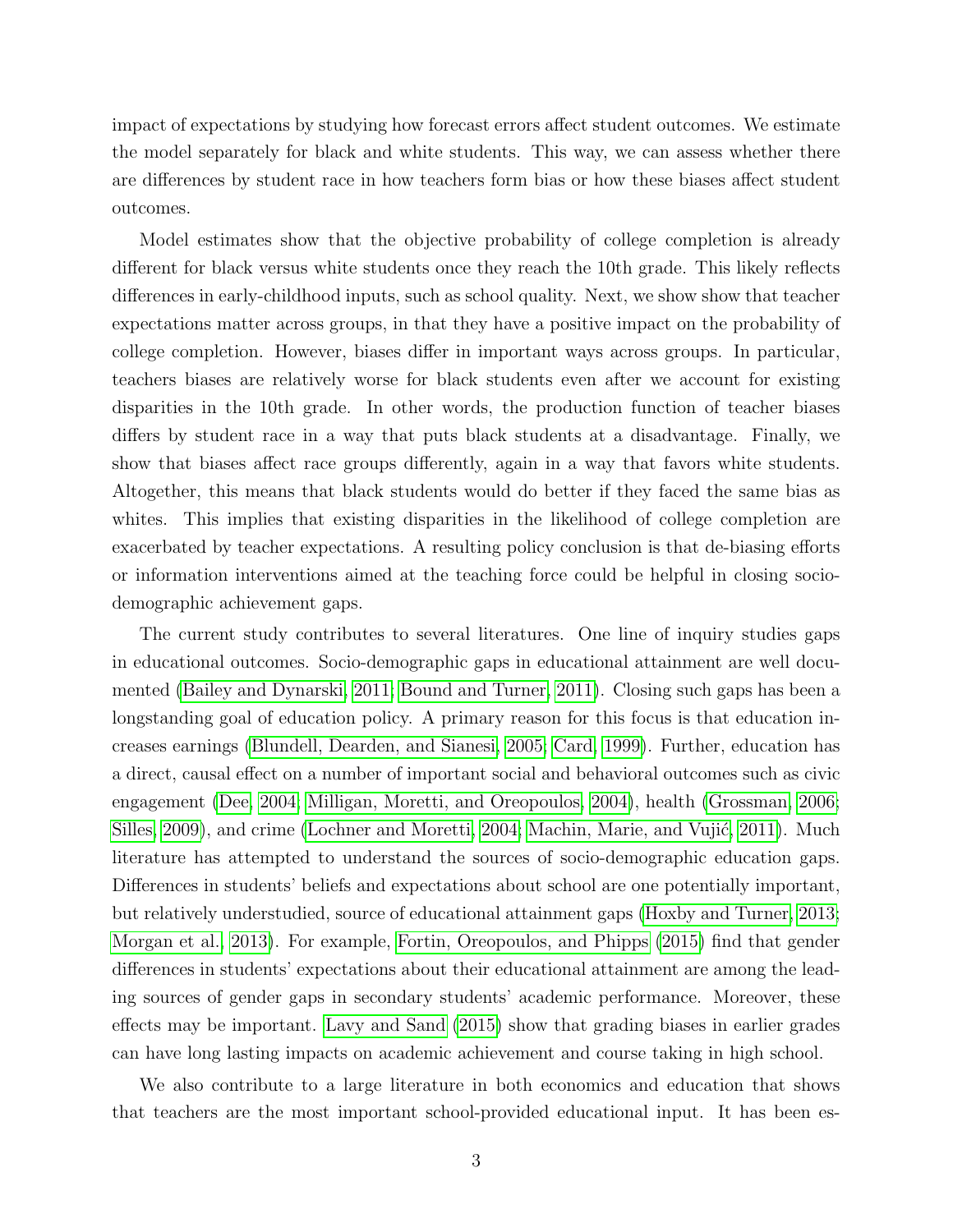tablished that teachers have strong effects on both academic achievement and long-run socioeconomic outcomes (e.g., [Chetty, Friedman, and Rockoff](#page-27-4) [\(2013\)](#page-27-4); [Harris](#page-28-4) [\(2011\)](#page-28-4); [Jackson](#page-29-5) [\(2012\)](#page-29-5); [Hanushek and Rivkin](#page-28-5) [\(2010\)](#page-28-5)). However, the mechanisms through which teachers affect long-run outcomes are poorly understood. Providing (mis)information to students via biased expectations may be one mechanism through which documented teacher effects on long-run student outcomes operate.

Our research also connects to literature on biases in beliefs and costly information acquisition. If information acquisition is costly, students may form expectations based on information sources that are readily available, e.g., teachers. This can lead to sub-optimal investments if the information students receive from teachers is biased. In a different context, [DellaVigna and Kaplan](#page-28-6) [\(2007\)](#page-28-6) argue that biased media sources can influence voting patterns of individuals to whom they are made available, presumably by modifying viewers' expectations about candidate quality. Moreover, data on teacher expectations seem to support the idea that teacher biases could affect students. Several studies report that teachers' expectations strongly predict student outcomes such as educational attainment, though it is currently unknown whether this is a causal relationship, as expectations may accurately measure unobservable (to the analyst) student ability [\(Gregory and Huang, 2013;](#page-28-7) [Boser,](#page-27-5) [Wilhelm, and Hanna, 2014\)](#page-27-5). One exception is a famous experiment in which researchers manipulated teachers' beliefs of student ability by providing false information regarding students' performance on a nonexistent test and found significantly greater school-year gains among the students who were falsely identified to teachers as having exceptionally high test scores (i.e., growth spurters) [\(Rosenthal and Jacobson, 1968\)](#page-30-2).<sup>[2](#page-4-0)</sup>

Even if teacher biases causally affect student outcomes, it is also not clear if teacher expectations are systematically biased. There is strong evidence that observable characteristics affect how teachers perceive and evaluate students, which suggests that systematic biases are possible. For example, teachers have significantly lower expectations for the educational attainment of socioeconomically disadvantaged and racial minority students [\(Boser, Wilhelm,](#page-27-5) [and Hanna, 2014\)](#page-27-5). One explanation is that teachers resort to using rules-of-thumb to form expectations for low-SES and racial and ethnic minority students, who are more likely to attend disadvantaged and unsafe schools. This may be more common if such students' teachers are under greater levels of stress, and thus have less available mental bandwidth, than their counterparts in more advantaged schools and neighborhoods [\(Mullainathan and Shafir,](#page-29-6) [2013\)](#page-29-6). Related, [Riegle-Crumb and Humphries](#page-30-3) [\(2012\)](#page-30-3) provides evidence that math teachers

<span id="page-4-0"></span><sup>&</sup>lt;sup>2</sup>Indeed, teachers themselves believe that their expectations can affect student outcomes [\(Markow and](#page-29-7) [Pieters, 2010\)](#page-29-7) and some observers have speculated that the success of Catholic schools in educating socioeconomically disadvantaged students in urban settings is due to Catholic schools' culture of maintaining high expectations for all students [\(Bempechat, 1998\)](#page-27-6).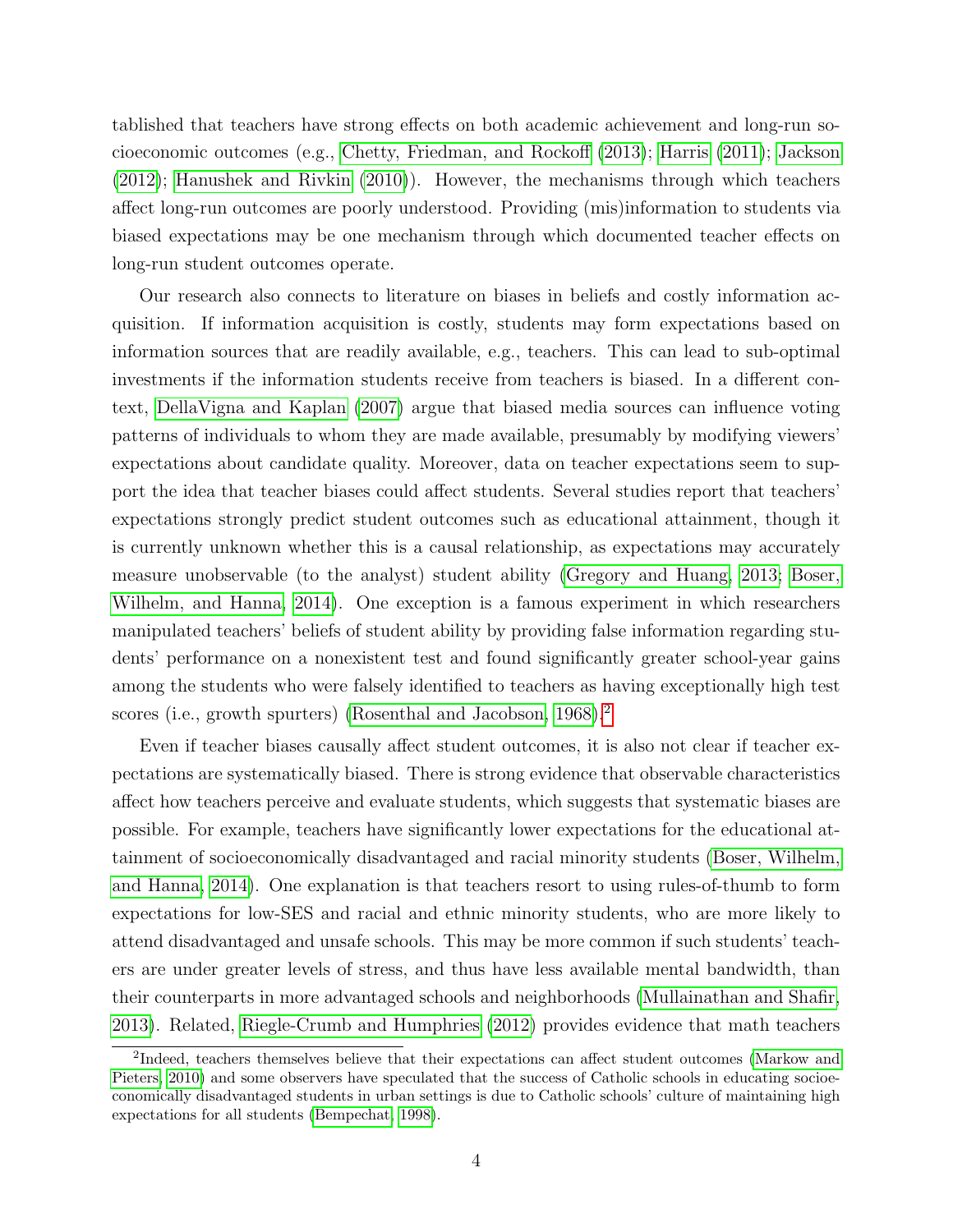systematically under-estimate female students' mathematical aptitude. Finally, there is also robust evidence of gender, racial, and ethnic biases in how teachers grade exams in a variety of educational contexts [\(Burgess and Greaves, 2013;](#page-27-7) [Cornwell, Mustard, and Van Parys,](#page-27-8) [2013;](#page-27-8) [Hanna and Linden, 2012;](#page-28-8) [Lavy, 2008\)](#page-29-8).[3](#page-5-0)

The aforementioned evidence indicates that teachers have different expectations for different groups of students. However, there is no evidence of a bias as different groups may have different objective likelihoods of reaching a given level of educational attainment. Direct evidence of bias is found in [Gershenson, Holt, and Papageorge](#page-28-9) [\(2015\)](#page-28-9), who use the ELS-2002 data to show that teacher expectations are in part driven by their race and gender relative to that of their students. For example, in cases where black students have a black and a white teacher, the white teacher is about 30 percent more likely than the black teacher to expect that the student will not finish high school and about 30 percent less likely than the black teacher to expect that the student will complete a 4-year college degree. This result is important to the current study because either black teachers over-estimate black student potential or white teachers under-estimate it (or some combination of the two). In other words, [Gershenson, Holt, and Papageorge](#page-28-9) [\(2015\)](#page-28-9) provide evidence of systematic biases in teachers' expectations for at least a subset of students. However, the degree to which these sorts of biases in teachers' expectations affect student outcomes remains an open question that we address in the current study.

Should we find that stigmatization affects student outcomes, policies such as information interventions aimed at correcting biases could be helpful. Evidence that this is possible is mounting. For example, [Wiswall and Zafar](#page-30-4) [\(2015\)](#page-30-4) show that biases in college students' expectations can be corrected by interventions that provide accurate information. These interventions are premised on the idea that expectations are malleable. Information interventions could be designed to provide personalized information and assistance regarding the college application and admissions process to qualified secondary students from disadvantaged backgrounds via mailers [\(Hoxby and Turner, 2013\)](#page-28-2), text messages [\(Castleman and](#page-27-9) [Page, 2014\)](#page-27-9), and counseling sessions [\(Avery, 2010;](#page-26-1) [Stephan and Rosenbaum, 2013\)](#page-30-5).

The remainder of this paper is organized as follows. Section [2](#page-6-0) describes the data set used in this project. Section [3](#page-8-0) presents key empirical relationships between teacher expectations and student outcomes. Section [4](#page-13-0) describes the measurement error model we use to identify causal effects of teacher biases on educational attainment. Section [5](#page-23-0) reports results of policy simulations. Section [6](#page-26-2) concludes.

<span id="page-5-0"></span><sup>3</sup>Related, in a seminal paper, [Dee](#page-28-10) [\(2005\)](#page-28-10) leverages multiple teacher reports for a given student to show that race and gender differences between teachers and students can affect teachers' perceptions of students' behaviors.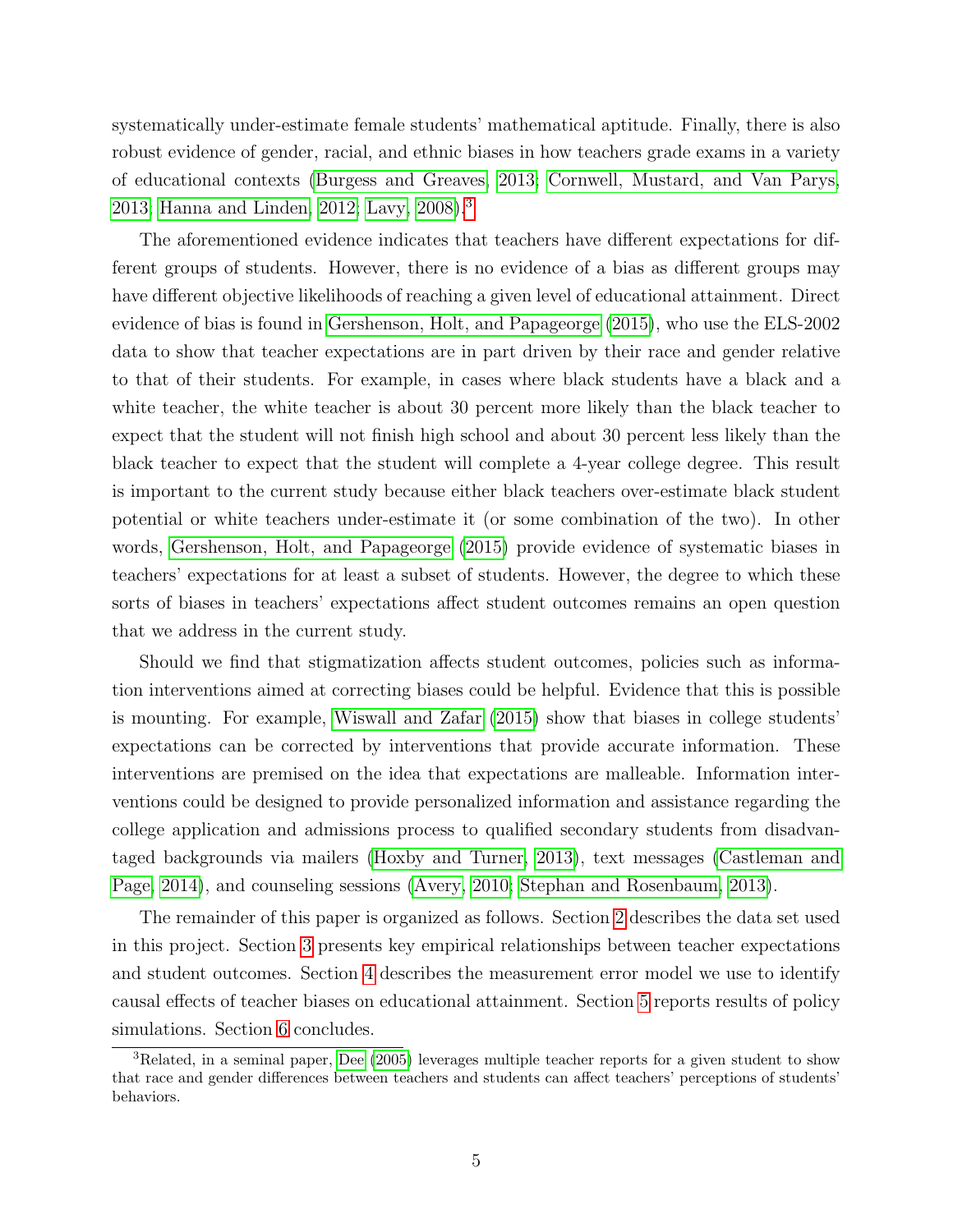### <span id="page-6-0"></span>2 Data

The current study utilizes data from the 2002 Education Longitudinal Study (ELS 2002), which are nationally representative of the cohort of U.S. students who entered 10th grade in 2002. The ELS data are collected, maintained, and made available to researchers by the National Center for Education Statistics.<sup>[4](#page-6-1)</sup> These data are well suited for the current study for several reasons. First, and most importantly, the ELS is the only nationally representative survey of which we are aware that contains multiple subjective reports of teachers' expectations for each student's educational attainment. Second, the ELS data contain rich information on students' socio-demographic backgrounds and their secondary and postsecondary schooling outcomes (including educational attainment through 2012, or within 8 years of an "on time" high school graduation). Third, the ELS sampled students within schools and includes school identifiers that facilitate within-school (school fixed effects) analyses. Finally, a handful of observed teacher characteristics are included, such as teaching experience, demographic background, and credentials.

We use five sets of variables: (I) teachers' subjective expectations for students' ultimate educational attainment, (II) observed (actual) student educational attainment, (III) observed teacher characteristics, (IV) observed student characteristics, and (V) student performance in school, including course grades, course taking in both secondary and post-secondary school, and performance on math and reading standardized tests in 10th grade that were administered by the ELS. Variable sets (I) and (II) form the basis for measurement, as they relate teachers' potentially biased expectations for students' educational attainment to students' realized educational attainment. The variables in (III) and (IV) are potential moderators and mediators of this relationship. Finally, the variables in (V) will be used to assess the bias in teachers' expectations, based on students' academic performance. The last two exercises are formally described in Section 4.

The analytic sample is restricted to the 6,060 students for whom all variables in  $(I)$ - $(V)$ are observed. Because there are two teacher expectations per student, the analytic sample contains  $12.130$  teachers.<sup>[5](#page-6-2)</sup> Table [1](#page-31-0) summarizes the students who comprise the analytic sample. Column  $(1)$  does so for the full sample and columns  $(2)-(5)$  do so separately by student race and sex.

The outcome of interest, educational attainment, is coded as a categorical variable in the ELS. Translating this to years of schooling, we see that the overall average is almost 15 years of schooling, indicating that the average student completed at least some college

<span id="page-6-1"></span><sup>4</sup>See <https://nces.ed.gov/surveys/els2002>.

<span id="page-6-2"></span><sup>&</sup>lt;sup>5</sup>All sample sizes are rounded to nearest 10 in accordance with NCES regulations for restricted data.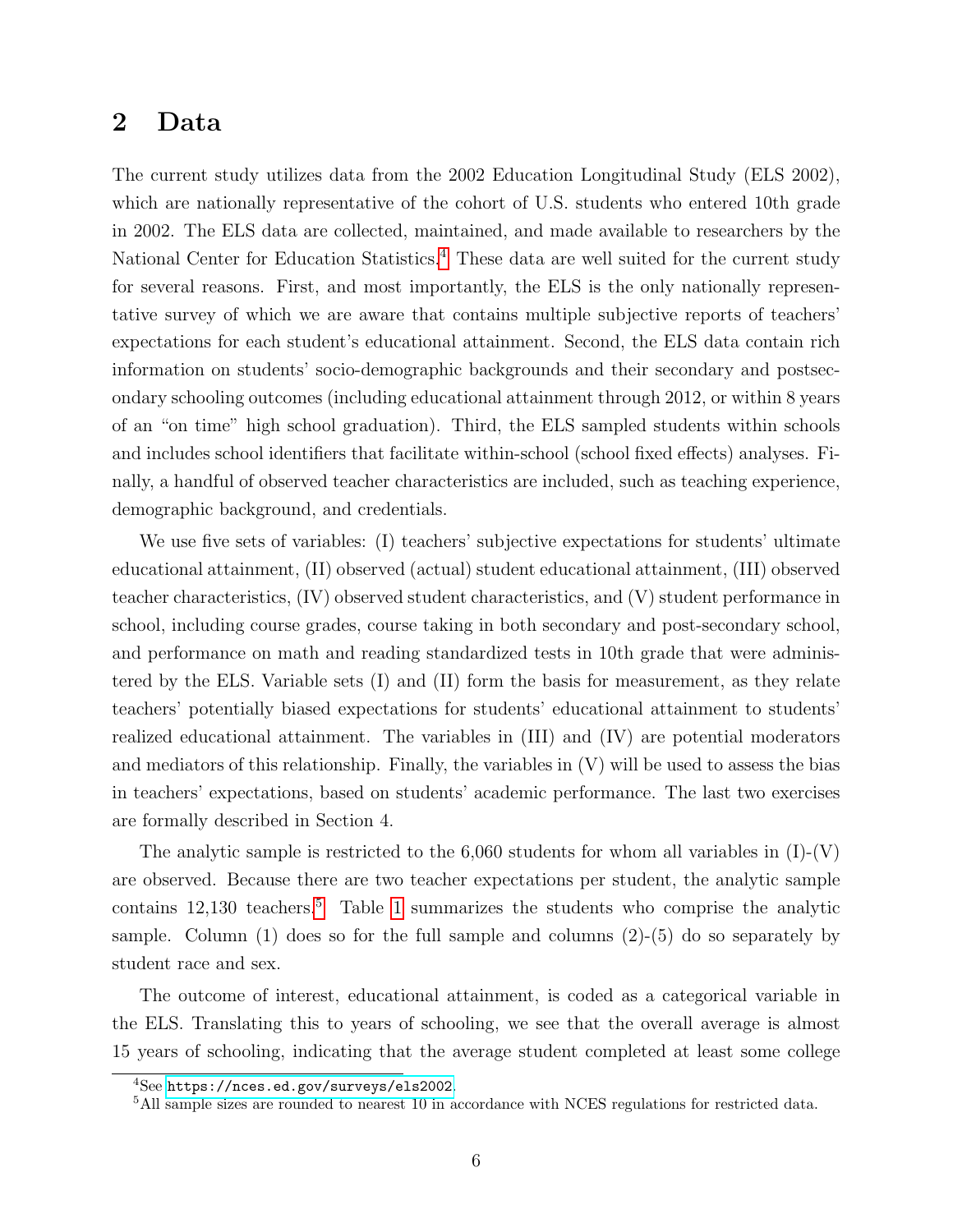but did not earn a four-year degree. The "years of schooling" measure is a useful summary measure that facilitates the specification and estimation of linear models, yet it precludes more nuanced analyses of the distribution of educational attainment. Thus Table [1](#page-31-0) also summarizes the percentage of students who fail to complete high school and who earn a four-year college degree (or more). Indeed, columns (2) and (3) show that while the mean racial difference in years of schooling of less than one year are modest in size, racial differences in credential obtainment are pronounced: blacks are twice as likely to fail to earn a high school diploma as whites while whites are almost twice as likely to earn a four-year college degree as blacks. Similarly, columns (4) and (5) reveal the well documented fact that women are now significantly more likely to complete a four-year college degree than are men.

Teachers' expectations are summarized in the next section of Table [1](#page-31-0) and a histogram is presented in Figure [1.](#page-40-0) Expectations for black students are significantly lower than for white students, and similarly for male students relative to females. These patterns are consistent with the patterns in actual educational attainment described above. Note that there are two sets of expectations per student: one from a math teacher and one from an English teacher. Two aspects of the average expectations merit notice. First, on average, teachers are optimistic about students' educational attainment. For example, overall, about two-thirds of teachers expected their students to complete at least a four-year college degree, while only 45 percent of students did so. A similar amount of over-optimism about the likelihood of completing college exists for each demographic subgroup. Interestingly, however, black students' teachers seem to be overly pessimistic about their likelihood of completing high school, at least for those students on the margin. We provide a more nuanced analysis of such discrepancies between teachers' expectations and students' educational attainment in Section [3.2.](#page-10-0) Second, while math and reading teachers' expectations are similar on average, English teachers' expectations tend to be slightly higher, particularly among black students. A more nuanced comparison of math and English teachers' expectations, including analyses of the frequency and extent to which teachers have divergent expectations for the same student, is provided in Section [3.3.](#page-12-0)

The final two panels of Table [1](#page-31-0) report students' average academic and socioeconomic characteristics, both overall and separately by race and sex. A comparison of columns (2) and (3) shows that white students have significantly higher test scores, GPAs, and household incomes than black students, as well as better educated mothers, all of which is consistent with longstanding racial disparities in academic performance and socioeconomic status [\(Fryer Jr, 2010\)](#page-28-11). Another notable difference by student race is in their assigned teacher's race: black students are four to five times as likely as white students to be assigned a black teacher, which is due to non-white teachers being more likely to teach in majority non-white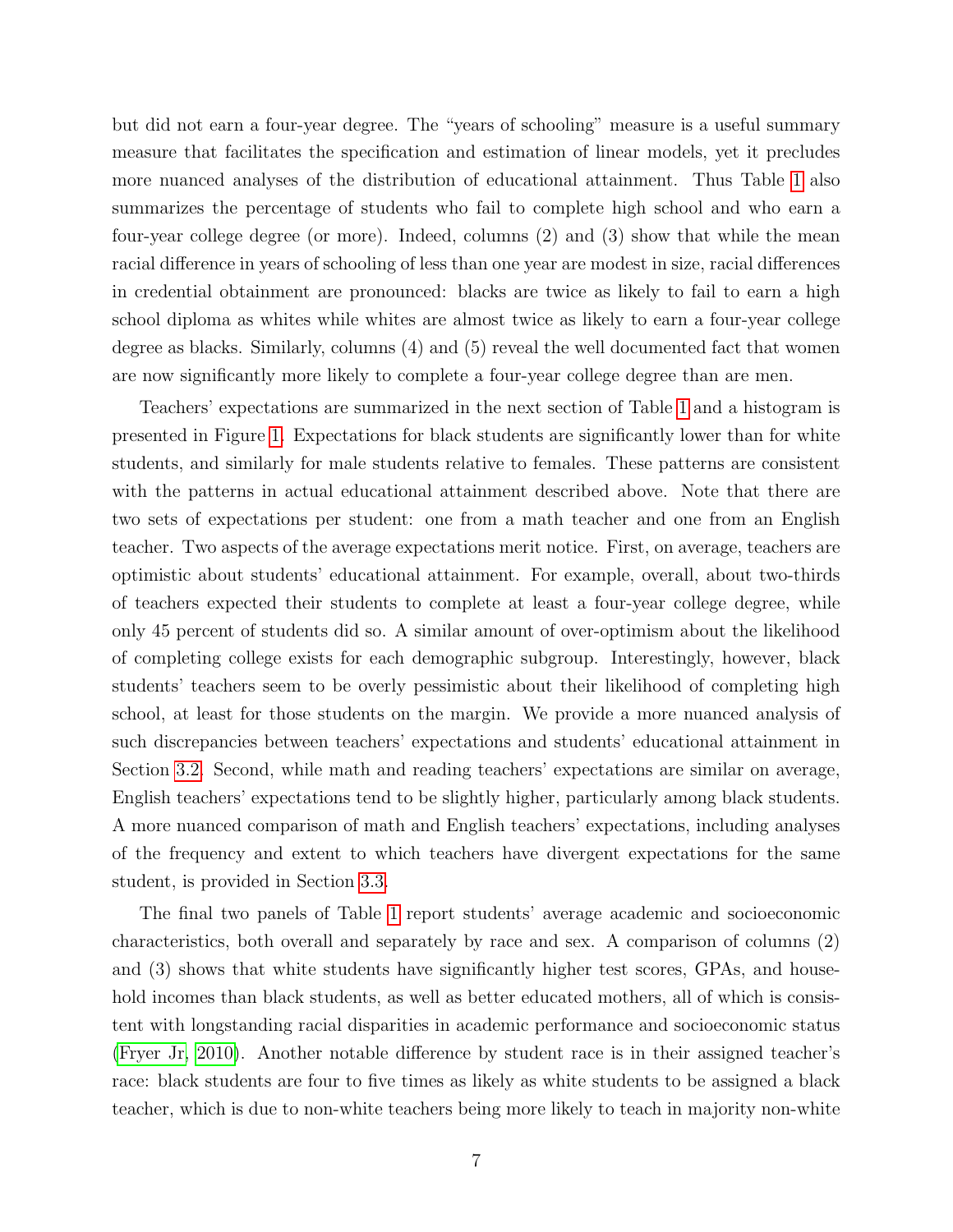schools [\(Hanushek, Kain, and Rivkin, 2004;](#page-28-12) [Jackson, 2009\)](#page-29-9). Nonetheless, the majority of students, white and black, have white teachers. This is troubling in the context of the current study, as [Gershenson, Holt, and Papageorge](#page-28-9) [\(2015\)](#page-28-9) show that student-teacher racial mismatch has significant, arguably causal effects on teachers' educational expectations for students. Columns (4) and (5) of Table [1](#page-31-0) show that girls have higher GPAs and perform better on reading assessments than boys, while boys perform better on math assessments. This is consistent with the literature [\(Jacob, 2002\)](#page-29-10). Unsurprisingly, there are no significant differences in SES by sex.

Table [2](#page-32-0) similarly summarizes the teachers represented in the analytic sample. Overall, 11 percent of teachers are nonwhite and nonwhite teachers are evenly represented across subjects and sex. The average teacher has about 15 years of experience though 16 percent of teachers have 3 or fewer years of teaching experience. Math teachers are a bit more experienced than English teachers, on average, as are black teachers relative to white teachers. Almost half of teachers have an undergraduate degree in the subject they teach. A similar percentage hold a graduate degree. The bottom panel of Table [2](#page-32-0) confirms that black teachers are significantly more likely to teach black students than are teachers from other racial backgrounds.

## <span id="page-8-0"></span>3 Empirical Patterns

We now establish several patterns in the relationship between teacher expectations and student outcomes. First, we show that teacher expectations are informative. Specifically, even after conditioning on a rich set of observed student, household, and school characteristics that likely jointly influence both teacher expectations and student outcomes, teacher expectations significantly predict students' ultimate educational attainment. Second, we show that teacher expectations are frequently incorrect. That is, teachers frequently over- or under-estimate the students' educational attainment and that, on average, teacher expectations exceed actual outcomes. Third, we show that this optimism is somewhat attenuated by teachers' experience and other observed characteristics, especially with regard to female (students or teachers). Fourth, consistent with [Gershenson, Holt, and Papageorge](#page-28-9) [\(2015\)](#page-28-9), we show that teachers frequently disagree in their assessments of the same students, sometimes in systematic ways.[6](#page-8-1)

<span id="page-8-1"></span><sup>6</sup>Additional reduced-form empirical results are found in [Appendix A.](#page-47-0)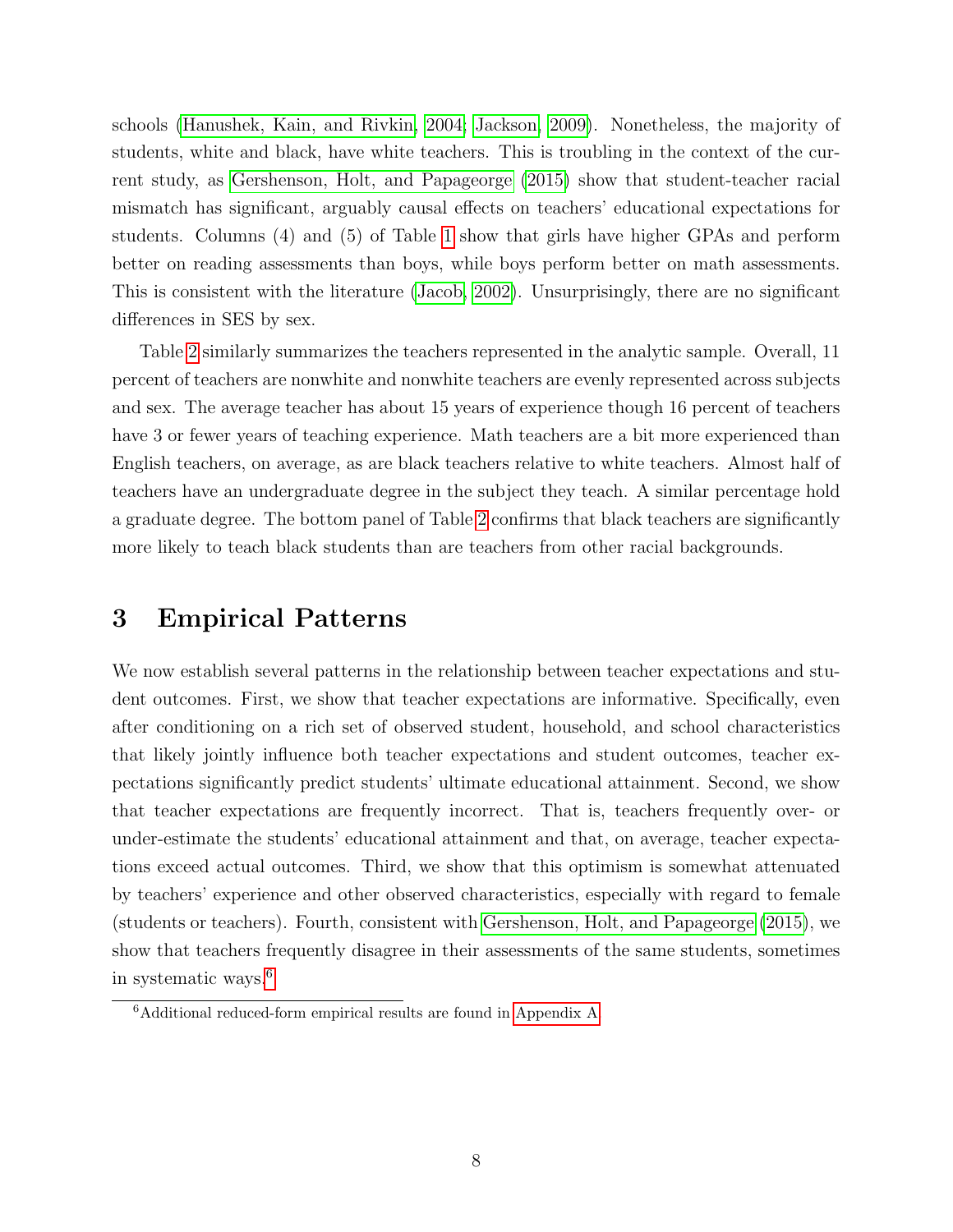#### 3.1 Teacher Expectations and Student Outcomes

This section documents the positive, robust, statistically significant association between teacher expectations and student attainment. Formally, let  $y_i$  be a measure of student i's actual educational attainment by 2012. In practice, y can be either a count measure of years of completed schooling or a categorical indicator of highest degree obtained, though both measures produce qualitatively similar results. We are interested, then, in how math  $(T_{1i})$ and English  $(T_{2i})$  teacher expectations relate to y. Regressing y on T is a purely descriptive exercise, of course, as a multitude of factors affect both  $T$  and  $y$ . Accordingly, we estimate a series of linear regressions of the form

<span id="page-9-1"></span>
$$
y_i = \gamma_1 T_{1i} + \gamma_2 T_{2i} + X_i \beta + \epsilon_i \tag{1}
$$

where the vector  $X$  includes a progressively richer set of statistical controls, up to and including school fixed effects (FE). Standard errors are clustered by school, as teachers and students are nested in schools.

Table [3](#page-33-0) reports baseline estimates of equation  $(1)$  in which  $y$  is measured in years of schooling.<sup>[7](#page-9-0)</sup> Column (1) of Table [3](#page-33-0) presents estimates of the unconditional association between teachers' expectations and student attainment. The estimates for math and reading teachers are nearly identical, strongly statistically significant, and indicate that on average, an additional year of expected schooling by a teacher is associated with about 0.3 additional years of actual schooling completed by the student. Column (2) shows that the point estimates of about 0.3 in the unconditional model are robust to controlling for teachers' demographic backgrounds and observed credentials such as experience, graduate degree, and undergraduate field of study.

Column (3) of Table [3](#page-33-0) augments the parsimonious model to also control for students' socio-demographic background, adding indicators of students' sex, race, household income, and mothers' educational attainment to X. Doing so reduces the estimates of  $\gamma$  by about 5 percentage points (17 percent) to 0.24 for English and 0.26 for Math, though both remain strongly statistically significant. Column (4) further enriches the model to condition on students' 9th grade GPA and performance on standardized math and reading assessments, which proxy for students' non-cognitive and cognitive ability, respectively. Adding these controls to the model reduces the estimates of  $\gamma$  by about 7 percentage points (28 percent) to 0.17 (English) and 0.19 (English), which once again remain strongly statistically significant. Finally, the model estimated in column (5) further expands X to include a full set of school

<span id="page-9-0"></span> $\sqrt{7}$ Online Appendix Tables [A1](#page-47-1) and [A2](#page-47-2) provide analogs of Table [3](#page-33-0) in which y is a binary indicator for "college degree or more" and "no high school diploma", respectively.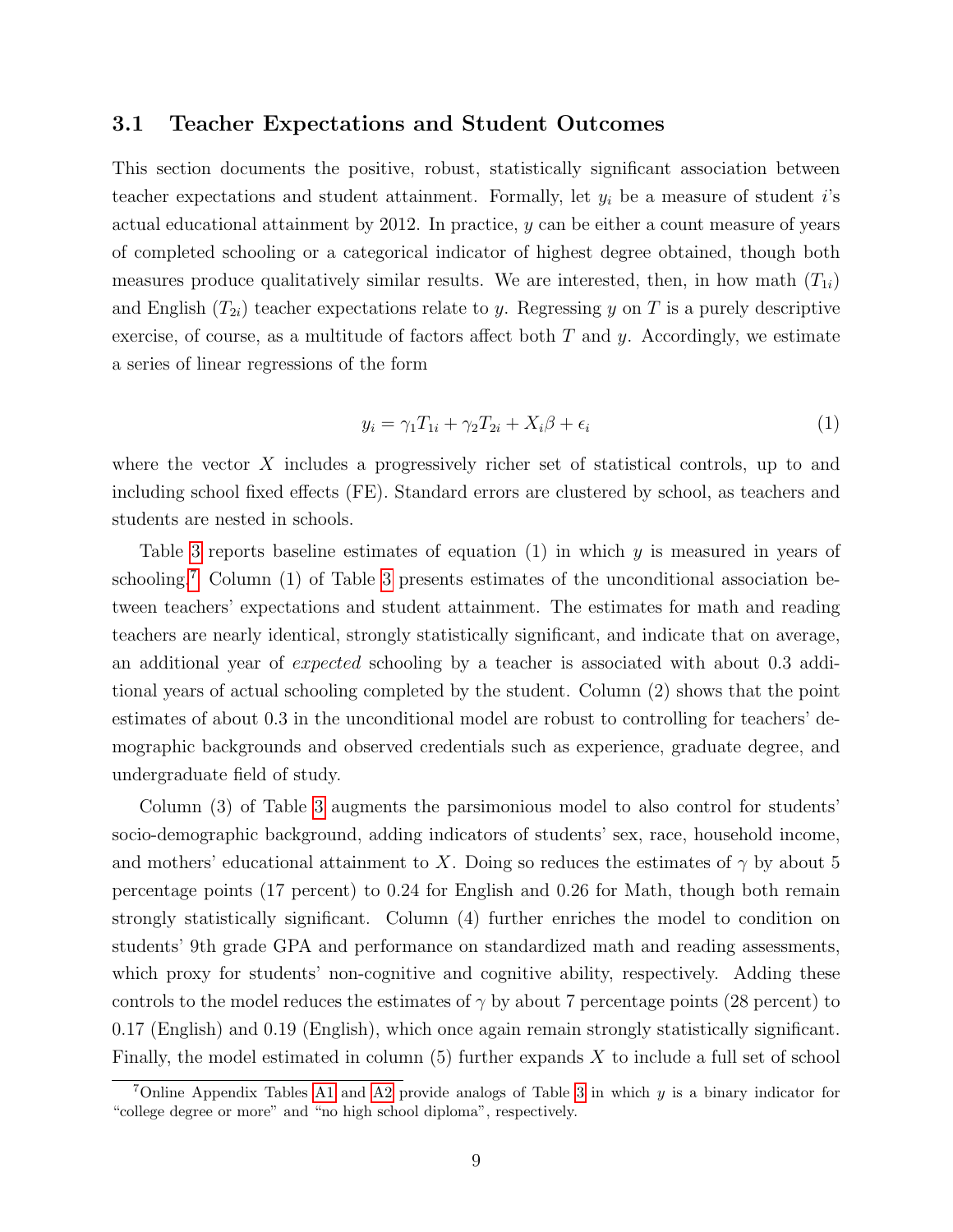FE, which control for school climate and neighborhood effects. Again, this results in modest decreases in the estimates of  $\gamma$ , which remain positive and strongly statistically significant at about 0.15.

Table [4](#page-33-1) reports estimates of the fully specified equation [\(1\)](#page-9-1) separately by students' demographic background. The estimates in column (1) of Table [4,](#page-33-1) for the population of white students, are nearly identical to those for the full sample in column (5) of Table [3.](#page-33-0) This is unsurprising, as the analytic sample is overwhelmingly white. Columns (2) and (3) of Table [4](#page-33-1) estimate the model separately for black and Hispanic students, respectively. These estimates are less precise, as the standard errors are more than three times as large as those for the full sample, which is likely due to the significant reduction in sample size. Interestingly, though, math teachers appear to have a larger association with black students' outcomes while reading teachers appear to be more highly predictive of Hispanic students' outcomes. This result merits further analysis. Finally, columns (4) and (5) of Table [4](#page-33-1) estimate the full model separately by students' gender, and find no evidence that teachers' expectations differentially affect students' educational attainment.

That conditioning on measures of cognitive ability, course grades, and school FE reduces the estimated magnitude of teachers' educational expectations' effects on students' educational attainment is unsurprising, as teachers' expectations are undoubtedly informed by their observations and perceptions of students' innate ability and determination as well as students' home and neighborhood environments outside of the school setting. Thus, the unconditional (naive) estimates in column (1) of Table [3](#page-33-0) were biased upwards by the omission of determinants of y that are positively correlated with teachers' expectations. It is striking, however, that teachers' expectations continue to have a fairly large, positive, statistically significant effect on y even after conditioning on school  $FE$  and a wide range of student characteristics. Moreover, as shown in Table [4,](#page-33-1) these effects persist across demographic groups. While the estimates of  $\gamma$  reported in column 5 of Table [3](#page-33-0) and in Table [4](#page-33-1) cannot be given a causal interpretation, they are suggestive of a causal relationship. We investigate this relationship further in Section 4, where we present a measurement-error-based strategy for identifying the impact of teachers' expectations on student outcomes.

#### <span id="page-10-0"></span>3.2 Are Teachers Systematically Over-Optimistic?

Having provided evidence that teachers' expectations are strongly associated with student outcomes, we now turn to the degree to which teachers systematically over- or under-estimate students' ultimate educational attainment, as the degree of wrongness has implications for the measurement model. We document the frequency and degree to which math teachers'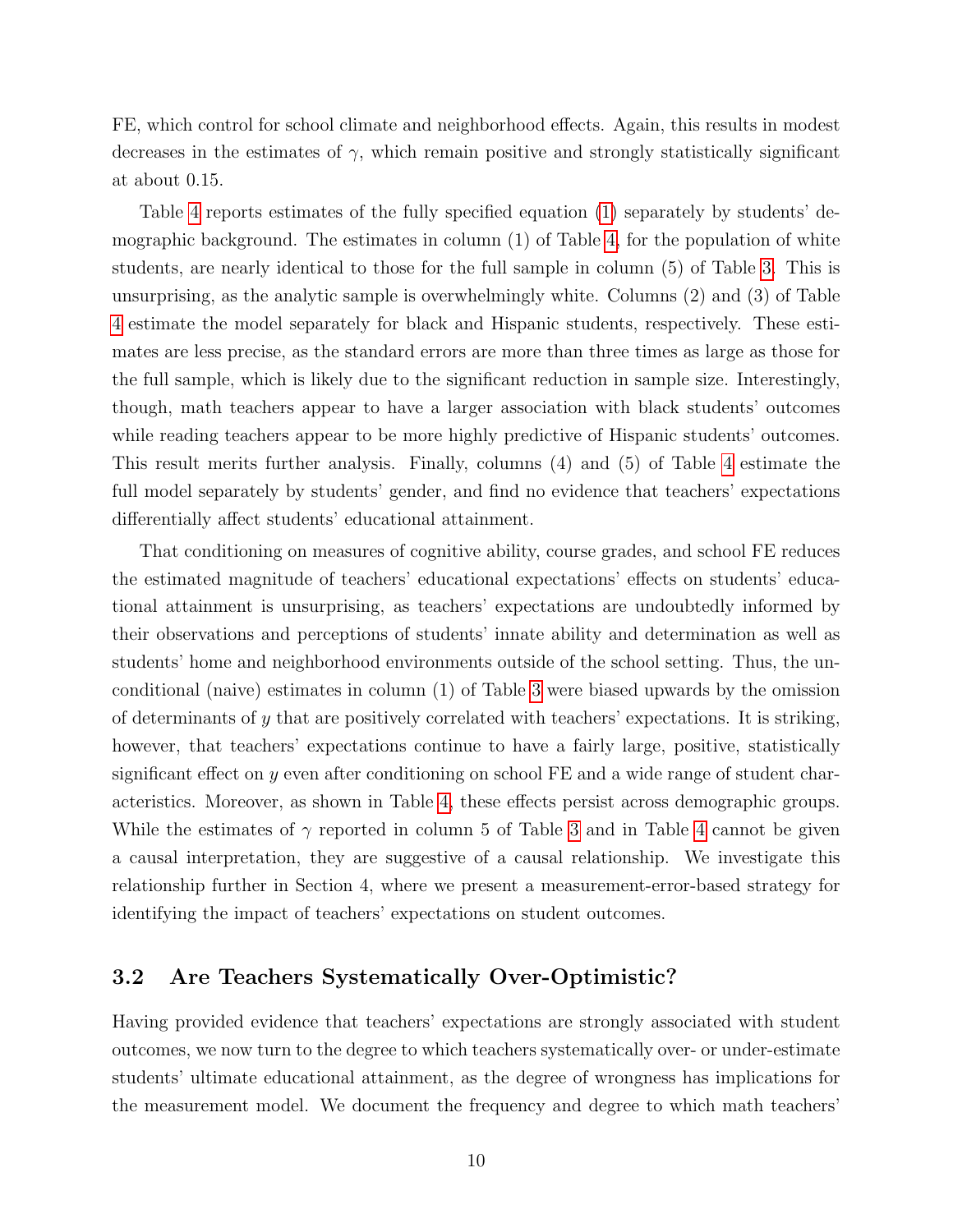expectations are misaligned with actual student outcomes in a series of transition matrixes in Table [5.](#page-34-0)[8](#page-11-0) The transition matrixes are organized with student outcomes in columns and teachers' expectations in rows.

The first transition matrix in Table [5](#page-34-0) is for all students. Recall that in Table [1,](#page-31-0) we saw 63 percent of math teachers expected the student to earn at least a four-year degree while only 45 percent of students did so. These overall averages appear in the "Bachelor's or more"-"Total" entries in the bottom right corner of the first transition matrix, which also provide further information about (i) the attainment of students who were expected to earn a four-year degree but did not and (ii) the expectations for students who did earn a four-year degree but were not expected to. The full sample transition matrix shows that almost 25 percent of students were expected to complete a four-year degree but did not. The majority of these students attended some college, but a nontrivial 1.5 percent of the sample did not attend any college. Meanwhile, a little more than 5 percent of students earned a four-year degree, exceeding their teachers' expectations in the process. Again, most of the "error" was due to teachers expecting only some college, but 0.7 percent of math teachers expected students who ultimately graduated from college to accrue no formal schooling after high school. Similar bouts of teacher optimism are observed on the high school graduation margin. For example, of the 1.3 percent of students who failed to complete high school, 85 percent of their teachers expected a high school diploma or more. Similarly, of the 8.7 percent of students who earned only a high school diploma, more than half of their math teachers expected them to attend at least some college. The remaining panels in Table [5](#page-34-0) reproduce the same transition matrix separately by student race and gender, which yield qualitatively similar results. Together, the transition matrixes in Table [5](#page-34-0) confirm that teachers' expectations are frequently incorrect, and when they are, are systematically too optimistic rather than too pessimistic. Interestingly, this over-optimism is present across all demographic subgroups.

While the basic pattern of over-optimism appears across several broad demographic groups, it could be that certain types of students (teachers) are particularly prone to receiving (providing) incorrect expectations. Accordingly, we estimate a series of descriptive ordered probit models to identify the predictors of incorrect teacher expectations. The dependent variables in these models take one of three values: teacher's expectation was pessimistic, teacher's expectation was accurate, or teacher's expectation was optimistic. Table [6](#page-35-0) presents the estimated ordered probit coefficients and average partial effects (APE) on

<span id="page-11-0"></span><sup>8</sup>Appendix Table [A3](#page-48-0) reports analogous transition matrixes for English teachers' expectations, which yield qualitatively similar results.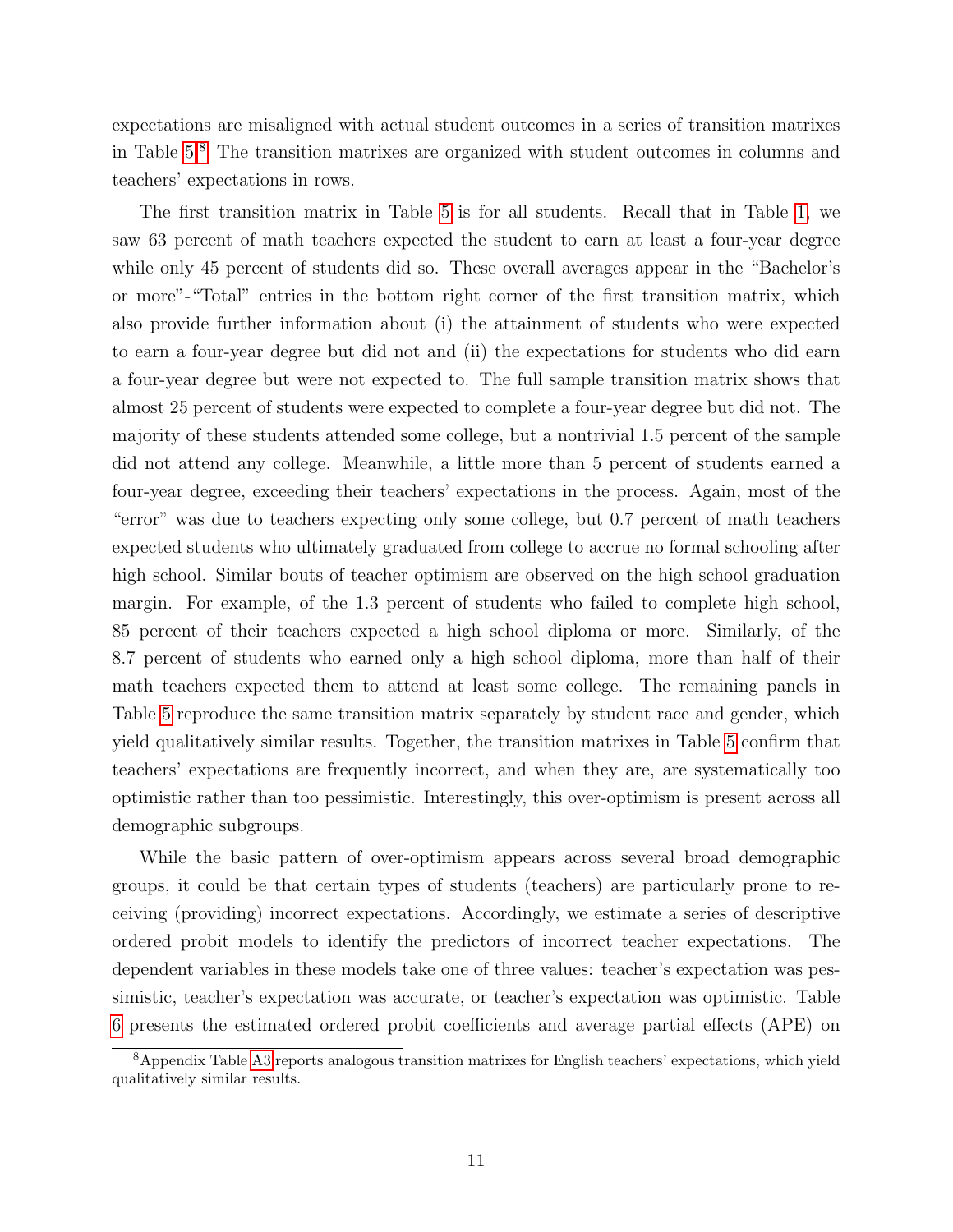each outcome for the full analytic sample.<sup>[9](#page-12-1)</sup> Four predictors stand out. Teachers' race and experience are both significantly related to the mismatch between teachers' expectations and actual student outcomes. Regarding the former, nonwhite teachers are significantly less likely to be pessimistic and almost seven percentage points more likely to be optimistic than their white counterparts. One potential explanation of this finding is that nonwhite teachers are more likely to teach nonwhite students, and [Gershenson, Holt, and Papageorge](#page-28-9) [\(2015\)](#page-28-9) find robust evidence of an effect of student-teacher racial match on teachers' expectations for black students. Regarding the latter, the APE in Table [6](#page-35-0) suggest that more experienced teachers are less likely to be optimistic and more likely to be accurate or pessimistic.[10](#page-12-2) This could be because teachers enter the profession too optimistic, and, after learning on the job, reduce their expectations towards some "correct" level. On the student side, teachers are significantly less likely to be optimistic when appraising black students. Again, this result could be driven by the preponderance of white teachers and the main result in [Gershenson,](#page-28-9) [Holt, and Papageorge](#page-28-9) [\(2015\)](#page-28-9) that white teachers have significantly lower expectations for black students than they do for white students. Finally, 9th grade GPA strongly predicts optimism. This is interesting, as it suggests that teachers place too much stock in students' secondary course grades when assessing their prospects for future educational attainment. Similar patterns are observed in Tables [A7-](#page-52-0)[A11,](#page-56-0) which repeat this exercise for a variety of demographic subsets of the student sample.

#### <span id="page-12-0"></span>3.3 When, Why, and to What Degree do Teachers Disagree?

Finally, we investigate the extent to which teachers disagree in their assessments of students. Some amount of disagreement is likely, if for no other reason than random chance. However, previous research has identified at least one source of systematic disagreement in teachers' expectations: student-teacher racial mismatch [\(Gershenson, Holt, and Papageorge, 2015\)](#page-28-9). In this section we investigate other sources of systematic disagreement between teachers, as well as the frequency and degree of teacher disagreement.

In Table [7,](#page-36-0) we begin by reporting transition matrixes similar to those reported in Table [5.](#page-34-0) These are at the student level, and diagonal elements measure the percentage of students about whom both the math and English teacher agreed. Teachers largely agreed about college-going, as when one teacher expected a four year degree or more, the other teacher agreed in about 85 percent of cases. When teachers disagreed with a colleague who expected a four-year college degree, it was usually in the neighboring "some college" category.

<span id="page-12-1"></span><sup>9</sup>We repeat this exercise separately by race and gender groups. Results are reported in Appendix Tables [A4](#page-49-0)[-A6.](#page-51-0)

<span id="page-12-2"></span> $10$ In future work we will model experience non-parametrically.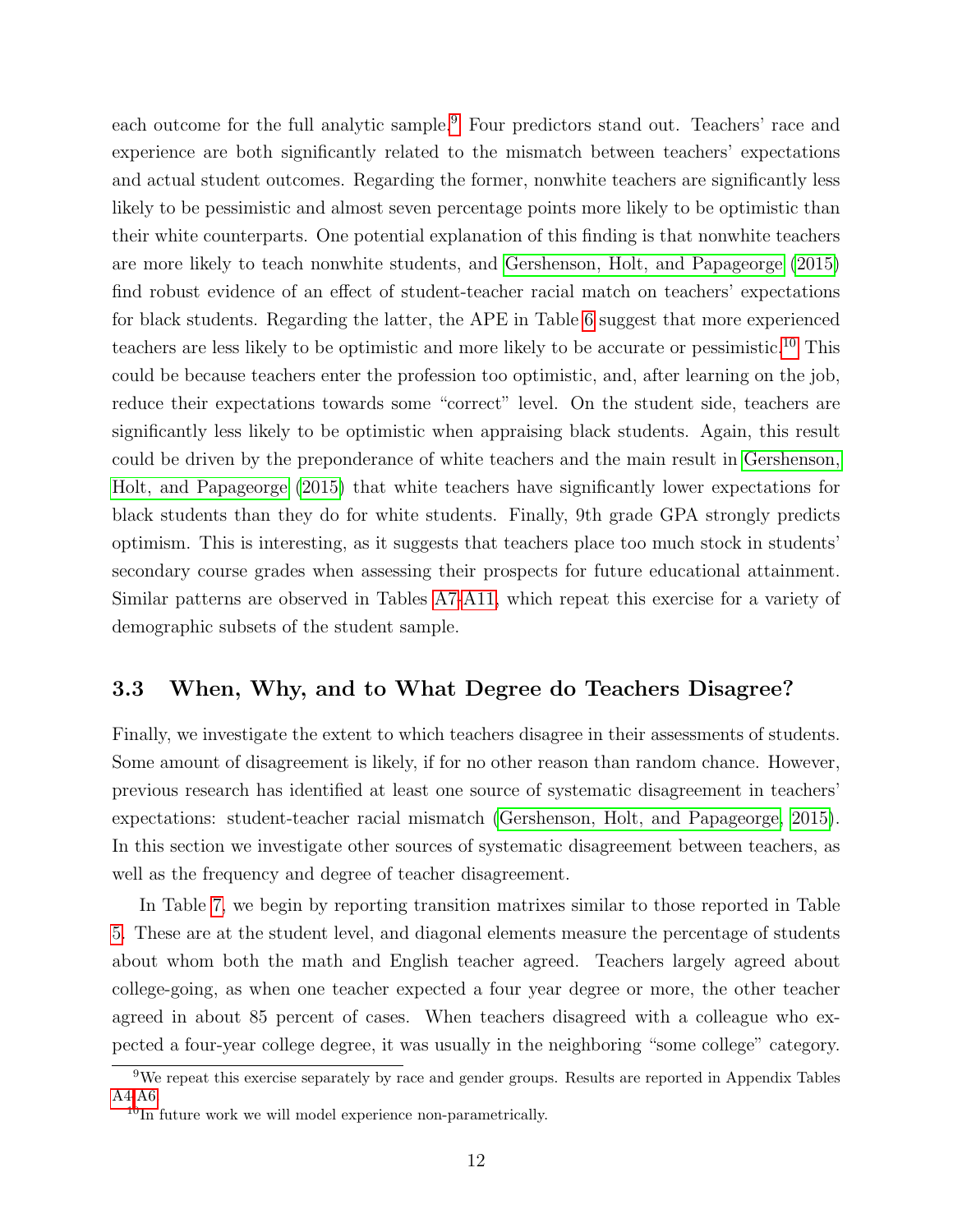Unsurprisingly, there is more disagreement in the middle of the attainment distribution, as teachers can disagree in either of two directions (i.e., by being more pessimistic or more optimistic than their colleague). Indeed, when one teacher expects the student to complete a high school diploma, the other teacher is actually more likely to disagree with this assessment than to agree with it. These patterns are similar, if not more pronounced, when the transition matrixes are stratified by race or sex.

Finally, we attempt to isolate the student-level correlates of disagreements in teachers' expectations by estimating a series of linear probability models (LPM) in which the dependent variable is an indicator variable equal to one if the teachers disagreed about the student, and zero otherwise. Column 1 of Table [8](#page-37-0) estimates this descriptive regression for the full analytic sample. Students of college educated mothers and students who had higher 9th grade GPAs are significantly less likely to have teachers who have contradictory educational expectations for the student. The remaining columns of Table [8](#page-37-0) estimate the same LPM separately by race and sex. The result for mothers' schooling is only statistically significant in the white and female samples, and actually changes sign in the black student sample. The GPA result is robust across all demographic groups.

### <span id="page-13-0"></span>4 Do Teacher Expectations Matter?

Results from the previous section show that teacher expectations predict student outcomes. However, we cannot assign estimated coefficients a causal interpretation. The reason is that teacher expectations may reflect student characteristics that predict educational attainment. If these characteristics are not observed by the econometrician, then they induce an omitted variables bias in OLS estimates of the impact of teacher expectations on student outcomes.

In this section, we develop an econometric model designed to isolate the causal impact of teacher biases on outcomes. The idea is to use multiple teacher expectations to isolate and then control for the unobserved information teachers use when forming expectations. This purges estimates of omitted variables bias arising from information observed by both teachers. The framework draws upon lessons from the measurement error literature to treat each teacher's expectation as a measurement of underlying student potential.

We begin by introducing a simplified version of the model we estimate. The aim is to illustrate the omitted variables bias problem and to develop intuition regarding the use of multiple teacher expectations to solve the problem. This includes identification arguments. Second, we present a linear version of the econometric measurement error model we estimate. Third, we derive estimating equations. Fourth, we discuss estimation using simulated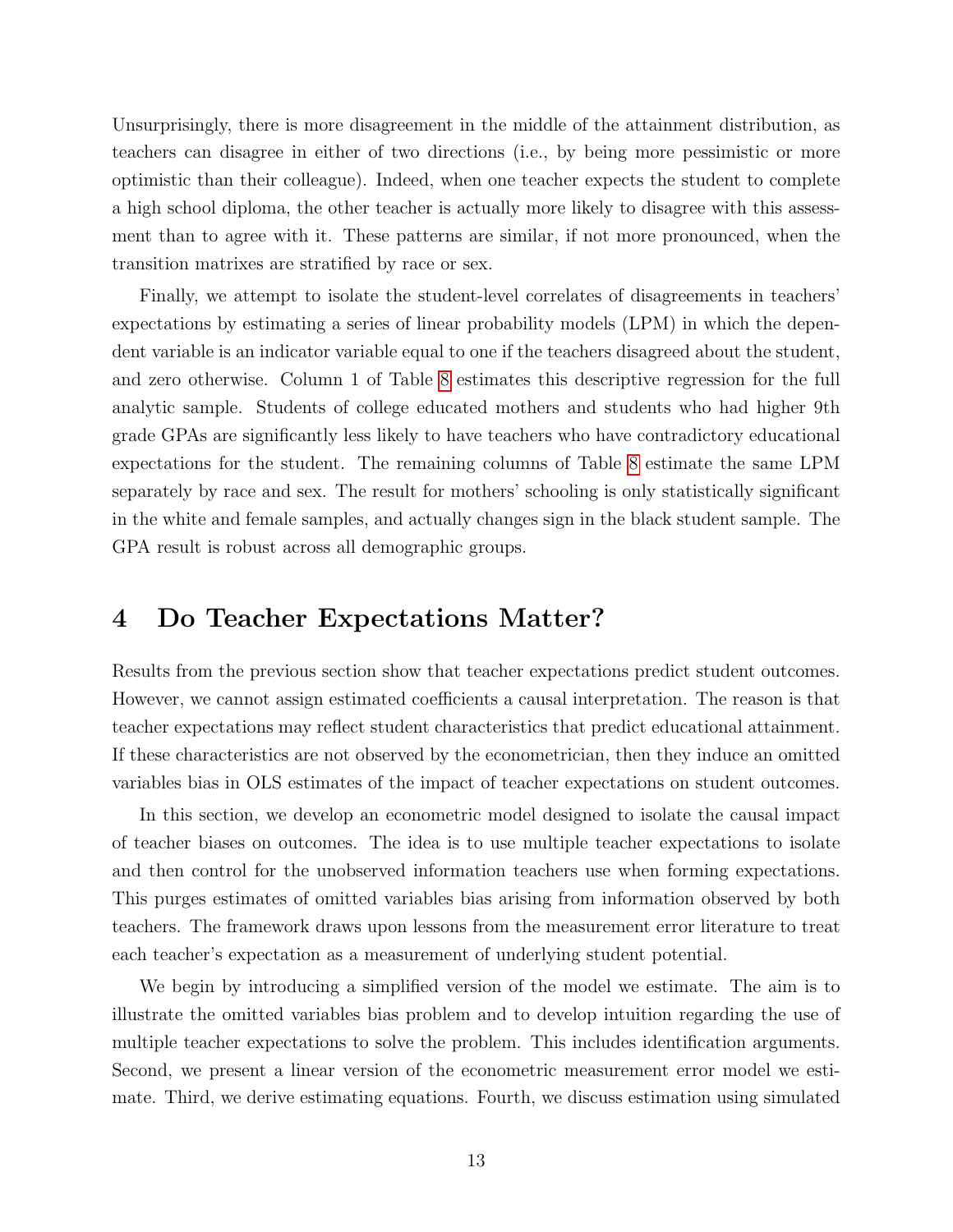maximum likelihood. Fifth, we describe changes needed to the basic linear model to account for discrete outcomes. We ultimately estimate (and present results from) a model where the outcome variable is college completion. To account for discrete outcomes, we reformulate the linear model as a probit so that teacher expectations can influence the probability of college completion. Finally, we end this section by presenting parameter estimates.

#### 4.1 Conceptual Model and Omitted Variables Bias

Suppose there is a production function for an outcome  $Y$ , which is a function of three sets of variables:  $X, Z$  and  $e^Y$ :

$$
Y = T_1 \gamma_1 + T_2 \gamma_2 + X + Z + e^Y \tag{2}
$$

where  $T_1$  and  $T_2$  are teacher expectations that also affect Y through  $\gamma_1$  and  $\gamma_2$ . In the production function, X consists of variables that are observed by both the econometrician and by the teacher forming expectations. Z consists of variables that both teachers observe when forming expectations, but that the econometrician does not.  $e<sup>Y</sup>$  contains all remaining factors affecting Y. By construction these three information sets are independent.<sup>[11](#page-14-0)</sup> The production functions for teacher expectations are written as:

$$
T_1 = X + Z + b_1 \tag{3}
$$

$$
T_2 = X + Z + b_2 \tag{4}
$$

where  $b_1$  and  $b_2$  are forecast errors. Notice, if we could control for X and Z when estimating  $\gamma$  in the production function, there would be no omitted variables bias. The reason is that  $e<sup>Y</sup>$ , though it affects Y, does not affect  $T_1$  or  $T_1$  and is also independent of Z and X, which means the estimated relationship between expectations and Y is not biased if we omit  $e<sup>Y</sup>$ . Still, the fact that we do not observe Z means there is an omitted variables bias.

Next, it is useful to define expected  $Y$  given  $Z$  and  $X$ :

$$
E[Y|X,Z] = f(X,Z) \equiv \theta \tag{5}
$$

where  $E(\cdot)$  is the expectations operator. Here, it is important to understand that  $\theta$  is not the true unconditional expectation of Y. Rather, it is the objective expectation of Y given

<span id="page-14-0"></span><sup>&</sup>lt;sup>11</sup>This assumption is not restrictive, but is used to help develop intuition. Suppose that  $\omega_1$  is assigned to  $e^Y$ , but that it is correlated with information in Z. Then, we would assign the part of  $\omega_1$  that is explained by Z to the information set Z and the remainder, denoted  $\tilde{\omega}_1$  would be assigned to  $e^Y$ .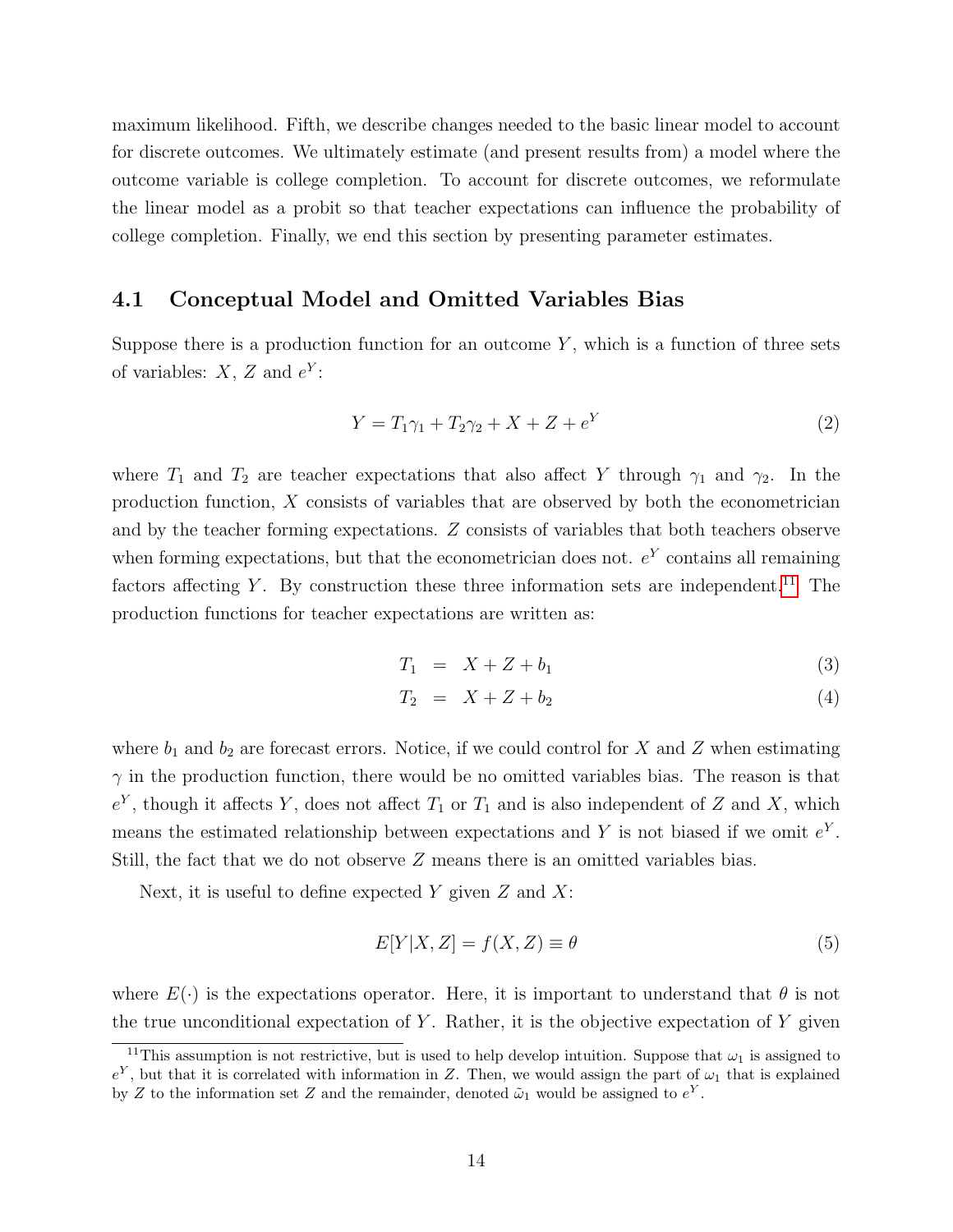information contained in  $X$  and  $Z$ . Next, we can rewrite the production functions for  $Y$  and teacher expectations as follows:

$$
Y = T_1 \gamma_1 + T_2 \gamma_2 + \theta + e^Y
$$
  
\n
$$
T_1 = \theta + b_1
$$
  
\n
$$
T_2 = \theta + b_2
$$
\n(6)

According to a theorem in [Kotlarski](#page-29-11) [\(1967\)](#page-29-11), the second two equations can be used to identify the distributions of  $\theta$ ,  $b_1$ , and  $b_2$  if we assume that all three random variables are indepen-dent.<sup>[12](#page-15-0)</sup> Next, we substitute the production functions for  $T$  into the production function for Y to obtain the following equation:

<span id="page-15-1"></span>
$$
Y = \theta \delta + b_1 \gamma_1 + b_2 \gamma_2 + e^Y \tag{7}
$$

where  $\delta = 1 - \gamma_1 - \gamma_2$ . Notice, when we did not incorporate the production function of teacher expectations into the model for Y, the  $\gamma$  were biased due to our inability to control for elements in  $\theta$ , particularly, information in Z that is observed by both teachers, but not by the econometrician. The current equation allows us to condition on  $\theta$ . Moreover, equation [\(7\)](#page-15-1) emphasizes the idea that we estimate the impact of teacher expectations using differences in teacher expectations for the same student, captured by the forecast error b

Intuitively, we are estimating the impact of teacher expectations through differences in b, which are factors that affect one teacher's forecasts, but which are not observed by both teachers. Identifying a causal parameter requires that  $e^Y$  be independent of  $b_1$  and  $b_2$ . Notice, if information in  $e<sup>Y</sup>$  is observed by both teachers, then it forms part of the information in Z as is captured by  $\theta$ . Therefore, the key identifying assumption is that factors that are not observed by both teachers are not systematically related to student outcomes except through the impact of teacher bias on outcomes. To fix ideas, suppose a teacher forms high expectations because a student is motivated and polite (which both teachers can observe) but also because of a positive chance interaction. The chance encounter leads the teacher to have a higher forecast for reasons not related to the set of variables that both teachers observe.

<span id="page-15-0"></span> $12$ In the econometric model we estimate, we use additional data to relax some of these independence assumptions.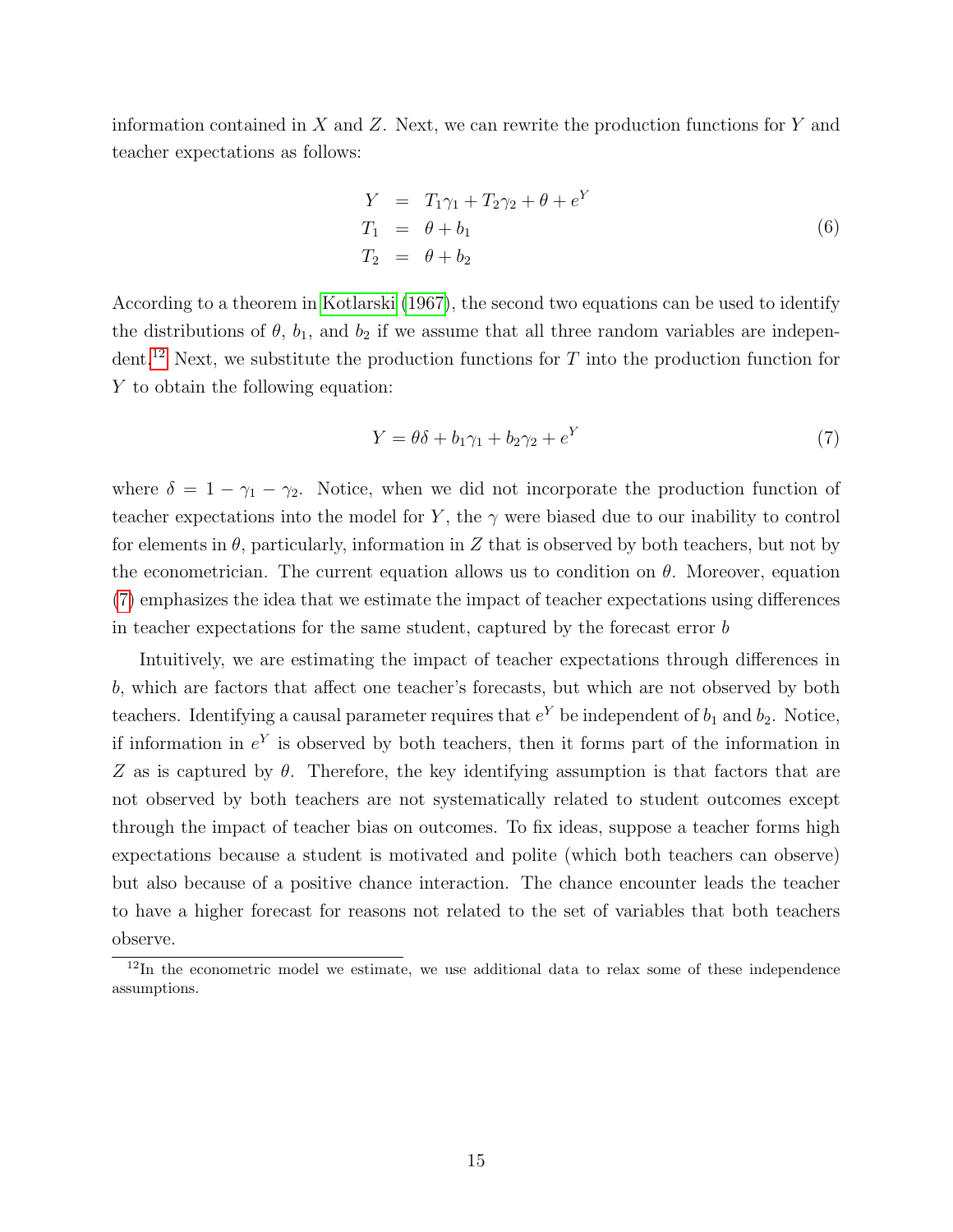#### 4.2 An Empirical Model of Teacher Biases and Student Outcomes

In this section, we present the empirical model of teacher expectations and student outcomes we will estimate. The model is similar to the simplified model presented in the previous section. Student educational outcomes  $y_i$  (e.g., years of education or college completion) are described by the following equation.

<span id="page-16-0"></span>
$$
Y_i = c + \theta_i + G_i\beta + b_{1i}\gamma_1 + b_{2i}\gamma_2 + \epsilon_i^Y
$$
\n(8)

According to this formulation, years of education are a function of a constant  $c$  and underlying student ability  $\theta_i$ , where we assume that

$$
\theta_i \sim N(0, \sigma_\theta^2) \tag{9}
$$

Educational attainment is also a function of 9th-grade grades,  $G_i$  with associated coefficient β, and of teacher biases  $b_{ij}$ , where  $j \in \{1, 2\}$  indexes the teacher and the γ parameters map biases to outcomes.  $\epsilon_i^Y$  is an *iid* disturbance. Teacher expectations, denoted  $T_{1i}$  and  $T_{2i}$  for teachers 1 and 2, respectively, are given by:

$$
T_{1i} = c_1 + \phi_1 \theta_i + G_i \beta_1 + e_{1i}
$$
  
\n
$$
T_{2i} = c_2 + \phi_2 \theta_i + G_i \beta_2 + e_{2i}
$$
\n(10)

It is useful to derive an expressions for unbiased teacher expectations:

$$
E[Y_i|\theta_i, G_i, b_{1i} = 0, b_{2i} = 0] = \theta_i + G_i\beta
$$
\n(11)

Therefore, we can rewrite the teacher expectation equations as follows:

$$
T_{ij} = \mathbb{E}[Y_i|\theta_i, G_i, b_{1i} = 0, b_{2i} = 0] + b_{ij}
$$
  
=  $c + \theta_i + G_i\beta + (c_j - c) + (\phi_j - 1)\theta_i + G_i(\beta_j - \beta) + e_{ij}$  (12)

Written as such, teacher expectations are given by expected performance, conditional on observables  $G_i$  and unobserved ability  $\theta_i$  (given by  $c + \theta_i + G_i\beta$ ) along with four sources of bias. To clarify, we define bias as follows:

$$
b_{1i} \equiv T_{1i} - c - \theta_i - G_i \beta = (c_1 - c) + (\phi_1 - 1)\theta_i + G_i(\beta_1 - \beta) + e_{1i}
$$
  
\n
$$
b_{2i} \equiv T_{2i} - c - \theta_i - G_i \beta = (c_2 - c) + (\phi_2 - 1)\theta_i + G_i(\beta_1 - \beta) + e_{2i}
$$
 (13)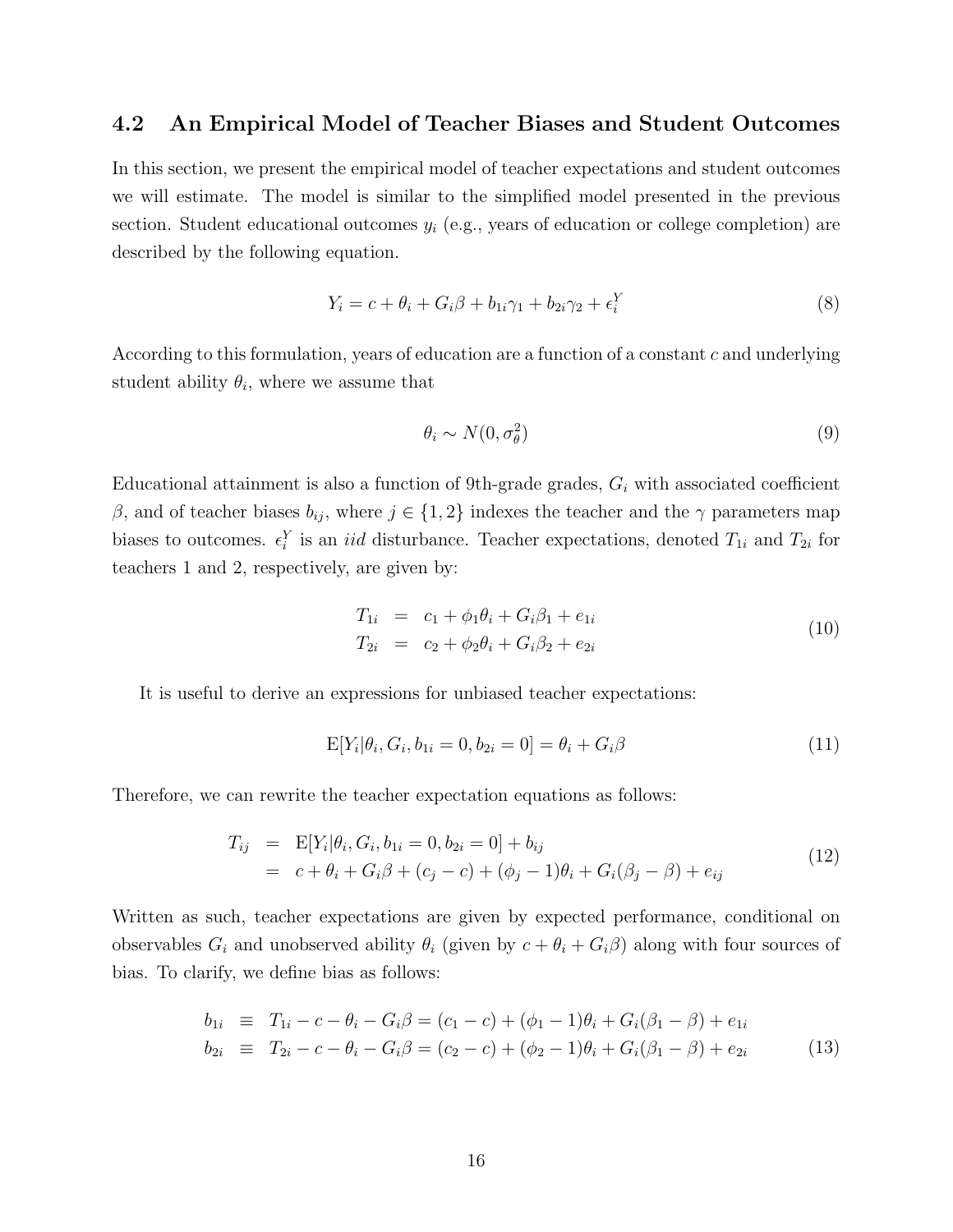We explicitly allow teacher expectations to be biased and this bias assumes several forms. This amounts to ways that teacher expectations deviate from the true production function of student outcomes given by equation [\(8\)](#page-16-0). Given reduced form evidence, we allow teachers to be wrong on average, meaning  $c_j$  can deviate from c. Teachers may also be wrong about how ability  $\theta_i$  maps into outcomes, which occurs if  $\phi_j \neq 1$ . For example, the reduced form finding that teachers seem to over-estimate low and high educational attainment outcomes despite our controlling for a host of observables could mean that  $\phi_j > 1$ . Third, teachers may be biased in how they map observable grades  $G_i$  to outcomes, in which case  $\beta_j \neq \beta$ . This would be consistent with findings in the previous section suggesting that teachers overestimate the impact of 9th grade GPA on student educational attainment. Finally, teachers may be wrong for idiosyncratic reasons, which is captured in the disturbances  $e_{1i}$  and  $e_{2i}$ . We assume that the disturbances are *iid* and normally distributed with variances equation to  $\sigma_{T_1}^2$  and  $\sigma_{T_2}^2$ , respectively.

Here, it is important to mention that the term  $\phi_j - 1$  may capture how teachers have biased beliefs about how a given  $\theta_i$  affects outcomes. It may also capture that teachers correctly map ability to outcomes, but mis-estimate  $\theta_i$ . We cannot separately identify these effects. Similarly, the term  $(\beta_i)$  may represent that teachers are biased in the mapping or in their observation of  $G_i$ . Again, we are unable to separately identify these mechanisms. For ease of interpretation, we will assume that teachers observe  $G_i$  and  $\theta_i$ , but incorrectly map these to outcomes when forming expectations. Moreover, in defining bias in this manner as we have in equation [\(25\)](#page-21-0), we have assumed that (i) teachers assume that their bias is equal to zero and (ii) teachers assume that the other teacher's bias is also equal to zero. The former assumption is defensible as it is effectively tautological: teachers report expectations that they themselves think to be correct. In contrast, the second assumption is potentially problematic. We argue that this assumption can be relaxed. In other words, it should be possible to assess the robustness of our results after redefining bias so that each teacher, when forming expectations, takes account of the other teacher's expected bias, including the impact of this expected bias on student outcomes.

Given the model we have posited, the goal is to estimate the following parameters:

$$
\Theta = \langle c, c_1, c_2, \beta, \beta_1, \beta_2 \gamma_1, \gamma_2, \phi_1, \phi_2, \sigma_Y, \sigma_{T1}, \sigma_{T2} \rangle \tag{14}
$$

#### 4.3 Deriving Estimation Equations

In this section, we reformulate the model of teacher expectations and student outcomes into a set of estimating equations. Next, we discuss what additional assumptions or data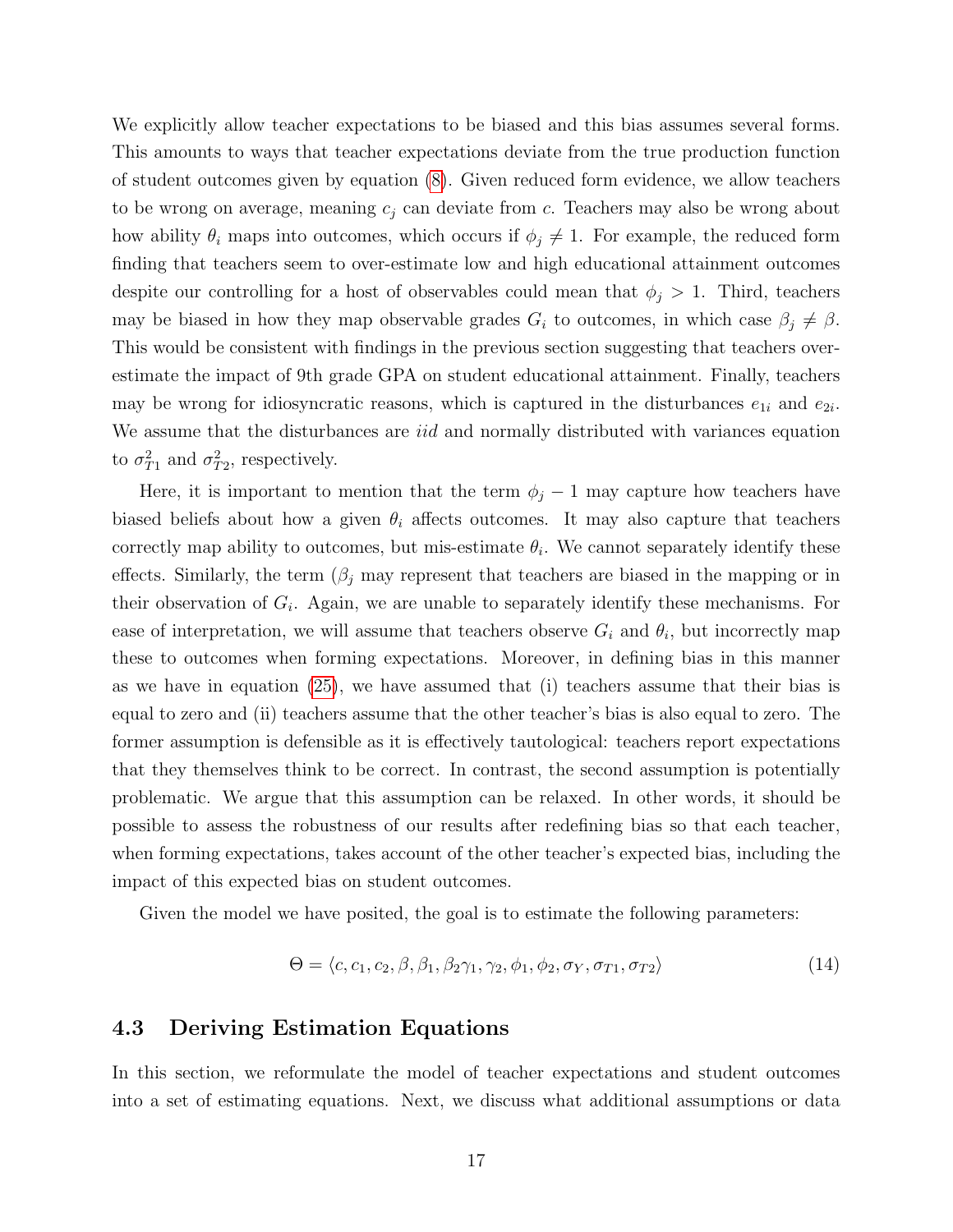are needed to prove that the system of equations is econometrically identified. First, we substitute equations describing bias into equation [\(23\)](#page-21-1) to obtain:

<span id="page-18-0"></span>
$$
Y_i = c + \theta_i + G_i \beta + b_{1i} \gamma_1 + b_{2i} \gamma + \epsilon_i^Y
$$
  
\n
$$
Y_i = c + \theta_i + G_i \beta + [T_{1i} - c - \theta_i] \gamma_1 + [T_{2i} - c - \theta_i] \gamma + \epsilon_i^Y
$$
  
\n
$$
Y_i = c(1 - \gamma_1 - \gamma_2) + \theta_i (1 - \gamma_1 - \gamma_2) + G_i \beta (1 - \gamma_1 - \gamma_2) + T_{1i} \gamma_1 + T_{2i} \gamma_2 + \epsilon_i^Y
$$
\n(15)

We are therefore left with the following system of equations to estimate:

$$
Y_i = \tilde{c} + \tilde{\theta}_i + G_i \tilde{\beta} + T_{1i} \gamma_1 + T_{2i} \gamma_2 + \epsilon_i^Y T_{1i} = c_1 + \phi_1 \theta_i + G_i \beta_1 + e_{1i} T_{2i} = c_2 + \phi_2 \theta_i + G_i \beta_2 + e_{2i}
$$
(16)

where the latter two equations are the original production functions for teacher expectations using equation [\(15\)](#page-18-0). As written, however, the system of estimation equations defined here is not identified absent further restrictions or additional data. The reason is that the two expectation equations, which are used as imperfect measurements of student ability, are also regressors in the outcome equation. One possibility it to place additional restrictions on parameters. In [Appendix B,](#page-57-0) we show that parameter estimates of the impact of bias remain similar to our main results if we are willing to restrict  $\gamma_1 = \gamma_2 \equiv \gamma$  and  $\phi_1 = \phi_2 \equiv \phi$ , we obtain an identified system of equations.

Parameter restrictions are a useful alternative when there are not obvious exclusion restrictions on additional data, i.e., variables that only enter into the expectations or the outcome equations, but not both. Typically, it is difficult to defend such exclusions. Fortunately, two exams (a math and a reading test) were administered to all ELS-2002 subjects. Results from these exams were not revealed to students or teachers. Therefore, we argue that the exams can be used as additional (mis)measurements of student ability, but do not enter into the student outcome equation once we have conditioned on ability. In other words, scores on these exams should only be associated with educational attainment because they reflect student ability.

We also control for 9th grade grades in the outcome equation, allow grades to affect teacher expectations, and also use grades to identify  $\theta_i$ . This is useful for a couple of reasons. First, we might be concerned that math and reading test scores do not contain the full set of skills that teachers observe, in which case there would be bias in the impact of teacher forecast error on  $Y^{13}$  $Y^{13}$  $Y^{13}$  Several papers (see e.g., Cunha et al (2012)) argue that test scores might not contain non-cognitive skills, such as motivation or grit, but that grades

<span id="page-18-1"></span> $13$ We think we can rule this out in a series of sensitivity analyses.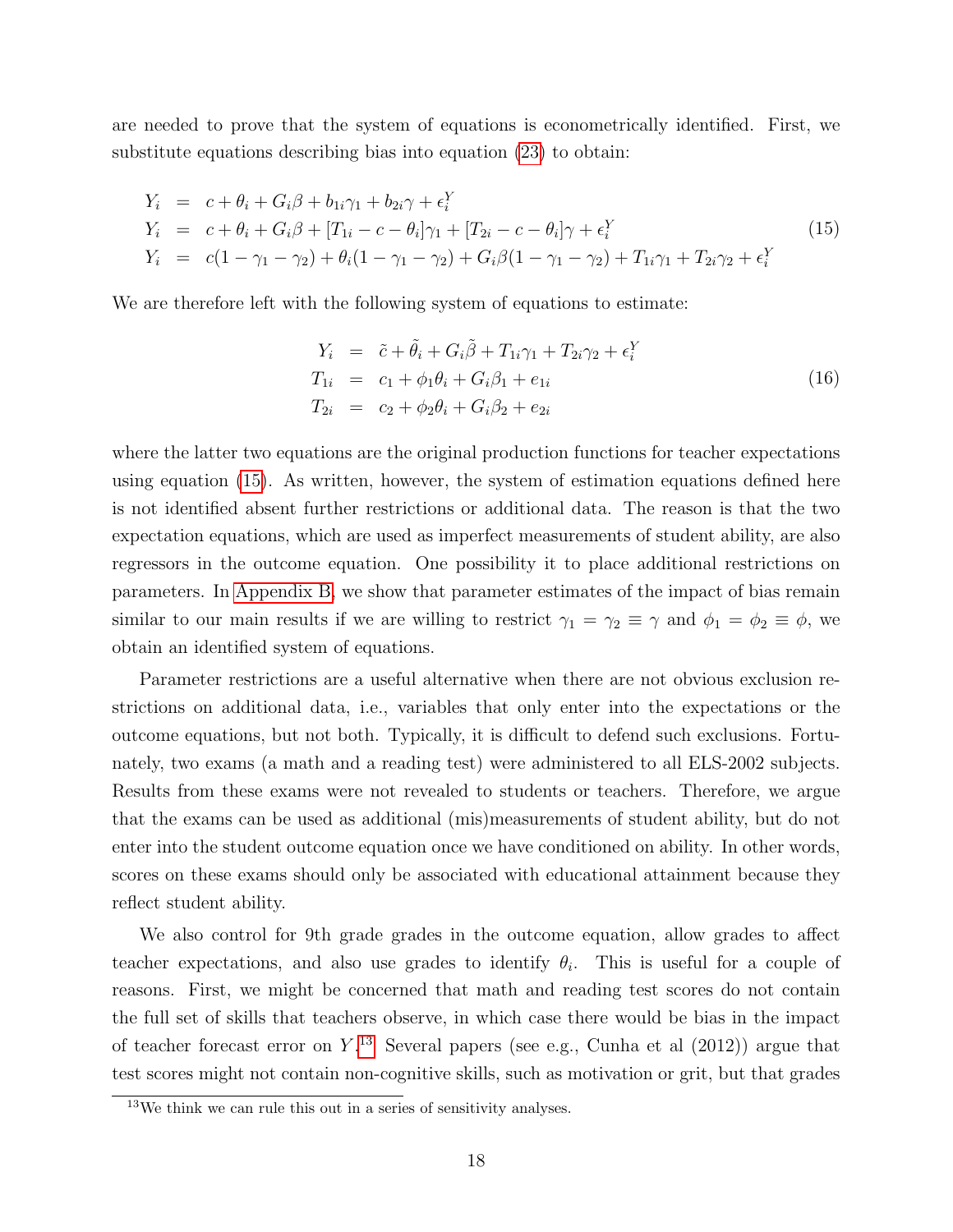would. Moreover, we do not want to see grades as independent of  $\theta$ , which requires that we model its relationship with  $\theta$ . Finally, we want to illustrate how teacher bias can be due to a mis-reading of a mapping of skills to outcomes, where some skills are observed by the econometrician and some are not.

Formally, we add three equations to the estimation system:

$$
Y_i = \tilde{c} + \tilde{\theta}_i + G_i \tilde{\beta} + T_{1i} \gamma_1 + T_{2i} \gamma_2 + \epsilon_i^Y
$$
  
\n
$$
T_{1i} = c_1 + \phi_1 \theta_i + G_i \beta_1 + e_{1i}
$$
  
\n
$$
T_{2i} = c_2 + \phi_2 \theta_i + G_i \beta_2 + e_{2i}
$$
  
\n
$$
S_{Mi} = c_M + \phi_M \theta_i + e_{Mi}
$$
  
\n
$$
S_{Ri} = c_R + \phi_R \theta_i + e_{Ri}
$$
  
\n
$$
G_i = c_G + \phi_G \theta_i + e_{Gi}
$$
\n(17)

where the latter three equations indicate that scores on math (reading) test, given by  $S_{Mi}$  $(S_{Ri})$ , and G are function of a constant  $c_M$   $(c_R)$ , student ability  $\theta_i$  mapped to the test with coefficient  $\alpha_M$  ( $\alpha_R$ ), and a disturbance  $e_{Mi}$  ( $e_{Ri}$ ). In [Appendix B,](#page-57-0) we show that the system is identified. Moreover, the additional data means that we can identify  $\theta_i$  and also allow for limited dependent response variables for the teacher expectation and student outcome equations. This is not possible if, rather than use test score data, we rely on parameter restrictions. Therefore, the parameters we estimate are collected into a parameter vector  $Θ$ 

<span id="page-19-0"></span>
$$
\tilde{\Theta} = \left\langle \tilde{c}, c_1, c_2, \tilde{\beta}, \beta_1, \beta_2 \gamma_1, \gamma_2, \phi_1, \phi_2, \sigma_\theta, \sigma_Y, \sigma_{T1}, \sigma_{T2}, [c_M, c_R, \phi_M, \phi_R, \beta_M, \beta_R, \sigma_M, \sigma_R] \right\rangle \tag{18}
$$

We recover the parameters in  $\Theta$  from estimates of parameters  $\Theta$  using the following identities:

$$
\begin{array}{rcl}\n\tilde{c} & = & c(1 - \gamma_1 - \gamma_2) \quad \Longleftrightarrow \quad c = \frac{\tilde{c}}{1 - \gamma_1 - \gamma_2} \\
\tilde{\beta} & = & \beta(1 - \gamma_1 - \gamma_2) \quad \Longleftrightarrow \quad \beta = \frac{\tilde{\beta}}{1 - \gamma_1 - \gamma_2}\n\end{array}\n\tag{19}
$$

Finally, notice, that the first equation in the system is similar to our reduced form equations from the previous section. The difference is that the educational attainment equation explaining  $Y_i$  also includes unobserved ability. In other words, one way to reinterpret the estimating equations is as an extension to the reduced-form model from the previous section where, rather than controlling for a large set of observable characteristics, we have instead controlled for latent college potential, which includes all information observed by two teachers. Controlling for student college potential means that we can assess the impact of teacher expectations on outcomes after we have already controlled for how their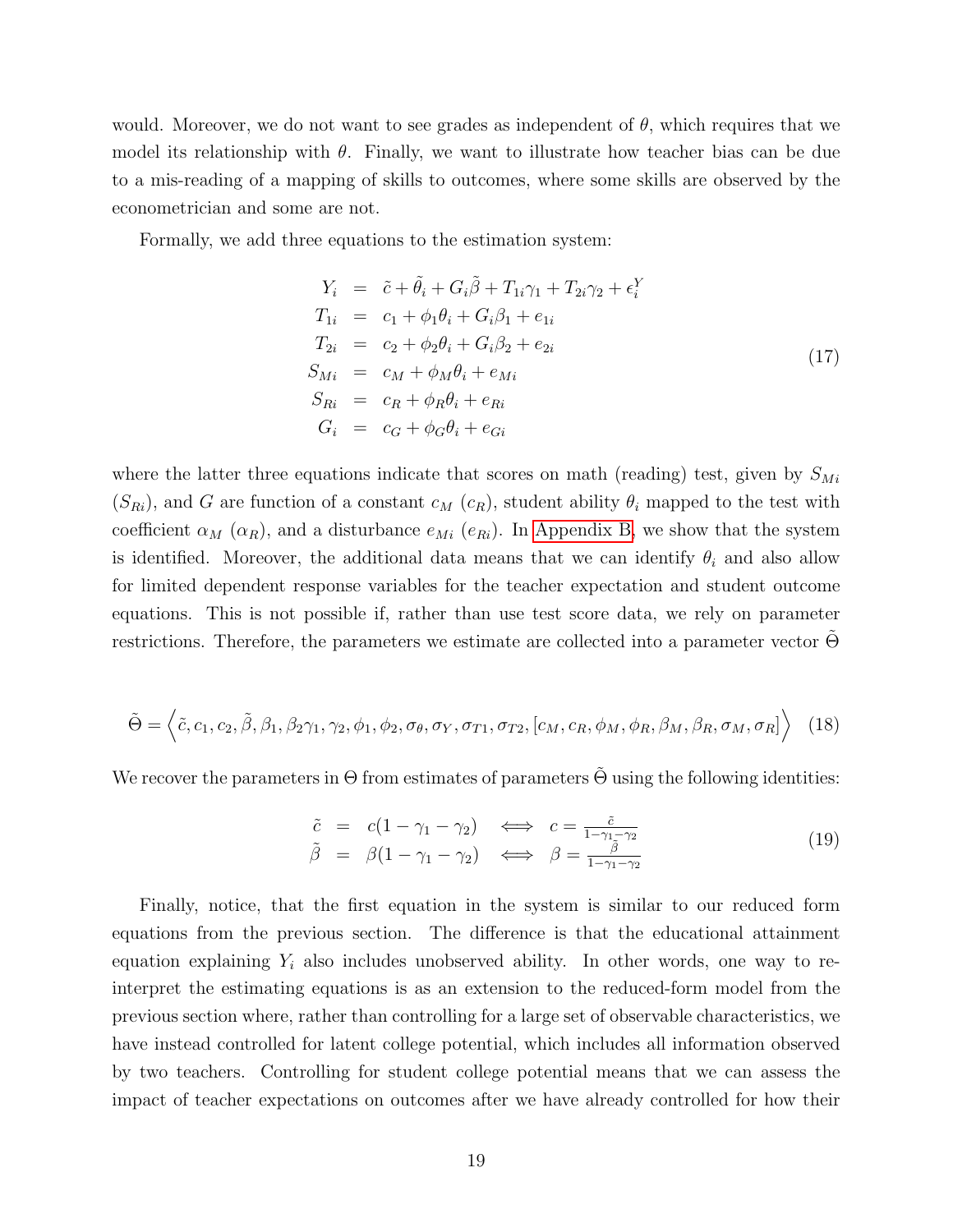expectations reflect potential. In the previous section, we controlled for a number of variables that could proxy student potential, but were unable to claim that we had controlled for all of the information that teachers see in assessing student potential. Now, we have controlled for unobserved, identifying ability from student test scores, grades and teacher expectations themselves.

#### 4.4 Estimation

We estimate this model using simulated maximum likelihood. There are three main steps to the estimation procedure. First, at each set of parameter value suggestions, the latent factor,  $\theta_i$ , is drawn multiple times for each individual in the sample. Second, we compute each individual's average likelihood contribution, where the average is taken over the number of draws. We then sum over average likelihood contributions for each individual and compute the log. Thereafter, parameters are chosen that maximize the likelihood function as with standard likelihood functions.

Formally, for individual  $i \in \{1, ..., N\}$  and for a given set of candidate parameters  $\tilde{\Theta}^{(g)}$ , where  $\tilde{\Theta}^{(g)}$  is  $g^{th}$  set of suggested values for parameters given in equation [\(18\)](#page-19-0), we simulate  $\theta$  K times and denote as  $\theta_{ik}$  the k-th simulation for individual i. Given assumptions on the normality of the latent potential and error terms, we compute the simulated individual likelihood contribution for each simulation and individual:

$$
L_{ik}(\tilde{\Theta}^{(g)}) = f_Y(Y_i|\theta_{ik}, T_{1ik}, T_{2ik}, S_{Mik}, S_{Rik}, X_i; \tilde{\Theta}^{(g)}) \times \prod_{j=1}^2 f_{T_j}(T_{ikj}|\theta_{ik}, X_i; \tilde{\Theta}^{(g)})
$$
  
 
$$
\times \prod_{\tau \in \{M, R\}} f_{S_{\tau}}(S_{\tau ik}|\theta_{i\tau}, X_i; \tilde{\Theta}^{(g)})
$$
(20)

where  $f_Y$  is the conditional distribution of Y given simulated potential  $\theta_{ik}$ , expectations  $T_{1ik}$  and  $T_{2ik}$  and observable characteristics  $X_i$ . The second component in the likelihood is the product over density functions for  $T_{1ik}$  and  $T_{2ik}$  (denoted  $f_{T1}$  and  $f_{T2}$ , respectively) conditional on observable characteristics  $X_i$  and potential  $\theta_{ik}$ . The last component in the likelihood is the product over density functions for  $S_{Mik}$  and  $S_{Rik}$  conditional on the same sets of observable characteristics and potential as in the second component.

After constructing  $L_{ik}$  for each individual i, we take log of each individual's contribution and then sum over to obtain the log-likelihood:

$$
l^{(g)} = \sum_{i=1}^{N} \log \left( \frac{1}{K} \sum_{k=1}^{K} L_{ik} \right)
$$
 (21)

We evaluate  $l^{(g)}$ , and using quasi-newton method, search until a maximum is found.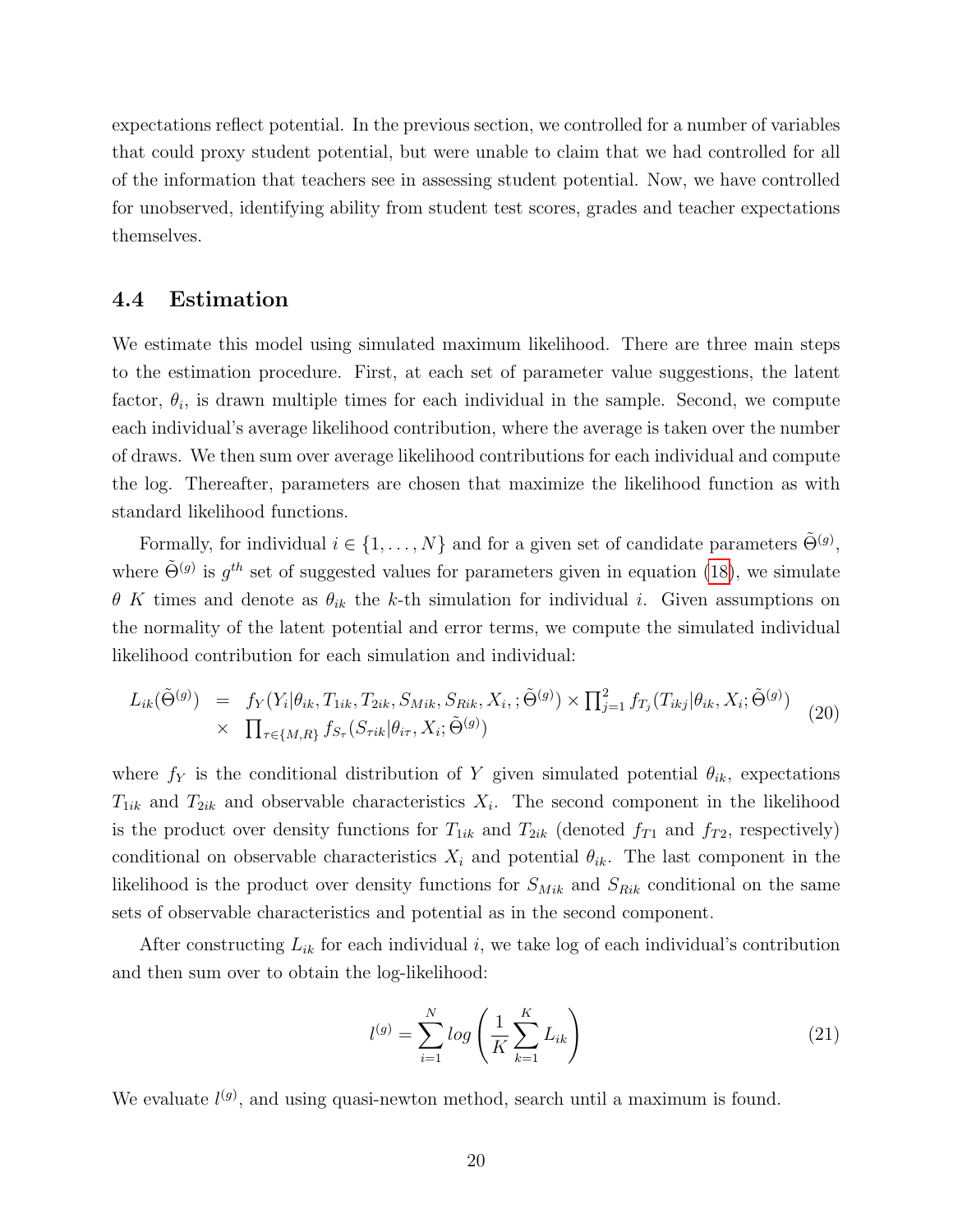#### 4.5 Discrete Outcomes

In the following section, we present results from a version of the model where the outcome variable is discrete: college completion. To account for limited dependence, we reformulate the model as a set of probits. Before describing how this changes the model, it is important to mention that our results, in particular, the impact of bias, are similar under alternative specifications. For example, one alternative is to focus on college completion, but estimate linear probability models. A second alternative is to convert the outcome and teacher expectations variables into variables measuring years of education. Moreover, in either case, we can restrict parameters so that identification no longer requres test score or GPA data and still estimate similar effects. In other words, our estimates of the impact of teacher expectations on student outcomes, which exploit forecast error to control for teachers' information sets, are robust across a variety of specifications and estimation strategies.

If we reformulate the model of student outcomes and teacher expectations as a probit, the most important change is in how we define bias. We define it as the difference between what a teacher reports and the objective probability of college completion. In particular, using notation from before, college completion is denoted  $Y_i$ , which takes the value 1 if student i graduates from a 4-year college and 0 otherwise. The probability that  $Y_i = 1$  is given by:

<span id="page-21-2"></span>
$$
Pr(Y_i = 1) = \Phi(c + \theta_i + G_i\beta + b_{1i}\gamma_1 + b_{2i}\gamma_2)
$$
\n(22)

where  $\Phi(\cdot)$  is the standard normal cdf. Teacher expectations, denoted  $T_{1i}$  and  $T_{2i}$  for teachers 1 and 2, respectively, are given by:

<span id="page-21-1"></span>
$$
Pr(T_{1i} = 1) = \Phi(c_1 + \phi_1 \theta_i + G_i \beta_1)
$$
  
\n
$$
Pr(T_{2i} = 1) = \Phi(c_2 + \phi_2 \theta_i + G_i \beta_2)
$$
\n(23)

Define expectations given information observed by both teachers and given parameters corresponding to the production function given by equation [\(22\)](#page-21-2):

$$
E[Y_i|\theta_i, G_i, b_{1i} = 0, b_{2i} = 0] = \Phi(c + \theta_i + G_i\beta)
$$
\n(24)

Bias is defined as follows:

<span id="page-21-0"></span>
$$
b_{1i} \equiv T_{1i} - \Phi(c + \theta_i + G_i \beta)
$$
  
\n
$$
b_{2i} \equiv T_{2i} - \Phi(c + \theta_i + G_i \beta)
$$
\n(25)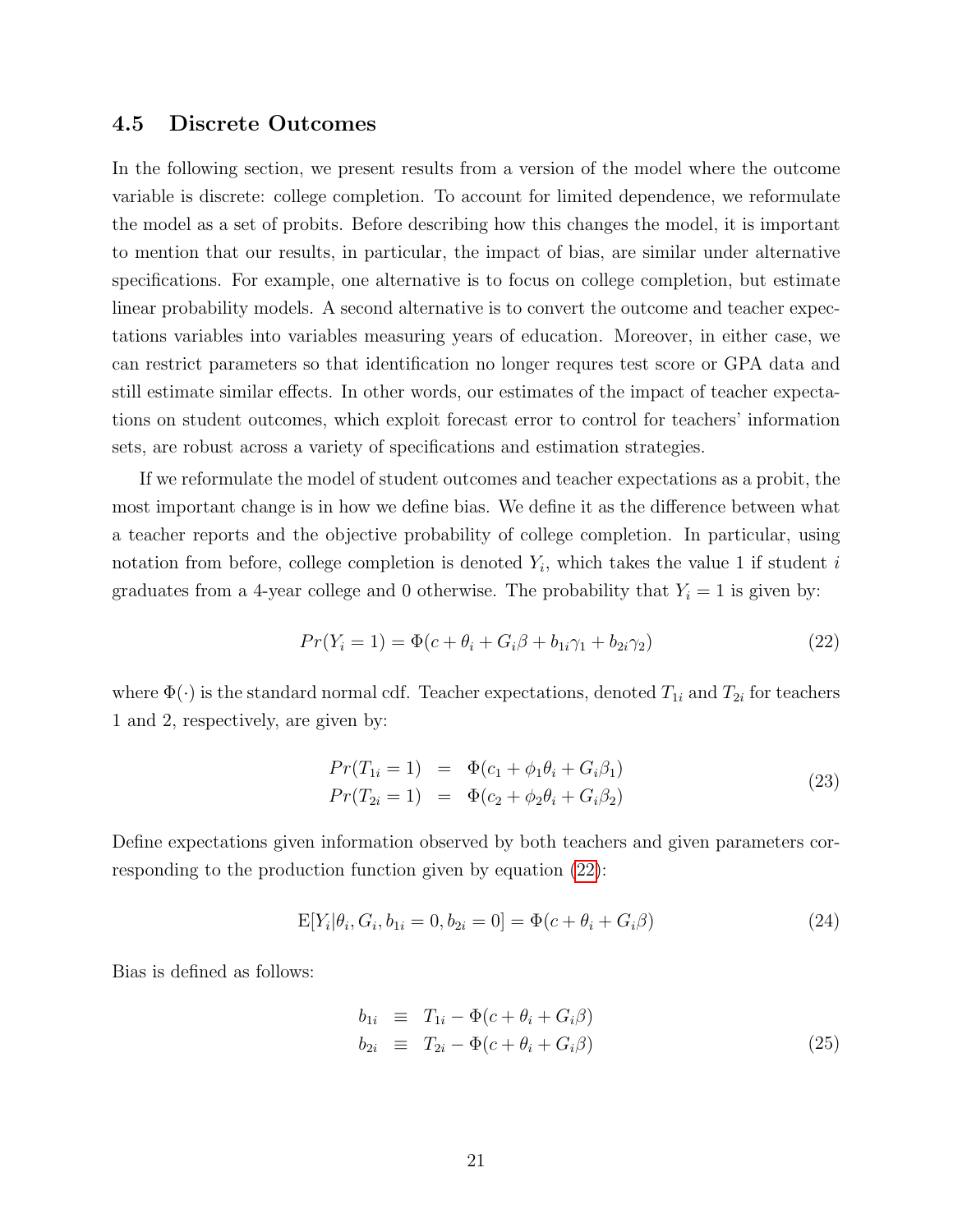In other words, bias is defined as the difference between what a teacher reports  $T_{ij}$  and what a teacher would report given parameters in the objective production function and assuming observation of  $\theta_i$  and  $G_i$ . Notice, similar to the linear case, teacher expectations can be wrong due to the difference between  $c_j$  and  $c$ , if  $\phi_j \neq 1$  or if  $\beta_j \neq \beta$ . Moreover, our definition of bias in the probit case means that  $b_{ji} \in (-1,1)$ .

#### 4.6 Parameter Estimates

#### [Preliminary and subject to change.]

Results from estimating this model are in Table [9.](#page-38-0) We estimated the model for the full sample and then separately for whites, blacks, and other-race categories. The first two rows in the table contain estimates of the  $\gamma$ , which are the impact of teacher expectations on student college going. These parameters should be interpreted as probit coefficients and so the corresponding partial effects vary, which we explain more below. That said, the parameters are positive for both teachers and across groups. To illustrate their magnitude, Figure [2](#page-41-0) plots the simulated probability of college completion for different levels of bias and different levels of  $\theta$ . Not surprisingly, the largest impact of bias occurs for individuals in the middle of the distribution. In other words, if a student is already very likely to go to college, a negative bias will not affect him much. If a student is on the margin, however, a high teacher expectation could lead to additional resources that put him over the edge.

The magnitude of the impact of teacher expectations is smaller for black students' reading teachers, which is 0.24 versus 0.56 for white students' reading teachers and 0.51 for black students' math teachers. This finding means that the causal impact of expectations of reading teachers is relatively small for black students. In other words, for black students, an exogenous upward shift in reading teacher expectations does not translate to a higher probability of college completion. One possibility is that black students are under-prepared in math and that this is why they are unable to complete college. If so, then an upward shift in math teacher expectations could lead to the math teacher shifting resources to the student, which could affect college completion. For white students, this might not be the case since they are less likely to face the possibility of not completing college due to being under-trained in math.

The second set of rows in Table [9](#page-38-0) presents remaining elements in the equations for college and for teacher expectations. First, we discuss parameters that determine college going,  $c_y$ and  $\sigma_{\theta}$ , which are the mean and the standard deviation, respectively, of the distribution of  $\theta$ . According to estimates, absent the impact of teacher expectations on Y , most students do not complete college. Moreover, black students are less likely on average to go to college (captured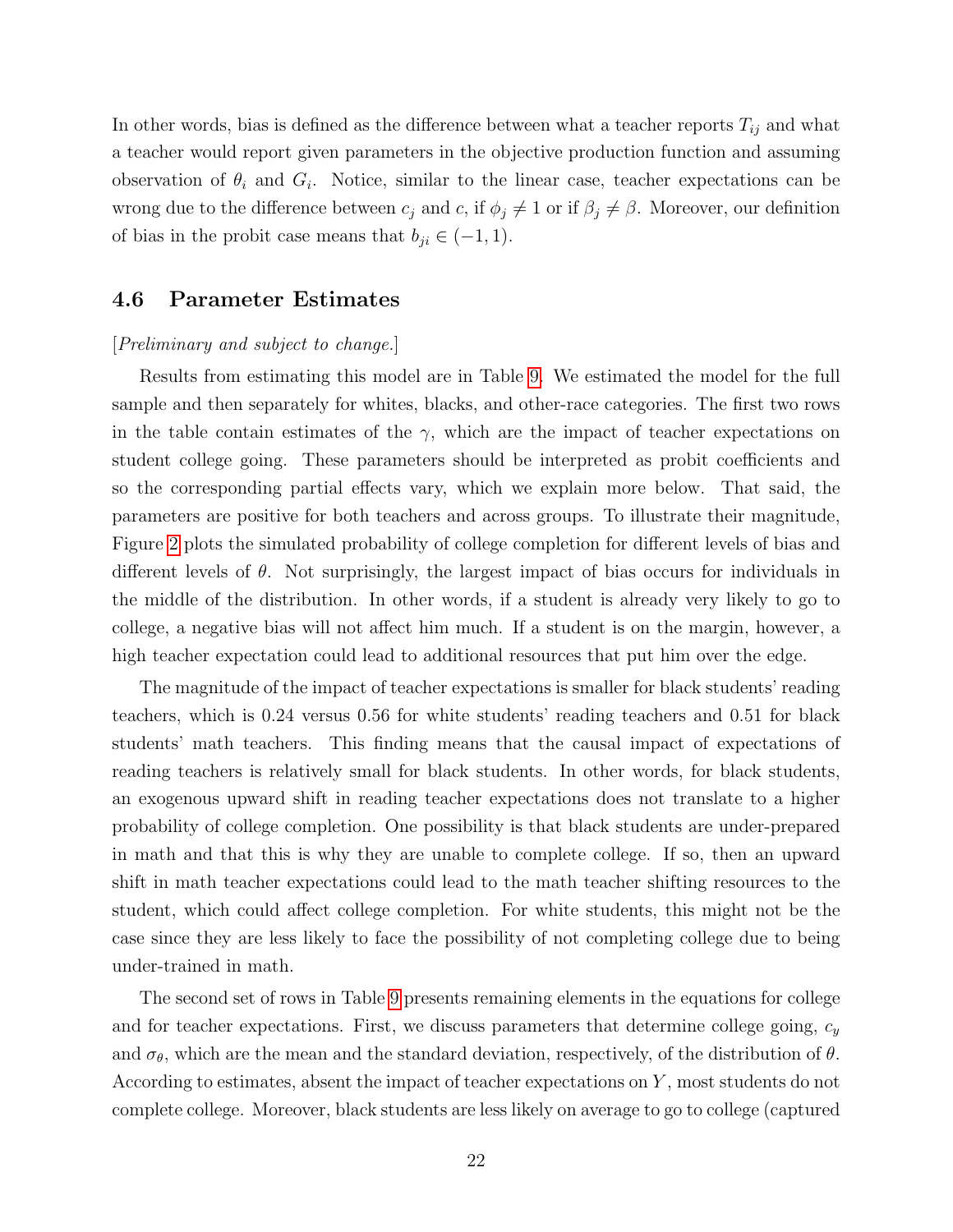by a lower  $c_y$ , but the variance is higher. For comparison, we plot the distributions for blacks and whites in Figure [3.](#page-42-0) To do this, we use the estimated parameters of the distribution of  $\theta$ to simulate 100,000 individuals. The figure shows clear differences across races. Recall  $\theta$  is not student ability; it is the expectation of college completion given information available to both teachers when the student is in the 10th grade. The distributions show that, objectively, by the 10th grade, black students are less likely to be expected to go to college (though there is larger variance in  $\theta$ ). This is illustrated in Figure [3,](#page-42-0) where we plot  $\theta$  by race. Finally  $\beta_y$ indicates that a higher GPA independently predicts a higher probability of college, though less so for blacks than for whites, which may reflect differences in school quality.

Next, we consider teacher expectations (the third set of rows in Table [9\)](#page-38-0). Here, it is important to see various sources of teacher bias. First, the constants  $c_1$  and  $c_2$ , which govern the mean expectation, are much larger than  $c_y$ . This accords with the pattern that teachers are optimistic on average. Moreover, the coefficients on  $\theta$  are not equal to 1. Interestingly, for whites, the coefficient is larger than 1, which means that teacher bias rises for students with higher  $\theta$ . This would mean that teachers over-estimate the likelihood of college completion for white students, but that they do so more for students who are objectively more likely to go to college. For black students, the pattern is opposite. Teachers are more biased for students with relatively low  $\theta$ . Finally,  $\beta_1$  and  $\beta_2$  seem to indicate the teachers are fairly correct in how they map grades to college completion.

The fourth set of parameter estimates describe the relationship between  $\theta$  and additional outcomes. As expected,  $\theta$  is positively correlated with math and reading test scores and grades. Black students perform worse on all measures in relation to whites. Variance, however, is similar.

### <span id="page-23-0"></span>5 Results

#### [Preliminary and subject to change.]

Here, we discuss how bias differs by group and conduct two preliminary policy experiments. The policy experiments are meant to show that there are differences in objective expectations at the 10th grade, but that the structure of biases by race exacerbate these differences.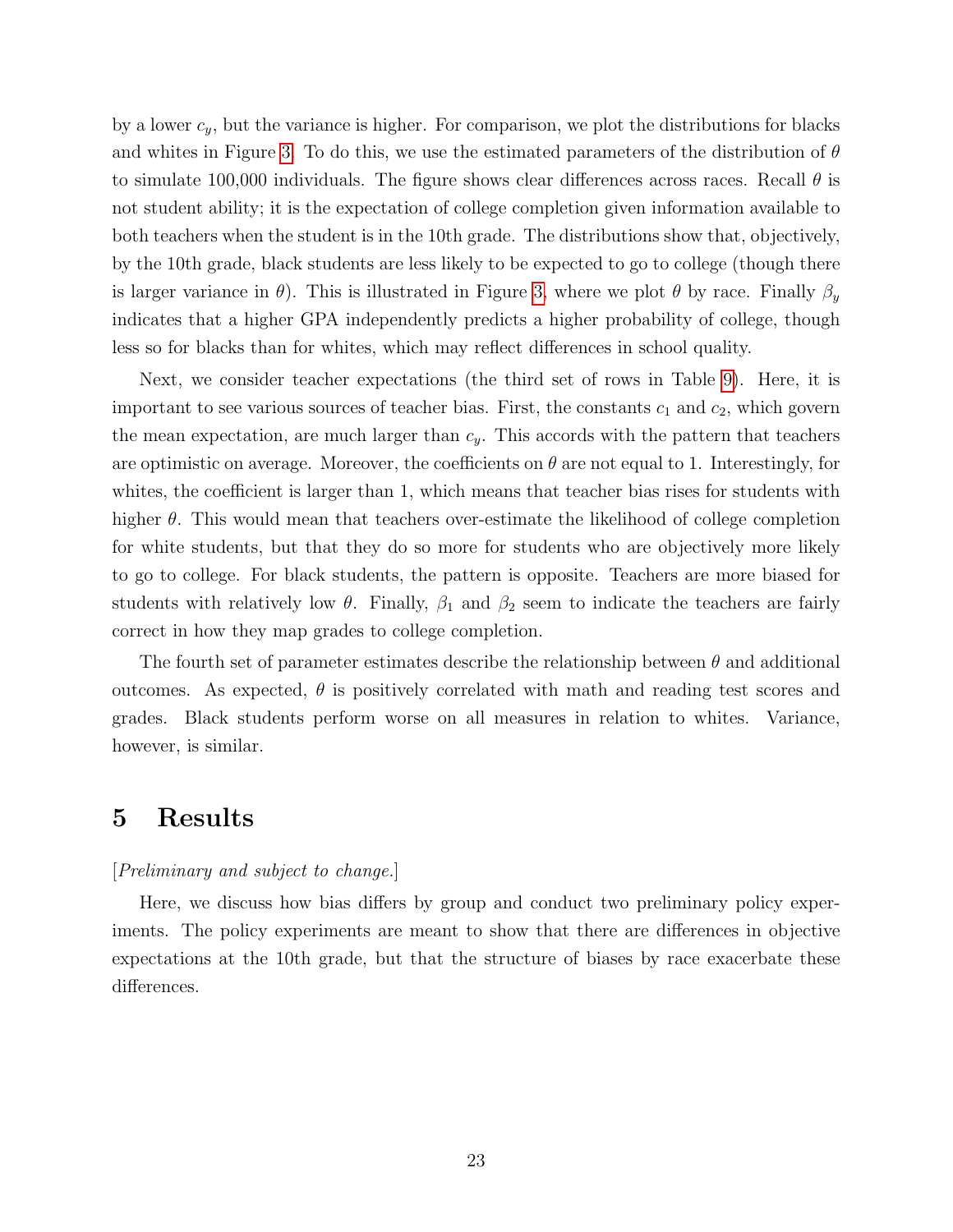#### 5.1 Teacher Biases and Race

In Figure [4,](#page-43-0) we show the magnitude of bias for different levels of  $\theta$ . In particular, we simulate 100,000 individuals given the parameters of the distribution of  $\theta$ . Next, we use estimated parameters to simulate teacher bias. We plot bias as a function of  $\theta$  for different race and teacher pairs. To understand the result, consider the upper-left panel of the figure. Start where  $\theta$  is equal to 0. At this point, some teachers will overestimate (positive bias) and others will under-estimate (negative bias). This is likely to be the case for students who do not have especially high or low  $\theta$ , which means that the probability that they go to college is neither very high nor very low. In contrast, if we look at high and low  $\theta$ , the size of bias diminishes. The reason is that a very high  $\theta$  means that a student is very likely to go to college. Moreover, the bias is zero since teachers will expect that outcome.

In Figure [5,](#page-44-0) we consider the distribution (pdf) of bias for whites and blacks. Here, it is important to understand that there are two reasons that biases are different. First, the bias parameters themselves are different for blacks versus whites. Second, the bias parameters are a function of  $\theta$ , which also varies for blacks versus whites. In Figure [5,](#page-44-0) we plot bias differences arising from both differences across races. For blacks, there is a higher proportion of individuals where the bias is equal to or slightly below zero. This means there is a mass of people for whom the teacher is correct. Most of these are due to black students for whom the objective likelihood of no college completion is near zero, which is correctly forecasted by teachers. In comparison, there are relatively few whites for whom the objective probability of college completion (given teachers' information sets) is near zero. In fact, a larger mass of bias for white students is above zero, which means that for students with positive  $\theta$ , teachers are more likely to over-estimate. This accords with parameter estimates suggesting that white students with higher  $\theta$  face positive bias. For blacks, this is not the case.

Figure [6](#page-45-0) shows the distribution of bias for black and white students with white students' θ. Recall, the distributions of bias are in part due to differences in θ across race categories. In contrast, in Figure [6,](#page-45-0) the goal is to assess the distribution of bias for black and white students assuming that both begin with the same  $\theta$ . This is akin to asking: how does bias look for black versus white students if both groups face the same objective probability of college going at the 10th grade. One way to think about this is to assume that a set of white students after the 10th grade (and given  $\theta$ ) are then faced with the same bias as that typically faced by black students. The plots in Figure [6](#page-45-0) are more similar across race categories. However, it is still the case that teachers are more likely to underestimate the probability of college completion for blacks than they do for whites. In other words, for the same 10th grade objective probability (which includes all differences and forecasts) black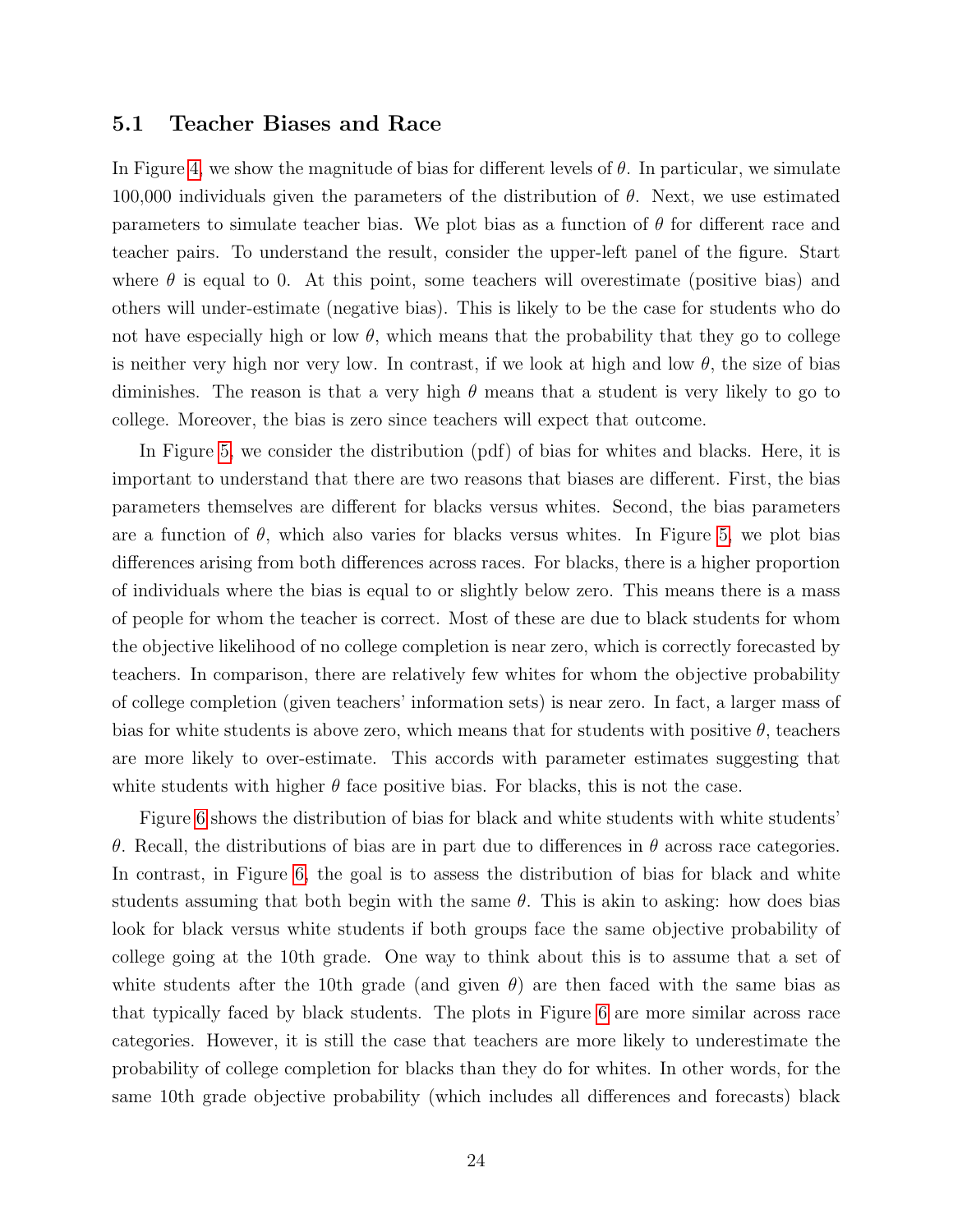students face a higher likelihood of negative bias. In the following section, we assess if this negative bias in teacher expectations matters.

#### 5.2 The Impact of Bias on College Going

In Table [10,](#page-39-0) we report results establishing how college going decisions change if we remove bias altogether. To understand the table, consider the first row, where we consider white students. We then assess what happens if we remove the impact of bias (by setting the  $\gamma$ to zero). 50% of students do not go to college in either case. About 0.7% switch to college due to removal of bias. About 11% switch to no college if we remove bias. This is because bias is generally positive. About 37.5% of white students complete college with or without bias. For blacks, the positive impact of bias is smaller (about 6.1% of students switch out of college absent bias).

#### 5.3 What if Black Students Faced White Students' Bias?

Having established that bias appears to matter, we now see whether it matters differently across race categories. In particular, in Figure [7,](#page-46-0) we consider how differences in bias translate into outcomes. We plot the cdf of the probability of college going for blacks and whites. Consistent with reduced form estimates and summary statistics, the distribution of college going probabilities is shifted to the right for whites versus blacks. In fact, the distribution for black students is first-order stochastically dominated by the distribution for white students. Next, we ask what would happen to outcomes if black students faced the same objective probability of college completion in the 10th grade as whites, but were subjected to the estimated bias of black students. The resulting simulated distribution is the dotted line. Low  $\theta$  black students face little change. However, as  $\theta$  rises, the black student cdf starts to mimic the white student cdf. Again, this is consistent with the idea that high  $\theta$  students face large positive bias for whites versus blacks. Table [11](#page-39-1) shows results by different points on the distribution of  $\theta$  if blacks face white students'  $\gamma$ . Consistent with earlier results, individuals with very low or very high probability of going to college in the 10th grade see little change. Those in the middle, however, see large changes. Moreover, the relationship is non-monotonic. For example, we see that individuals with a 43% probability of college completion could instead face a 53% probability if they faced white students' impact of expectations.

An alternative exercise is to show what happens if black and white students have the same  $\theta$ , but face different bias. In particular, we simulate outcomes after simulating  $\theta$  from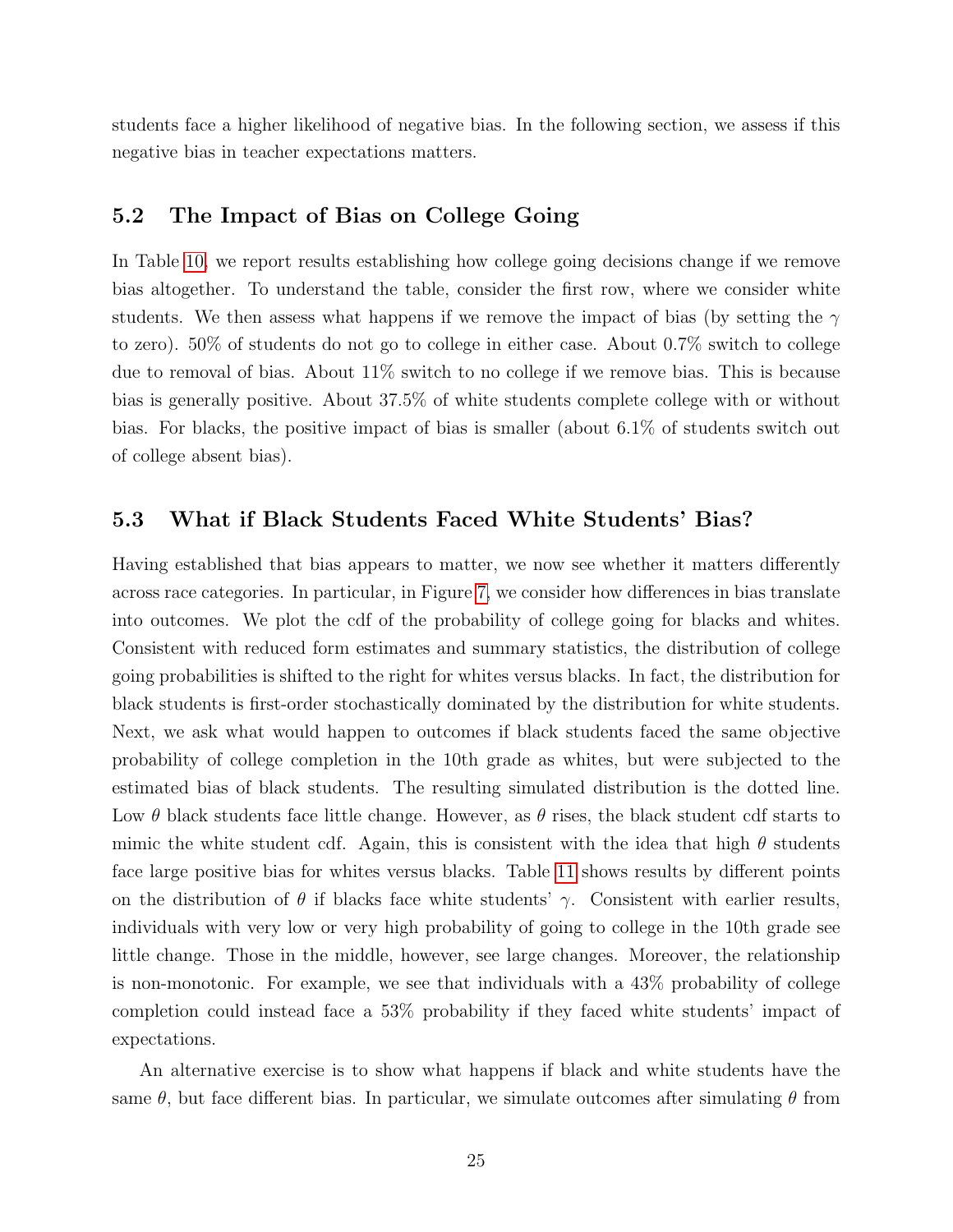the white student distribution and then subjecting individuals to the black student bias for given  $\theta$ . We find that this larger helps individuals with low  $\theta$ . For higher  $\theta$ , where bias is smaller for black students, the positive impact of bias largely disappears. Returning to Table [11,](#page-39-1) we again see largest effects in the middle of the distribution. Whites at the 40th percentile see a drop from 57% to 48% for college completion probability if they face black returns to high expectations.

# <span id="page-26-2"></span>6 Conclusion

#### [Preliminary and subject to change.]

The positive correlation between teacher expectations and student outcomes is likely due to accurate forecasts, but may also arise from forecast error, which could lead teachers to communicate biases or shift resources to students. This leads to a sort of self-fulfilling prophecy where teacher expectations drive student outcomes. In this paper, we use lessons from the measurement error literature to control for the information that both teachers use to form expectations. The impact of biases is identified off of forecast error, which is driven by the information that one teacher uses to form expectations and that the other teacher does not observe. The key identifying assumption is that any information that can affect one teacher's forecast, but is not observed by the other teacher, is not important enough to drive outcomes except through the impact of teacher expectations.

We show using our model that teacher expectations matter. Moreover, we show that there are important differences across races. Perhaps most troubling, it appears that black students face a higher rate of negative bias for a given objective probability of college completion. This suggests that black students, who already face a lower objective probability of college going by the time they reach the 10th grade, face an additional penalty due to excessive negative biases in teacher expectations. This compounds inequality in educational outcomes. Our results suggest that policies combatting negative bias among teachers of racial minorities could reduce inequality by improving educational outcomes.

## References

<span id="page-26-1"></span>Avery, Christopher. 2010. "The Effects of College Counseling on High-Achieving, Low-Income Students." NBER Working Paper.

<span id="page-26-0"></span>Bailey, Martha J. and Susan M. Dynarski. 2011. "Inequality in Postsecondary Education."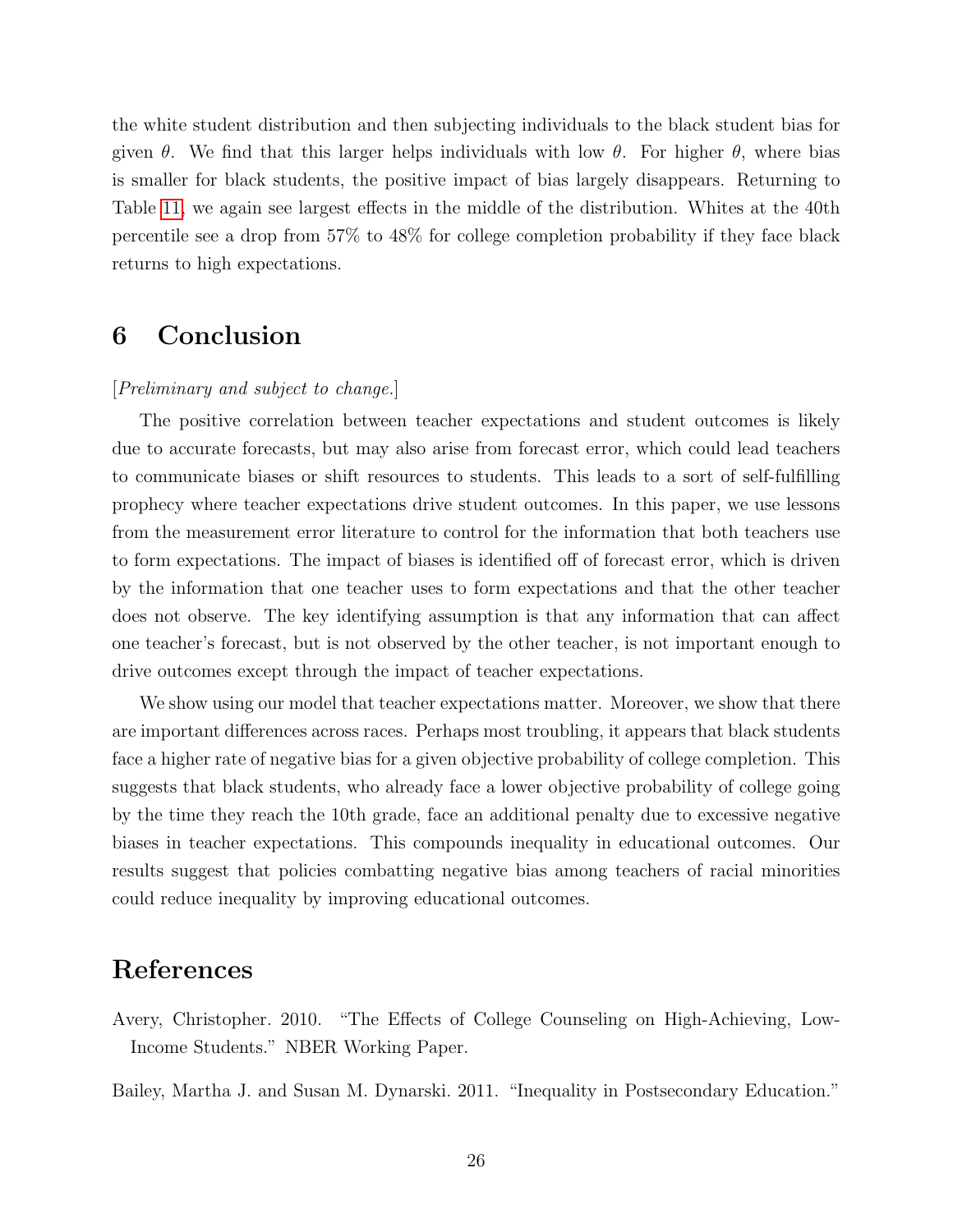In Whither Opportunity?: Rising Inequality, Schools, and Children's Life Chances, edited by G. Duncan and R. Murnane. New York, NY: Russell Sage Foundation, pp. 171–132.

- <span id="page-27-0"></span>Becker, G.S. 1964. Human Capital: A Theoretical Analysis with Special Reference to Education. Columbia University Press.
- <span id="page-27-6"></span>Bempechat, Janine. 1998. Against the Odds: How "At-Risk" Children Exceed Expectations. Jossey-Bass Inc.
- <span id="page-27-2"></span>Blundell, Richard, Lorraine Dearden, and Barbara Sianesi. 2005. "Evaluating the Effect of Education on Earnings: Models, Methods and Results from the National Child Development Survey." Journal of the Royal Statistical Society: Series A (Statistics in Society) 168 (3):473–512.
- <span id="page-27-5"></span>Boser, Ulrich, Megan Wilhelm, and Robert Hanna. 2014. "The Power of the Pygmalion Effect: Teachers Expectations Strongly Predict College Completion." The Center for American Progress :1–7.
- <span id="page-27-1"></span>Bound, John and Sarah Turner. 2011. "Dropouts and Diplomas: The Divergence in Collegiate Outcomes." In *Handbook of the Economics of Education*, vol. 4, edited by E. Hanushek, S. Machin, and L. Woessmann. New York, NY: Russell Sage Foundation, 573–613.
- <span id="page-27-7"></span>Burgess, Simon and Ellen Greaves. 2013. "Test Scores, Subjective Assessment, and Stereotyping of Ethnic Minorities." Journal of Labor Economics 31 (3):535–576.
- <span id="page-27-3"></span>Card, David. 1999. "The Causal Effect of Education on Earnings." Handbook of Labor Economics 3:1801–1863.
- <span id="page-27-9"></span>Castleman, Benjamin L and Lindsay C Page. 2014. "Freshman Year Financial Aid Nudges: An Experiment to Increase FAFSA Renewal and College Persistence." Journal of Human Resources 95 (1):202–220.
- <span id="page-27-4"></span>Chetty, Raj, John N Friedman, and Jonah E Rockoff. 2013. "Measuring the Impacts of Teachers II: Teacher Value-Added and Student Outcomes in Adulthood." American Economic Review 104 (9):2633–79.
- <span id="page-27-8"></span>Cornwell, Christopher, David B Mustard, and Jessica Van Parys. 2013. "Noncognitive Skills and the Gender Disparities in Test Scores and Teacher Assessments: Evidence from Primary School." *Journal of Human Resources* 48 (1):236–264.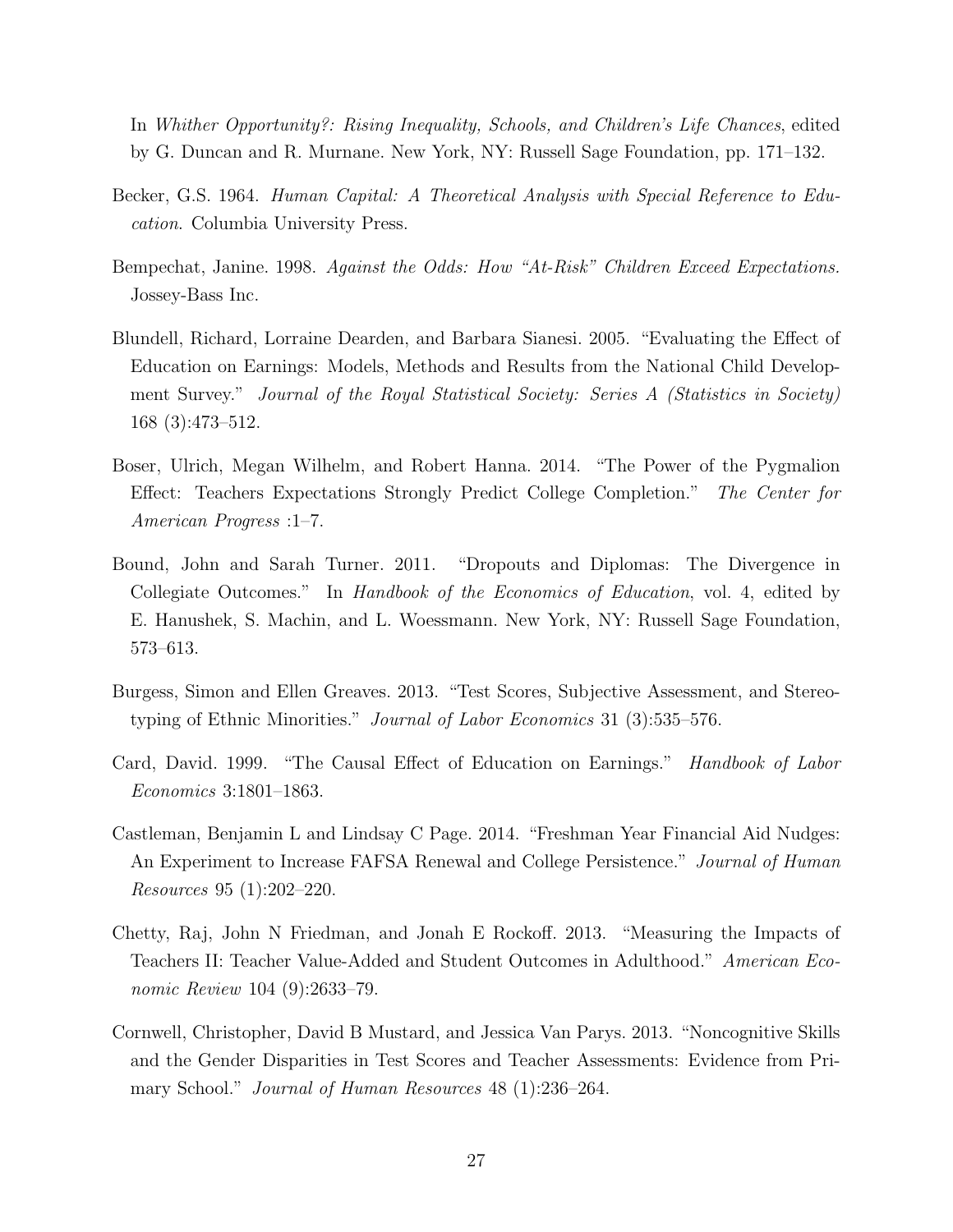- <span id="page-28-0"></span>Dee, Thomas S. 2004. "Are There Civic Returns to Education?" *Journal of Public Eco*nomics 88 (9):1697–1720.
- <span id="page-28-10"></span>-. 2005. "A Teacher Like Me: Does Race, Ethnicity, or Gender Matter?" American Economic Review 95 (2):158–165.
- <span id="page-28-6"></span>DellaVigna, S. and E. Kaplan. 2007. "The Fox News Effect: Media Bias and Voting." Quarterly Journal of Economics 122 (3):1187–1234.
- <span id="page-28-3"></span>Fortin, Nicole M., Philip Oreopoulos, and Shelley Phipps. 2015. "Leaving Boys Behind: Gender Disparities in High Academic Achievement." Journal of Human Resources 50 (3):549– 579.
- <span id="page-28-11"></span>Fryer Jr, Roland G. 2010. "Racial Inequality in the 21st century: The Declining Significance of Discrimination." NBER Working Paper.
- <span id="page-28-9"></span>Gershenson, Seth, Stephen B Holt, and Nicholas Papageorge. 2015. "Who Believes in Me? The Effect of Student-Teacher Demographic Match on Teacher Expectations." IZA Discussion Paper No. 9202.
- <span id="page-28-7"></span>Gregory, Anne and Francis Huang. 2013. "It Takes a Village: The Effects of 10th Grade College-Going Expectations of Students, Parents, and Teachers Four Years Later." American Journal of Community Psychology 52 (1-2):41–55.
- <span id="page-28-1"></span>Grossman, Michael. 2006. "Education and Nonmarket Outcomes." *Handbook of the Eco*nomics of Education 1:577–633.
- <span id="page-28-8"></span>Hanna, Rema N and Leigh L Linden. 2012. "Discrimination in Grading." American Economic Journal: Economic Policy 4 (4):146–168.
- <span id="page-28-12"></span>Hanushek, Eric A, John F Kain, and Steven G Rivkin. 2004. "Why Public Schools Lose Teachers." Journal of Human Resources 39 (2):326–354.
- <span id="page-28-5"></span>Hanushek, Eric A and Steven G Rivkin. 2010. "Generalizations about Using Value-Added Measures of Teacher Quality." American Economic Review 100 (2):267–271.
- <span id="page-28-4"></span>Harris, Douglas N. 2011. Value-Added Measures in Education: What Every Educator Needs to Know. Harvard Education Press.
- <span id="page-28-2"></span>Hoxby, Caroline and Sarah Turner. 2013. "Expanding College Opportunities for High-Achieving, Low Income Students." Stanford Institute for Economic Policy Research Discussion Paper.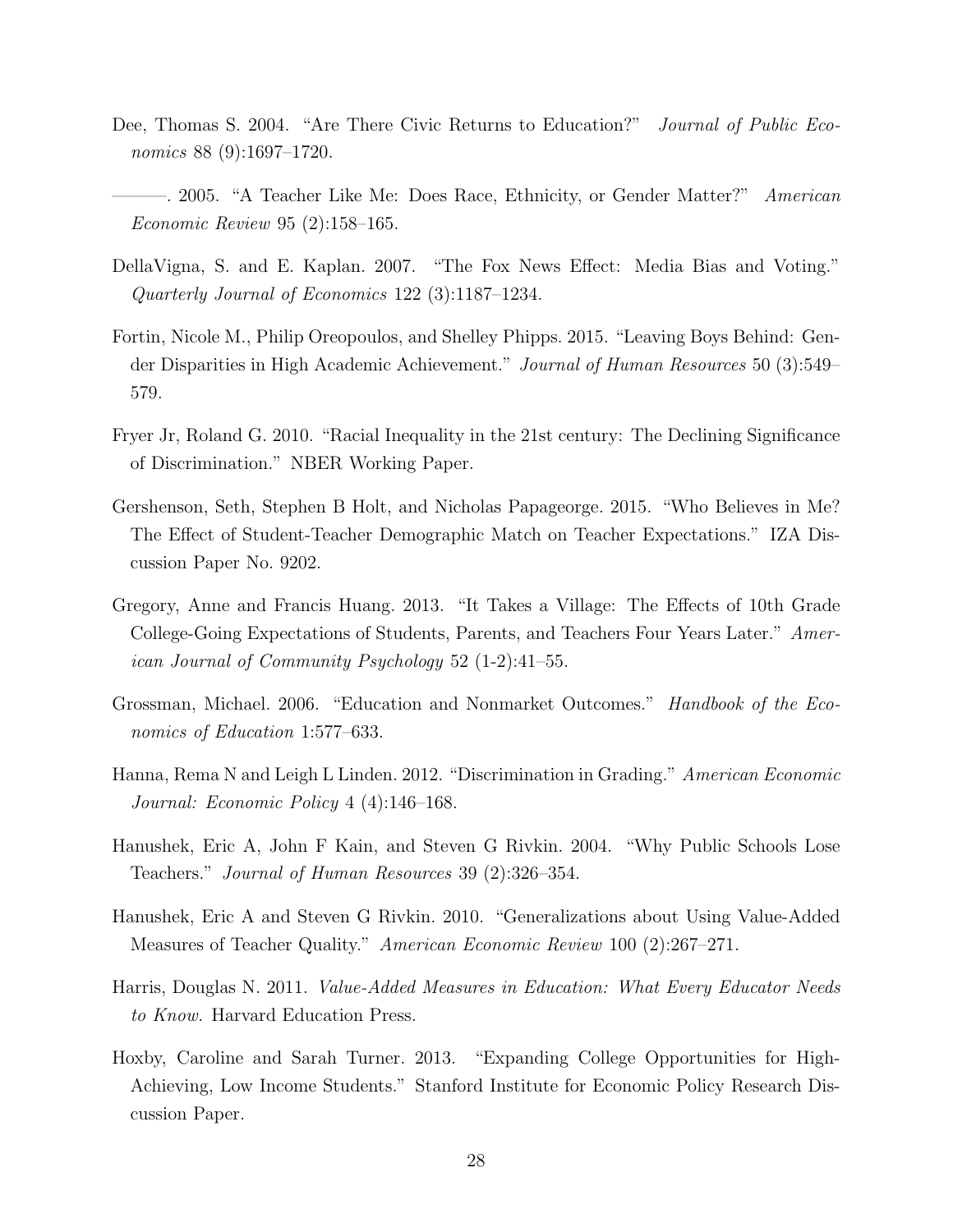- <span id="page-29-9"></span>Jackson, C Kirabo. 2009. "Student Demographics, Teacher Sorting, and Teacher Quality: Evidence from the End of School Desegregation." Journal of Labor Economics 27 (2):213– 256.
- <span id="page-29-5"></span>———. 2012. "Non-cognitive Ability, Test Scores, and Teacher Quality: Evidence from 9th Grade Teachers in North Carolina." NBER Working Paper.
- <span id="page-29-10"></span>Jacob, Brian A. 2002. "Where the Boys Aren't: Non-Cognitive Skills, Returns to School and the Gender Gap in Higher Education." Economics of Education Review 21 (6):589–598.
- <span id="page-29-11"></span>Kotlarski, Ignacy. 1967. "On Characterizing the Gamma and the Normal Distribution." Pacific Journal of Mathematics 20 (1):69–76.
- <span id="page-29-8"></span>Lavy, Victor. 2008. "Do Gender Stereotypes Reduce Girls' or Boys' Human Capital Outcomes? Evidence from a Natural Experiment." Journal of Public Economics 92 (10):2083– 2105.
- <span id="page-29-4"></span>Lavy, Victor and Edith Sand. 2015. "On The Origins of Gender Human Capital Gaps: Short and Long Term Consequences of Teachers? Stereotypical Biases." NBER Working Paper.
- <span id="page-29-1"></span>Lochner, Lance and Enrico Moretti. 2004. "The Effect of Education on Crime: Evidence from Prison Inmates, Arrests, and Self-Reports." American Economic Review 94 (1):155–189.
- <span id="page-29-2"></span>Machin, Stephen, Olivier Marie, and Sunčica Vujić. 2011. "The Crime Reducing Effect of Education." Economic Journal 121 (552):463–484.
- <span id="page-29-7"></span>Markow, Dana and Andrea Pieters. 2010. The MetLife Survey of the American Teacher: Collaborating for Student Success. MetLife.
- <span id="page-29-0"></span>Milligan, Kevin, Enrico Moretti, and Philip Oreopoulos. 2004. "Does Education Improve Citizenship? Evidence from the United States and the United Kingdom." Journal of Public Economics 88 (9):1667–1695.
- <span id="page-29-3"></span>Morgan, Stephen L, Theodore S Leenman, Jennifer J Todd, and Kim A Weeden. 2013. "Occupational Plans, Beliefs about Educational Requirements, and Patterns of College Entry." Sociology of Education 86 (3):197–217.
- <span id="page-29-6"></span>Mullainathan, Sendhil and Eldar Shafir. 2013. Scarcity: Why Having too Little Means so Much. Macmillan.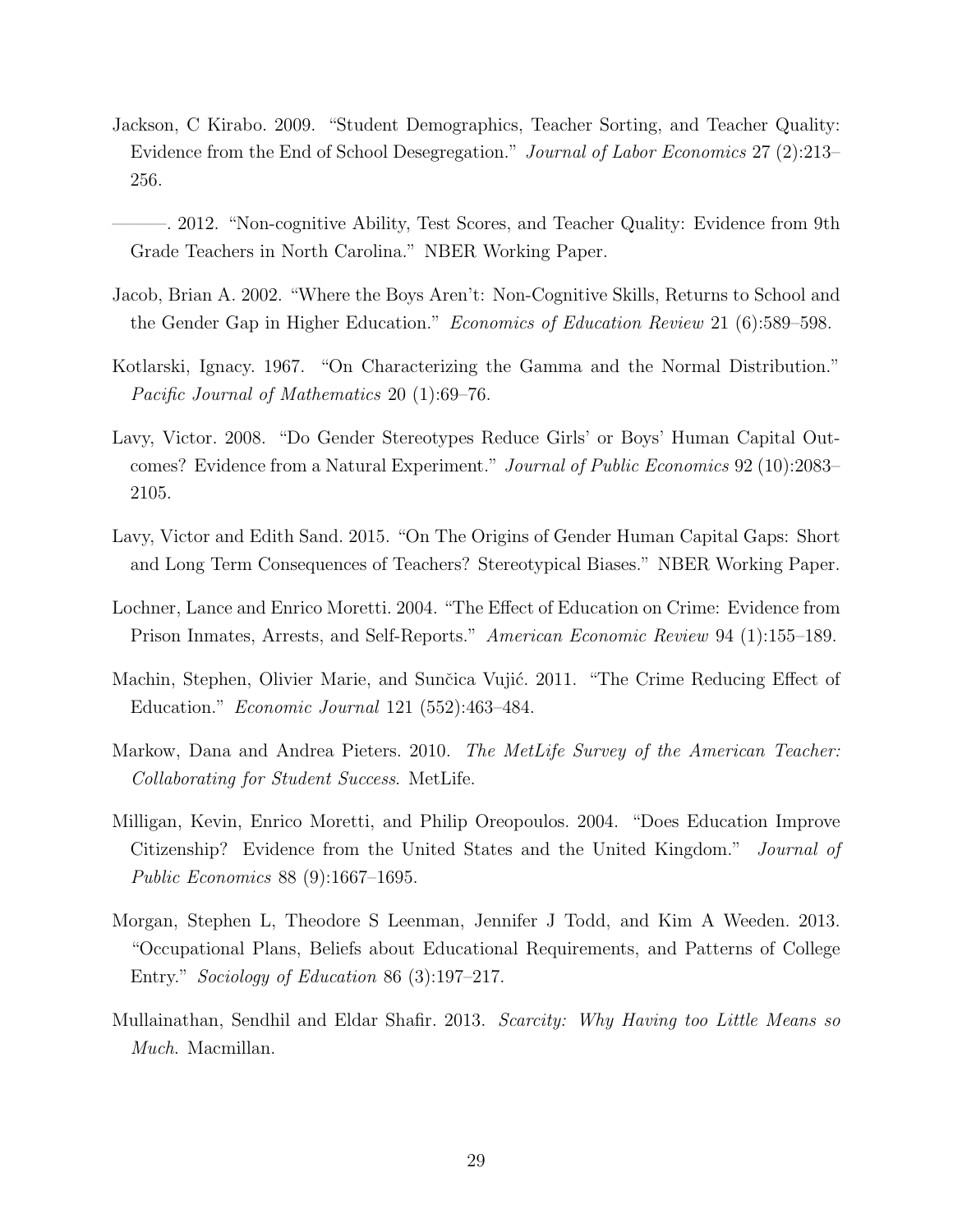- <span id="page-30-3"></span>Riegle-Crumb, Catherine and Melissa Humphries. 2012. "Exploring Bias in Math Teachers' Perceptions of Students' Ability by Gender and Race/Ethnicity." Gender & Society 26 (2):290–322.
- <span id="page-30-2"></span>Rosenthal, Robert and Lenore Jacobson. 1968. "Pygmalion in the Classroom." The Urban Review 3 (1):16–20.
- <span id="page-30-1"></span>Silles, Mary A. 2009. "The Causal Effect of Education on Health: Evidence from the United Kingdom." Economics of Education Review 28 (1):122–128.
- <span id="page-30-0"></span>Steele, Claude M. 1997. "A Threat in the Air: How Stereotypes Shape Intellectual Identity and Performance." American Psychologist 52 (6):613.
- <span id="page-30-5"></span>Stephan, Jennifer L and James E Rosenbaum. 2013. "Can High Schools Reduce College Enrollment Gaps with a New Counseling Model?" Educational Evaluation and Policy Analysis 35 (2):200–219.
- <span id="page-30-4"></span>Wiswall, Matthew and Basit Zafar. 2015. "Determinants of College Major Choice: Identification Using an Information Experiment." Review of Economic Studies 82 (2):791–824.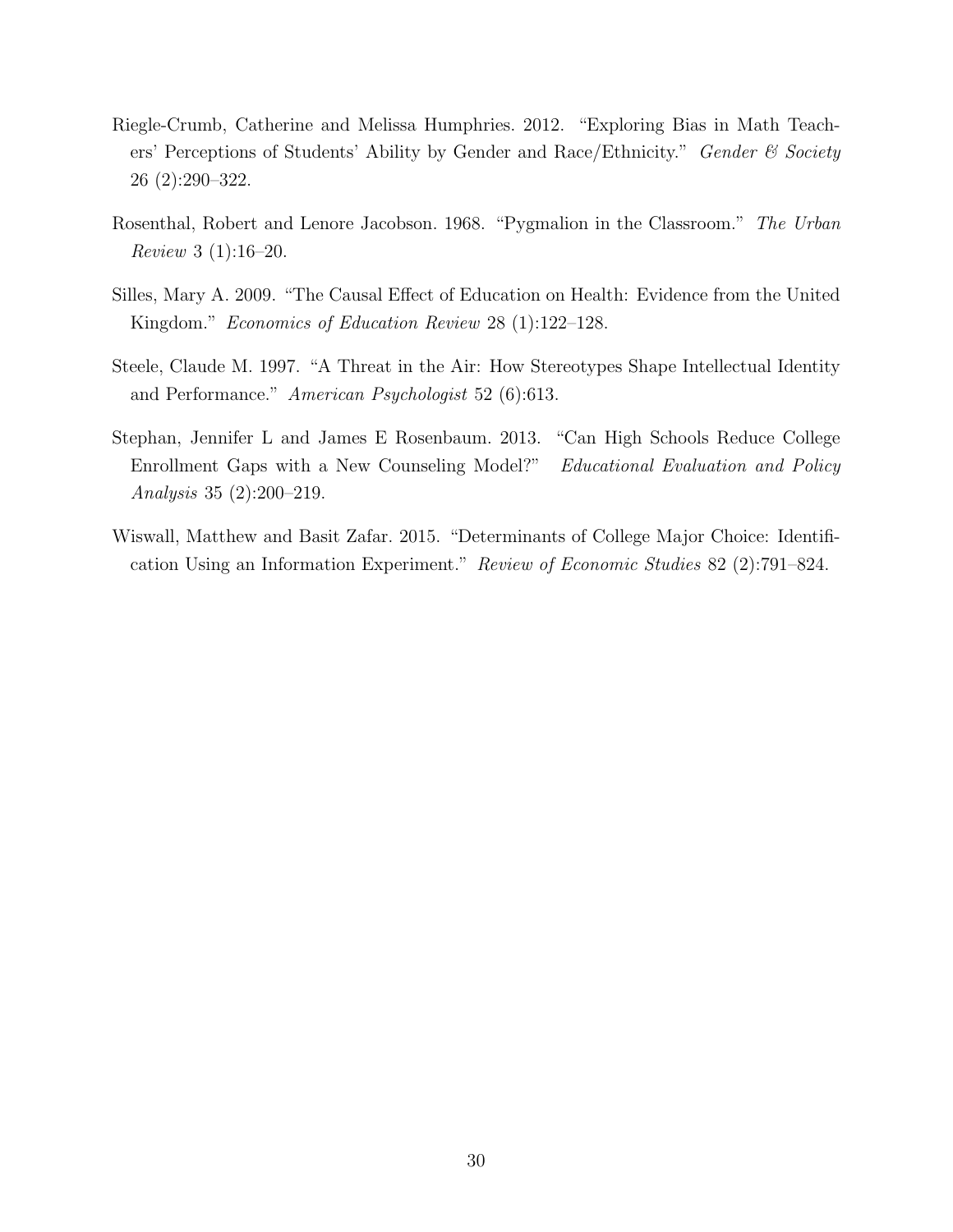# <span id="page-31-0"></span>Figures and Tables

| Sample (Students):              | All       | White    | <b>Black</b> | Male    | Female |
|---------------------------------|-----------|----------|--------------|---------|--------|
|                                 | (1)       | (2)      | (3)          | (4)     | (5)    |
| Outcome                         |           |          |              |         |        |
| Education Completed, Years      | 14.67     | 14.83    | 14.08        | 14.51   | 14.81  |
|                                 | (2.06)    | (2.06)   | (1.84)       | (2.05)  | (2.07) |
| $Completed <$ HS Diploma        | 0.01      | 0.01     | 0.02         | 0.01    | 0.01   |
|                                 | (0.11)    | (0.09)   | (0.16)       | (0.12)  | (0.11) |
| Completed More than College     | 0.45      | 0.49     | 0.29         | 0.43    | 0.47   |
|                                 | (0.50)    | (0.50)   | (0.45)       | (0.49)  | (0.50) |
| Expectations                    |           |          |              |         |        |
| Eng. Teacher Exp., Years        | 15.65     | 15.78    | 14.86        | 15.48   | 15.80  |
|                                 | (2.23)    | (2.14)   | (2.21)       | (2.29)  | (2.16) |
| Expected < HS, English          | 0.01      | 0.01     | 0.03         | 0.02    | 0.01   |
|                                 | (0.12)    | (0.11)   | (0.17)       | (0.13)  | (0.10) |
| More than College, English      | 0.64      | 0.67     | 0.48         | 0.60    | 0.67   |
|                                 | (0.48)    | (0.47)   | (0.50)       | (0.49)  | (0.47) |
| Math Teacher Exp., Years        | $15.51\,$ | 15.65    | 14.66        | 15.43   | 15.59  |
|                                 | (2.09)    | (1.99)   | (2.07)       | (2.16)  | (2.03) |
| Expected < HS, Math             | 0.01      | 0.01     | 0.03         | 0.01    | 0.01   |
|                                 | (0.10)    | (0.08)   | (0.18)       | (0.10)  | (0.11) |
| More than College, Math         | 0.63      | 0.66     | 0.44         | 0.61    | 0.65   |
|                                 | (0.48)    | (0.47)   | (0.50)       | (0.49)  | (0.48) |
| Achievements                    |           |          |              |         |        |
| Reading Assessment              | 52.82     | 54.67    | 46.71        | 52.39   | 53.21  |
|                                 | (9.83)    | (9.26)   | (8.99)       | (10.20) | (9.47) |
| Math Assessment                 | $53.01\,$ | 54.71    | 45.77        | 54.00   | 52.12  |
|                                 | (9.67)    | (8.78)   | (8.88)       | (10.13) | (9.15) |
| 9th grade GPA                   | 2.92      | 3.02     | 2.44         | 2.82    | 3.01   |
|                                 | (0.78)    | (0.73)   | (0.76)       | (0.78)  | (0.77) |
| Demographics and SES            |           |          |              |         |        |
| Income $< 20K$                  | 0.11      | 0.06     | 0.26         | 0.09    | 0.13   |
|                                 | (0.32)    | (0.25)   | (0.44)       | (0.29)  | (0.34) |
| $HH$ income $> 100K$            | 0.18      | 0.21     | 0.08         | 0.19    | 0.17   |
|                                 | (0.38)    | (0.41)   | (0.27)       | (0.39)  | (0.37) |
| Mother has $\leq$ HS diploma    | 0.34      | 0.29     | 0.39         | 0.32    | 0.35   |
|                                 | (0.47)    | (0.46)   | (0.49)       | (0.47)  | (0.48) |
| Mother has a Bachelor's or More | 0.11      | 0.12     | 0.07         | 0.12    | 0.10   |
|                                 | (0.31)    | (0.33)   | (0.26)       | (0.33)  | (0.30) |
| <b>Teacher</b>                  |           |          |              |         |        |
| Eng. Teacher Non-White          | $0.10\,$  | $0.05\,$ | $0.26\,$     | 0.10    | 0.10   |
|                                 | (0.30)    | (0.22)   | (0.44)       | (0.30)  | (0.30) |
| Math Teacher Non-White          | 0.11      | 0.06     | 0.21         | 0.11    | 0.11   |
|                                 | (0.32)    | (0.23)   | (0.41)       | (0.32)  | (0.32) |
| Observations                    | 6060      | 3970     | 610          | 2870    | 3190   |

Table 1: Analytic Sample Mean - Students

Each entry represents the mean over individuals for the group specified in the first row. Reading and Math assessment entries are on a 100-point scale. 9th grade GPA is uses a 4.0 scale. With the exception of entries marked as in years, all other entries are proportions.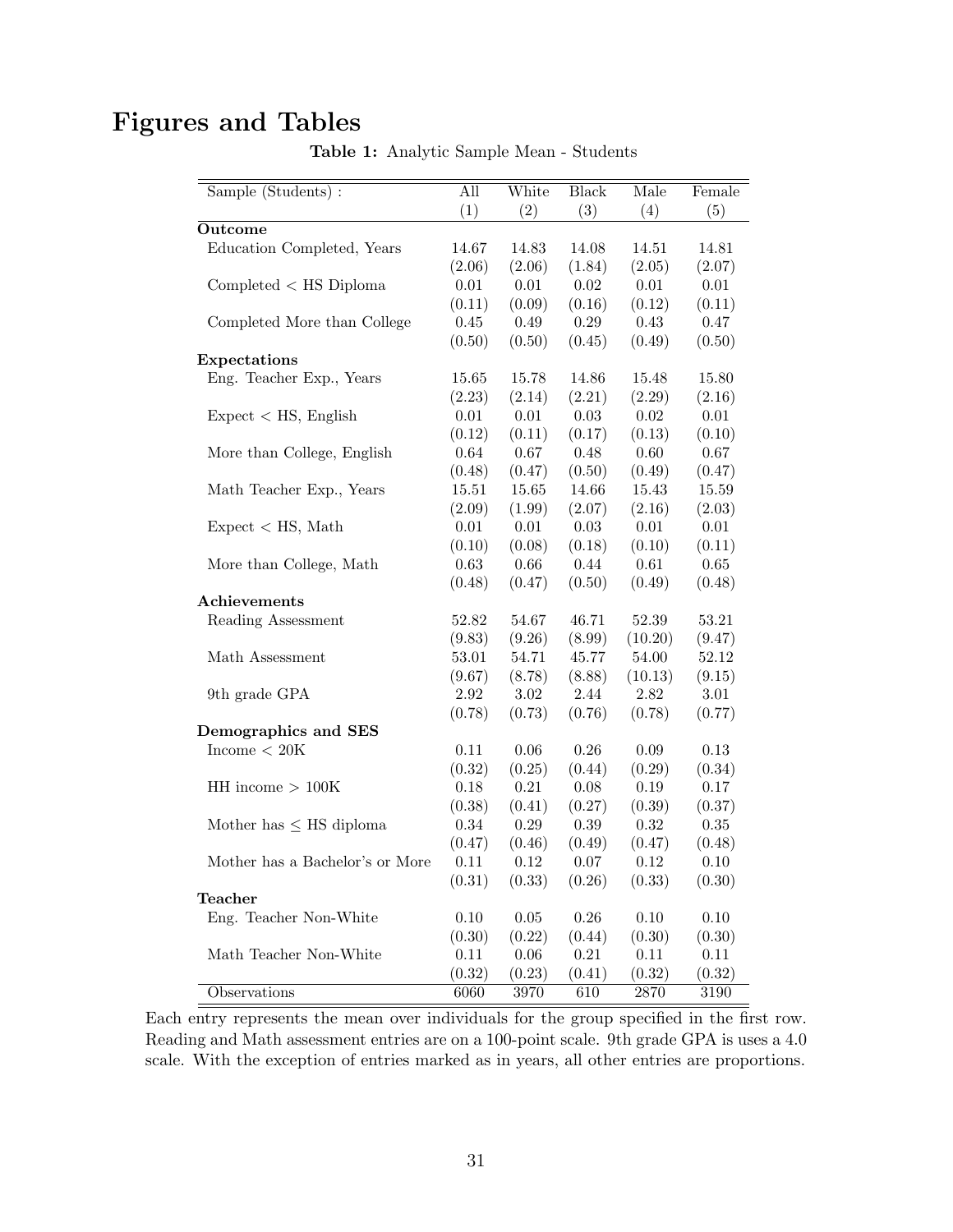<span id="page-32-0"></span>

| Sample (Teachers):             | All      | Math     | English  | White    | <b>Black</b> | Male       | Female   |
|--------------------------------|----------|----------|----------|----------|--------------|------------|----------|
|                                |          | Teachers | Teachers | Teachers | Teachers     | Teachers   | Teachers |
|                                | (1)      | (2)      | (3)      | (4)      | (5)          | (6)        | (7)      |
| <b>Teacher Characteristics</b> |          |          |          |          |              |            |          |
| Non-White                      | 0.11     | 0.11     | 0.10     | 0.00     | 1.00         | 0.10       | 0.11     |
|                                | (0.31)   | (0.32)   | (0.30)   | (0.00)   | (0.00)       | (0.30)     | (0.31)   |
| Math Teacher                   | 0.50     | 1.00     | 0.00     | 0.50     | 0.47         | 0.62       | 0.43     |
|                                | (0.50)   | (0.00)   | (0.00)   | (0.50)   | (0.50)       | (0.49)     | (0.50)   |
| Male                           | 0.35     | 0.44     | 0.27     | $0.36\,$ | 0.26         | 1.00       | 0.00     |
|                                | (0.48)   | (0.50)   | (0.44)   | (0.48)   | (0.44)       | (0.00)     | (0.00)   |
| Experience                     | 14.89    | 15.35    | 14.44    | 15.17    | 15.01        | 15.56      | 14.53    |
|                                | (10.76)  | (10.74)  | (10.77)  | (10.80)  | (11.28)      | (11.61)    | (10.25)  |
| Low Experience                 | 0.16     | $0.14\,$ | $0.19\,$ | $0.15\,$ | $0.21\,$     | 0.16       | 0.16     |
|                                | (0.37)   | (0.34)   | (0.39)   | (0.36)   | (0.41)       | (0.37)     | (0.37)   |
| Without regular certificate    | 0.17     | $0.15\,$ | 0.18     | 0.16     | 0.21         | $\rm 0.21$ | 0.14     |
|                                | (0.37)   | (0.36)   | (0.39)   | (0.37)   | (0.41)       | (0.41)     | (0.35)   |
| Major in subject taught        | 0.48     | 0.47     | 0.49     | 0.49     | 0.48         | 0.42       | $0.51\,$ |
|                                | (0.50)   | (0.50)   | (0.50)   | (0.50)   | (0.50)       | (0.49)     | (0.50)   |
| Has graduate degree            | 0.47     | 0.48     | 0.47     | 0.49     | $0.45\,$     | $0.51\,$   | $0.46\,$ |
|                                | (0.50)   | (0.50)   | (0.50)   | (0.50)   | (0.50)       | (0.50)     | (0.50)   |
| <b>Student Demographics</b>    |          |          |          |          |              |            |          |
| American Indian                | 0.00     | 0.00     | 0.00     | 0.00     | 0.00         | 0.01       | 0.00     |
|                                | (0.07)   | (0.07)   | (0.07)   | (0.07)   | (0.06)       | (0.08)     | (0.06)   |
| Asian                          | 0.08     | 0.08     | 0.08     | $0.07\,$ | $0.05\,$     | 0.09       | $0.07\,$ |
|                                | (0.27)   | (0.27)   | (0.27)   | (0.26)   | (0.22)       | (0.28)     | (0.26)   |
| <b>Black</b>                   | 0.10     | 0.10     | 0.10     | 0.09     | 0.47         | 0.09       | 0.11     |
|                                | (0.30)   | (0.30)   | (0.30)   | (0.28)   | (0.50)       | (0.29)     | (0.31)   |
| Hispanic                       | 0.12     | 0.12     | 0.12     | $0.10\,$ | 0.12         | 0.13       | 0.11     |
|                                | (0.32)   | (0.32)   | (0.32)   | (0.30)   | (0.33)       | (0.34)     | (0.32)   |
| Multiple Race                  | $0.04\,$ | 0.04     | $0.04\,$ | 0.04     | 0.04         | 0.05       | $0.04\,$ |
|                                | (0.20)   | (0.20)   | (0.20)   | (0.20)   | (0.21)       | (0.21)     | (0.20)   |
| Male                           | 0.47     | 0.47     | 0.47     | 0.47     | 0.44         | 0.51       | $0.45\,$ |
|                                | (0.50)   | (0.50)   | (0.50)   | (0.50)   | (0.50)       | (0.50)     | (0.50)   |
| Observations                   | 12130    | 6060     | 6060     | 10830    | 470          | 4300       | 7820     |

Table 2: Analytic Sample Mean - Teachers

Each entry represents the mean over individuals for the group specified in the first row. Experience is in years. All other entries are proportions. All sample sizes are rounded to the nearest 10 in accordance with NCES regulations for restricted data.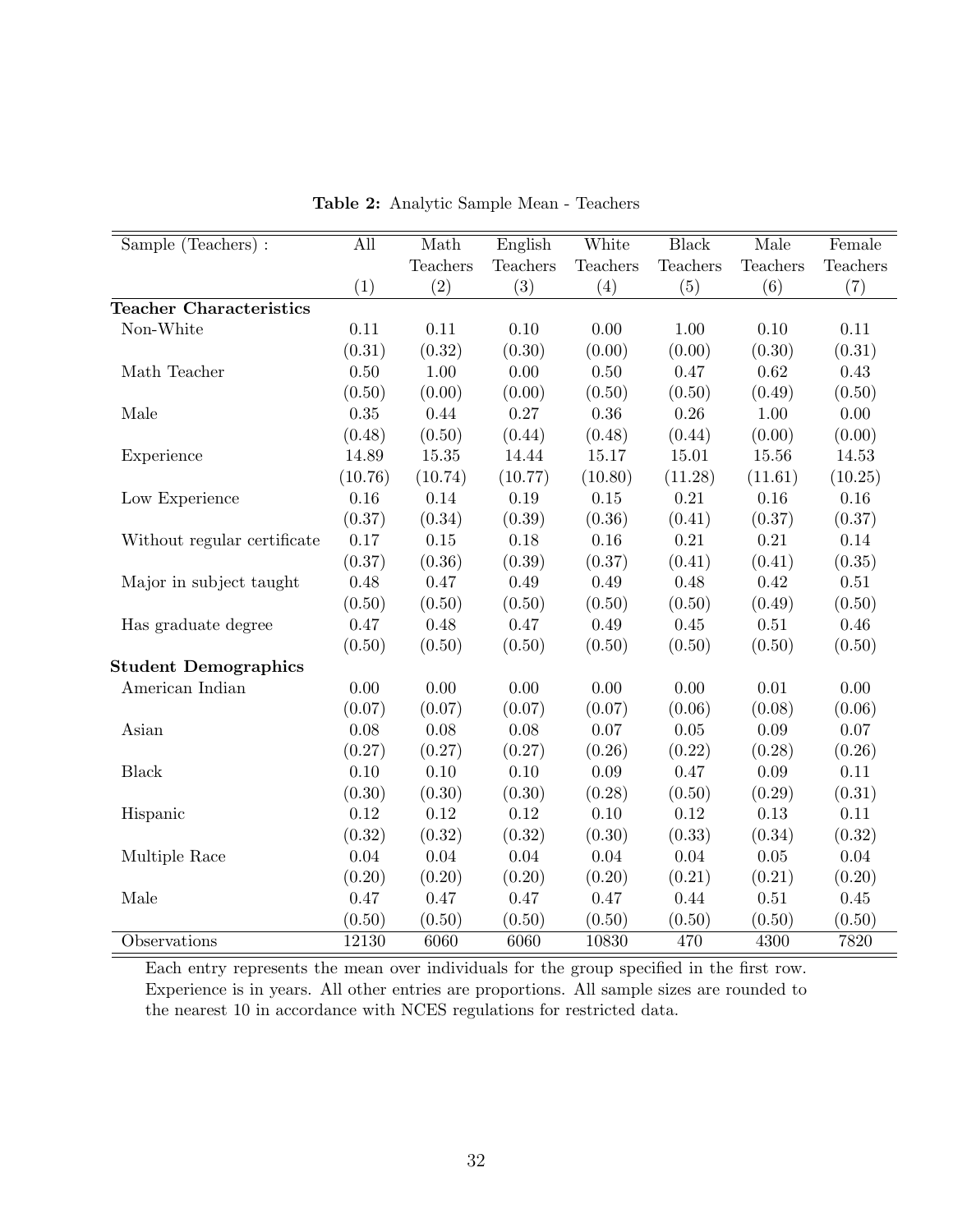<span id="page-33-0"></span>

|                         | $\left(1\right)$ | $\left 2\right\rangle$ | $\left(3\right)$ | $\overline{4}$ | $\left(5\right)$ |
|-------------------------|------------------|------------------------|------------------|----------------|------------------|
| Years Expected, English | $0.291***$       | $0.283***$             | $0.239***$       | $0.172***$     | $0.157***$       |
|                         | (0.014)          | (0.014)                | (0.013)          | (0.014)        | (0.016)          |
| Years Expected, Math    | $0.304***$       | $0.302***$             | $0.261***$       | $0.187***$     | $0.153***$       |
|                         | (0.014)          | (0.014)                | (0.014)          | (0.015)        | (0.016)          |
| Teacher Controls        | No               | Yes                    | Yes              | Yes            | Yes              |
| Student SES             | No               | No                     | Yes              | Yes            | Yes              |
| 9th Grade GPA           | N <sub>o</sub>   | N <sub>o</sub>         | No               | Yes            | Yes              |
| School FE               | N <sub>o</sub>   | N <sub>0</sub>         | No               | $\rm No$       | Yes              |
| Adj. $R^2$              | 0.312            | 0.317                  | 0.347            | 0.369          | 0.288            |
| N                       | 6060             | 6060                   | 6060             | 6060           | 6060             |

Table 3: Preliminary Analysis - Effect of Expectation on Education

OLS regression explaining years of schooling (imputed from highest education level reported) as a function of english and math teachers' expectations conditional on set of student and teacher characteristics. English and Math teacher expectations separately have statistically significant predictive power for student outcomes. \*Note: <sup>∗</sup> p<0.10, ∗∗ p<0.05, ∗∗∗ p<0.01. Parentheses contain standard errors that are robust to clustering at the school level.

|                         | (1)        | $\left( 2\right)$ | $\left( 3\right)$ | (4)        | (5)        |
|-------------------------|------------|-------------------|-------------------|------------|------------|
|                         | White      | Black             | Hispanic          | Male       | Female     |
| Years Expected, English | $0.166***$ | 0.079             | $0.308***$        | $0.159***$ | $0.165***$ |
|                         | (0.020)    | (0.051)           | (0.048)           | (0.022)    | (0.022)    |
| Years Expected, Math    | $0.157***$ | $0.145***$        | 0.038             | $0.137***$ | $0.162***$ |
|                         | (0.022)    | (0.053)           | (0.054)           | (0.025)    | (0.026)    |
| Teacher Controls        | Yes        | Yes               | Yes               | Yes        | Yes        |
| Student SES             | Yes        | Yes               | Yes               | Yes        | Yes        |
| 9th Grade GPA           | Yes        | Yes               | Yes               | Yes        | Yes        |
| School FE               | Yes        | Yes               | Yes               | Yes        | Yes        |
| Adj. $R^2$              | 0.285      | 0.200             | 0.346             | 0.275      | 0.292      |
| N                       | 3970       | 610               | 720               | 2870       | 3190       |

<span id="page-33-1"></span>Table 4: Preliminary Analysis - Effect of Expectation on Education - Subgroups

OLS regression explaining years of schooling (imputed from highest education level reported) as a function of english and math teachers' expectations conditional on set of student and teacher characteristics, achievement and school fixed effects. English and math teacher expectations separately have statistically significant predictive power for student outcomes. \*Note: <sup>∗</sup> p<0.10, ∗∗ p<0.05, ∗∗∗ p<0.01. Parentheses contain standard errors that are robust to clustering at the school level.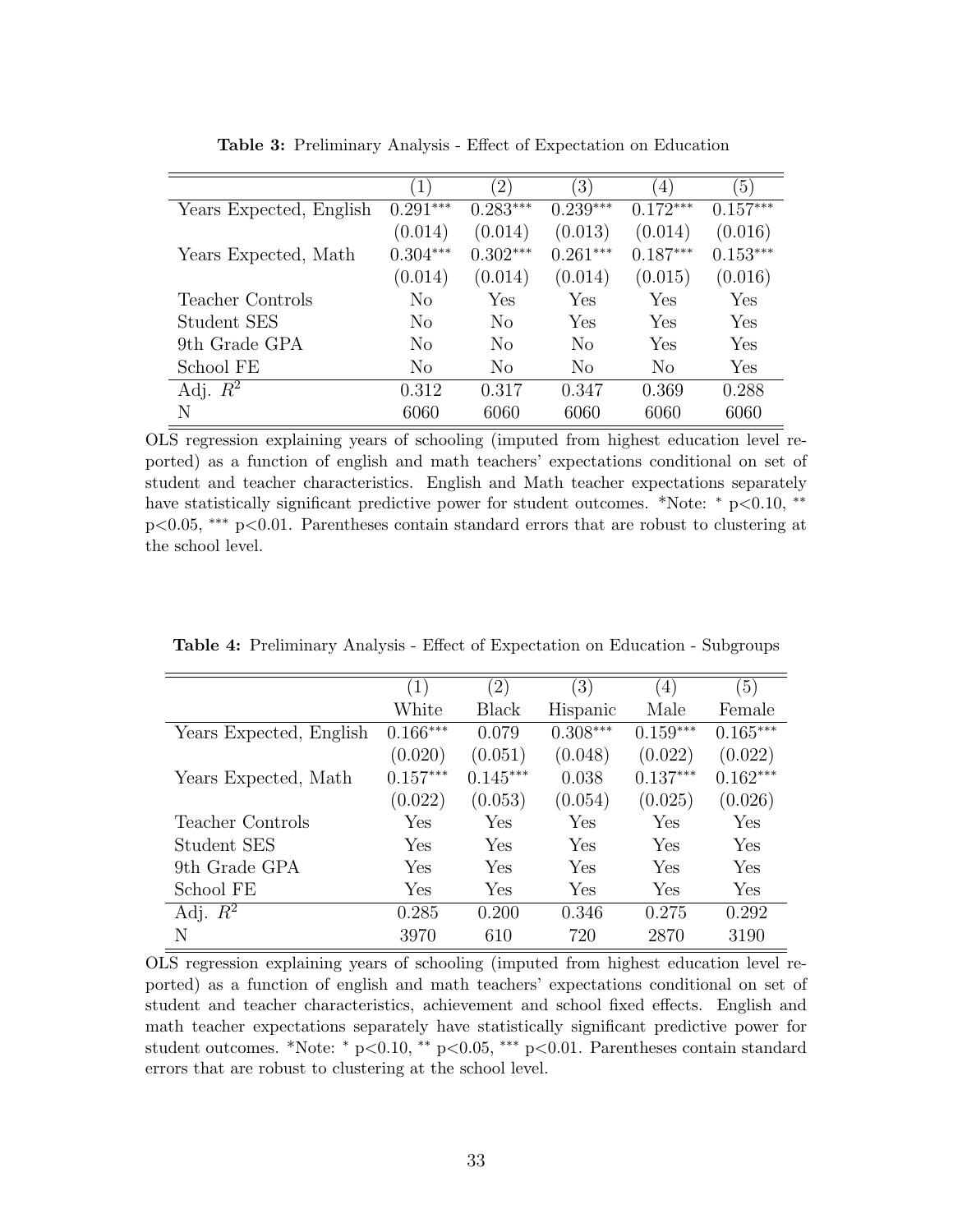<span id="page-34-0"></span>

|                                  | Student Outcome     |            |                            |                    |        |  |  |
|----------------------------------|---------------------|------------|----------------------------|--------------------|--------|--|--|
| Teacher Expectation              | Less than HS        | HS Diploma | Some College               | Bachelor's or More | Total  |  |  |
|                                  |                     |            | All Students               |                    |        |  |  |
| Less than HS                     | 0.20                | 0.36       | 0.51                       | 0.02               | 1.09   |  |  |
| HS Diploma                       | 0.63                | 3.58       | 7.55                       | 0.69               | 12.45  |  |  |
| Some College                     | 0.38                | 3.25       | 15.17                      | 4.68               | 23.49  |  |  |
| Bachelor's or More               | 0.12                | 1.52       | 21.72                      | 39.62              | 62.97  |  |  |
| Total                            | 1.32                | 8.71       | 44.96                      | 45.01              | 100.00 |  |  |
|                                  | White Students Only |            |                            |                    |        |  |  |
| Less than HS                     | 0.05                | 0.23       | 0.35                       | 0.03               | 0.65   |  |  |
| HS Diploma                       | 0.50                | 3.20       | 5.91                       | 0.55               | 10.17  |  |  |
| Some College                     | 0.33                | 3.37       | 14.40                      | 4.73               | 22.83  |  |  |
| Bachelor's or More               | 0.03                | 1.56       | 20.79                      | 43.97              | 66.35  |  |  |
| Total                            | 0.91                | 8.36       | 41.45                      | 49.28              | 100.00 |  |  |
|                                  |                     |            | <b>Black Students Only</b> |                    |        |  |  |
| Less than HS                     | 0.82                | 0.99       | 1.48                       | 0.00               | 3.29   |  |  |
| HS Diploma                       | 0.66                | 3.62       | 14.99                      | 1.32               | 20.59  |  |  |
| Some College                     | 0.82                | 2.47       | 22.41                      | 5.93               | 31.63  |  |  |
| Bachelor's or More               | 0.16                | 1.32       | 21.42                      | 21.58              | 44.48  |  |  |
| Total                            | 2.47                | 8.40       | 60.30                      | 28.83              | 100.00 |  |  |
|                                  |                     |            | Hispanic Students Only     |                    |        |  |  |
| Less than $\overline{\text{HS}}$ | 0.69                | 0.55       | 0.83                       | 0.00               | 2.07   |  |  |
| HS Diploma                       | 1.52                | 5.52       | 12.15                      | 0.83               | 20.03  |  |  |
| Some College                     | 0.69                | 3.31       | 17.27                      | 3.31               | 24.59  |  |  |
| Bachelor's or More               | 0.41                | 2.07       | 25.97                      | 24.86              | 53.31  |  |  |
| Total                            | 3.31                | 11.46      | 56.22                      | 29.01              | 100.00 |  |  |
|                                  |                     |            | Male Students Only         |                    |        |  |  |
| Less than HS                     | 0.21                | 0.31       | 0.45                       | 0.00               | 0.98   |  |  |
| HS Diploma                       | 0.63                | 4.56       | 8.82                       | 0.84               | 14.84  |  |  |
| Some College                     | 0.35                | 3.87       | 14.74                      | 4.49               | 23.45  |  |  |
| Bachelor's or More               | 0.17                | 1.71       | 21.53                      | 37.32              | 60.73  |  |  |
| Total                            | 1.36                | 10.45      | 45.54                      | 42.65              | 100.00 |  |  |
|                                  |                     |            | Female Students Only       |                    |        |  |  |
| Less than HS                     | 0.19                | 0.41       | 0.56                       | 0.03               | 1.19   |  |  |
| HS Diploma                       | 0.63                | 2.69       | 6.42                       | 0.56               | 10.30  |  |  |
| Some College                     | 0.41                | 2.69       | 15.57                      | 4.85               | 23.52  |  |  |
| Bachelor's or More               | 0.06                | 1.35       | 21.89                      | 41.68              | 64.99  |  |  |
| Total                            | 1.28                | 7.14       | 44.44                      | 47.13              | 100.00 |  |  |

Table 5: Summary Statistics - Math Teacher Expectation and Student Outcome

Math teacher expectation-student educational outcome matrices. Each entry represent percentage of observations that fall in the particular category.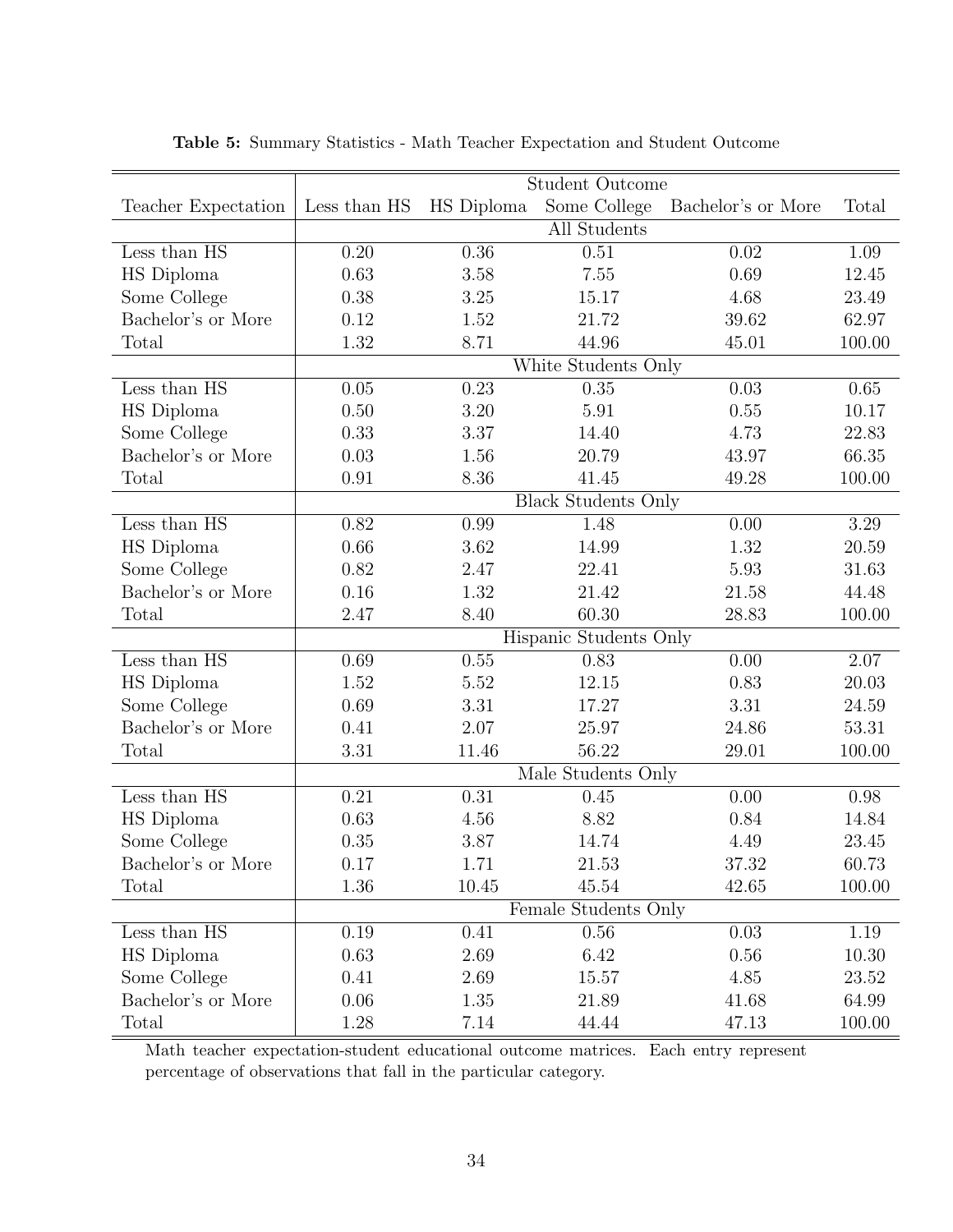<span id="page-35-0"></span>

|                                    | Coefficients | $APE$ - Under | $APE$ - $Correct$ | $APE$ - Over |
|------------------------------------|--------------|---------------|-------------------|--------------|
|                                    |              | Prediction    | Prediction        | Prediction   |
|                                    | (1)          | (2)           | (3)               | (4)          |
| Teacher is Non-white               | $0.229***$   | $-0.044**$    | $-0.023**$        | $0.067***$   |
|                                    | (0.091)      | (0.018)       | (0.009)           | (0.027)      |
| Teacher is Male                    | $-0.022$     | 0.004         | 0.002             | $-0.006$     |
|                                    | (0.048)      | (0.009)       | (0.005)           | (0.014)      |
| Teacher Experience                 | $-0.007***$  | $0.001***$    | $0.001***$        | $-0.002***$  |
|                                    | (0.002)      | (0.000)       | (0.000)           | (0.001)      |
| Teacher major in Math              | $-0.041$     | 0.008         | $0.004\,$         | $-0.012$     |
|                                    | (0.046)      | (0.009)       | (0.005)           | (0.013)      |
| Teacher has graduate degree        | $-0.083$     | $0.016\,$     | 0.008             | $-0.024$     |
|                                    | (0.053)      | (0.010)       | (0.005)           | (0.015)      |
| Teacher has no regular certificate | $0.056\,$    | $-0.011$      | $-0.006$          | 0.016        |
|                                    | (0.079)      | (0.015)       | (0.008)           | (0.023)      |
| Student is American Indian         | 0.265        | $-0.051$      | $-0.026$          | 0.078        |
|                                    | (0.326)      | (0.063)       | (0.032)           | (0.095)      |
| Student is Asian                   | $-0.170*$    | $0.033*$      | $0.017*$          | $-0.050*$    |
|                                    | (0.089)      | (0.017)       | (0.009)           | (0.026)      |
| Student is Black                   | $-0.226***$  | $0.044***$    | $0.023***$        | $-0.066***$  |
|                                    | (0.073)      | (0.014)       | (0.007)           | (0.021)      |
| Student is Hispanic                | $-0.044$     | 0.009         | 0.004             | $-0.013$     |
|                                    | (0.078)      | (0.015)       | (0.008)           | (0.023)      |
| Student is Multiple Race           | 0.036        | $-0.007$      | $-0.004$          | 0.011        |
|                                    | (0.087)      | (0.017)       | (0.009)           | (0.026)      |
| Mother has $\geq$ 4-year degree    | 0.034        | $-0.007$      | $-0.003$          | 0.010        |
|                                    | (0.053)      | (0.010)       | (0.005)           | (0.016)      |
| HH income 20K - 35K                | $0.160**$    | $-0.031**$    | $-0.016**$        | $0.047**$    |
|                                    | (0.078)      | (0.015)       | (0.008)           | (0.023)      |
| HH income 35K - 75K                | $0.128*$     | $-0.025*$     | $-0.013*$         | $0.038*$     |
|                                    | (0.074)      | (0.014)       | (0.007)           | (0.022)      |
| HH income 75K - 100K               | 0.110        | $-0.021$      | $-0.011$          | $\,0.032\,$  |
|                                    | (0.082)      | (0.016)       | (0.008)           | (0.024)      |
| $\rm HH$ income $>100\rm K$        | 0.086        | $-0.017$      | $-0.009$          | 0.025        |
|                                    | (0.083)      | (0.016)       | (0.008)           | (0.024)      |
| 9th grade GPA                      | $0.293***$   | $-0.057***$   | $-0.029***$       | $0.086***$   |
|                                    | (0.029)      | (0.006)       | (0.003)           | (0.008)      |
| $P$ seudo- $R^2$                   | 0.105        |               |                   |              |
| $\rm N$                            | 6060         |               |                   |              |

Table 6: Descriptive Regression - Math Teacher Optimism - All Students

Ordered probit regressions explaining over/under optimism by math teachers as a function of teacher characteristics, and student sociodemographic variables. Column (2) gives average partial effects (APE) for the probability that teacher expectations are lower than actual educational attainment, Column (3) gives APE for teacher expectations matching the actual outcome, and column (4) gives APE for teacher expectations being overly optimistic. \*Note: <sup>∗</sup> p<0.10, ∗∗ p<0.05, ∗∗∗ p<0.01. Parentheses contain standard errors that are robust to clustering at the school level. Teacher denotes math teacher only.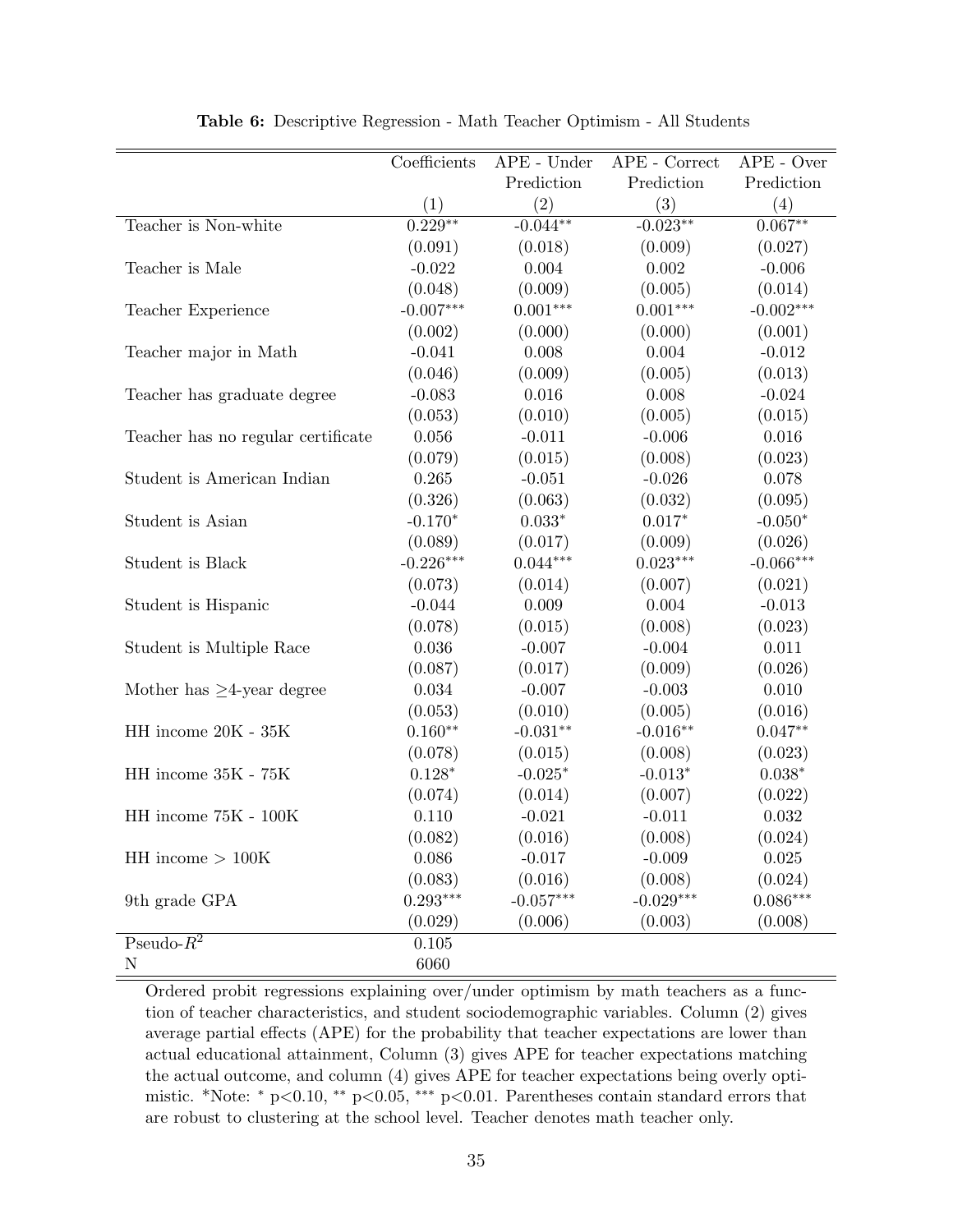<span id="page-36-0"></span>

| Math                             | English Teacher Expectation |            |                       |                    |        |  |
|----------------------------------|-----------------------------|------------|-----------------------|--------------------|--------|--|
| Teacher Expectation              | Less than HS                | HS Diploma | Some College          | Bachelor's or More | Total  |  |
|                                  |                             |            | All Students          |                    |        |  |
| Less than HS                     | 0.26                        | 0.61       | 0.16                  | 0.05               | 1.09   |  |
| HS Diploma                       | 0.84                        | 5.41       | 4.63                  | 1.57               | 12.45  |  |
| Some College                     | 0.26                        | 4.06       | 9.90                  | 9.27               | 23.49  |  |
| Bachelor's or More               | 0.07                        | 1.55       | 8.36                  | 52.99              | 62.97  |  |
| Total                            | 1.43                        | 11.63      | 23.06                 | 63.88              | 100.00 |  |
|                                  |                             |            | White Students        |                    |        |  |
| Less than HS                     | 0.15                        | 0.43       | 0.08                  | 0.00               | 0.65   |  |
| HS Diploma                       | 0.65                        | 4.23       | 4.08                  | 1.21               | 10.17  |  |
| Some College                     | 0.28                        | 3.90       | 9.56                  | 9.09               | 22.83  |  |
| Bachelor's or More               | 0.05                        | 1.28       | 8.31                  | 56.71              | 66.35  |  |
| Total                            | 1.13                        | 9.84       | 22.02                 | 67.00              | 100.00 |  |
|                                  |                             |            | <b>Black Students</b> |                    |        |  |
| Less than HS                     | 1.15                        | 1.32       | 0.66                  | 0.16               | 3.29   |  |
| HS Diploma                       | 1.15                        | 9.56       | 7.41                  | 2.47               | 20.59  |  |
| Some College                     | 0.49                        | 6.59       | 12.52                 | 12.03              | 31.63  |  |
| Bachelor's or More               | 0.16                        | 2.47       | 8.07                  | 33.77              | 44.48  |  |
| Total                            | 2.97                        | 19.93      | 28.67                 | 48.43              | 100.00 |  |
|                                  |                             |            | Hispanic Students     |                    |        |  |
| Less than HS                     | 0.41                        | 1.38       | 0.28                  | 0.00               | 2.07   |  |
| HS Diploma                       | 2.07                        | 8.98       | 5.94                  | 3.04               | 20.03  |  |
| Some College                     | 0.14                        | 4.01       | 11.74                 | 8.70               | 24.59  |  |
| Bachelor's or More               | 0.14                        | 1.93       | 11.05                 | 40.19              | 53.31  |  |
| Total                            | 2.76                        | 16.30      | 29.01                 | 51.93              | 100.00 |  |
|                                  |                             |            | Male Students         |                    |        |  |
| Less than $\overline{\text{HS}}$ | 0.42                        | 0.49       | 0.07                  | 0.00               | 0.98   |  |
| HS Diploma                       | 0.94                        | 6.86       | 5.54                  | 1.50               | 14.84  |  |
| Some College                     | 0.45                        | 4.53       | 9.86                  | 8.61               | 23.45  |  |
| Bachelor's or More               | 0.03                        | 1.71       | 8.75                  | 50.24              | 60.73  |  |
| Total                            | 1.85                        | 13.59      | 24.22                 | 60.35              | 100.00 |  |
|                                  |                             |            | Female Students       |                    |        |  |
| Less than HS                     | 0.13                        | 0.72       | 0.25                  | 0.09               | 1.19   |  |
| HS Diploma                       | 0.75                        | 4.10       | 3.82                  | 1.63               | 10.30  |  |
| Some College                     | 0.09                        | 3.63       | 9.93                  | 9.87               | 23.52  |  |
| Bachelor's or More               | 0.09                        | 1.41       | 8.02                  | 55.47              | 64.99  |  |
| Total                            | 1.06                        | 9.87       | 22.02                 | 67.05              | 100.00 |  |

Table 7: Summary Statistics - Teacher Expectations

Each entry represents the percentage of observations that fall in the particular math teacher expectation-english teacher expectation category.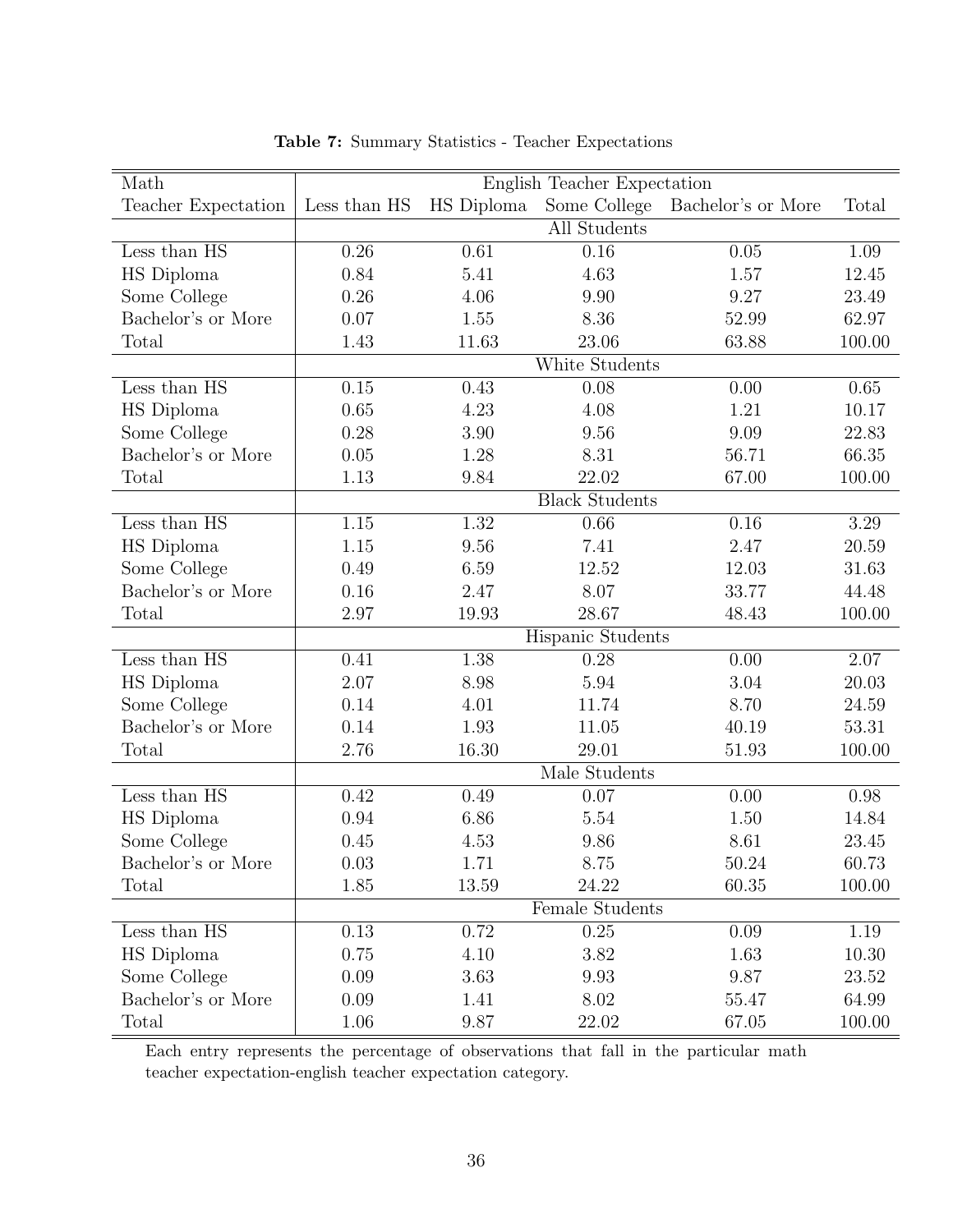<span id="page-37-0"></span>

|                                       | $\overline{(1)}$    | $\overline{(2)}$ | $\overline{(3)}$    | (4)                 | $\overline{(5)}$    | (6)              |
|---------------------------------------|---------------------|------------------|---------------------|---------------------|---------------------|------------------|
| Student Subsample:                    | All                 | White            | Black               | Hispanic            | Male                | Female           |
| Student is American Indian            | $-0.026$            |                  |                     |                     | $-0.057$            | $-0.155$         |
|                                       | (0.126)             |                  |                     |                     | (0.169)             | (0.181)          |
| Student is Asian                      | $-0.037$            |                  |                     |                     | 0.022               | $-0.080**$       |
|                                       | (0.029)             |                  |                     |                     | (0.046)             | (0.039)          |
| Student is Black                      | 0.030               |                  |                     |                     | 0.027               | $\,0.019\,$      |
|                                       | (0.028)             |                  |                     |                     | (0.042)             | (0.036)          |
| Student is Hispanic                   | $-0.005$            |                  |                     |                     | $-0.027$            | $-0.012$         |
|                                       | (0.026)             |                  |                     |                     | (0.038)             | (0.037)          |
| Student is Multiple Race              | $-0.031$            |                  |                     |                     | $-0.065$            | $-0.042$         |
|                                       | (0.031)             |                  |                     |                     | (0.049)             | (0.045)          |
| Student is Male                       | $-0.004$            | $-0.005$         | $-0.031$            | 0.004               |                     |                  |
|                                       | (0.012)             | (0.015)          | (0.052)             | (0.048)             |                     |                  |
| Father has HS Diploma                 | $0.046***$          | $0.062***$       | 0.047               | 0.041               | $0.046*$            | $0.041*$         |
|                                       | (0.017)             | (0.021)          | (0.054)             | (0.059)             | (0.028)             | (0.023)          |
| Father has Some College               | 0.003               | $-0.004$         | 0.034               | 0.072               | 0.004               | $-0.002$         |
|                                       | (0.015)             | (0.018)          | (0.066)             | (0.049)             | (0.026)             | (0.021)          |
| Father has a Bachelor's or More       | $0.003\,$           | 0.013            | 0.023               | 0.113               | $-0.005$            | $\,0.024\,$      |
|                                       | (0.018)             | (0.021)          | (0.096)             | (0.080)             | (0.028)             | (0.024)          |
| Mother has HS Diploma                 | 0.010               | 0.014            | 0.047               | $-0.019$            | 0.033               | $-0.005$         |
|                                       | (0.017)             | (0.021)          | (0.072)             | (0.057)             | (0.027)             | (0.025)          |
| Mother has Some College               | $0.015\,$           | 0.012            | 0.086               | 0.074               | $-0.016$            | $0.042*$         |
|                                       | (0.015)             | (0.019)          | (0.069)             | (0.063)             | (0.024)             | (0.022)          |
| Mother has a Bachelor's or More       | $-0.034**$          | $-0.044**$       | 0.099               | $-0.087$            | $-0.013$            | $-0.064***$      |
|                                       | (0.017)             | (0.021)          | (0.109)             | (0.095)             | (0.028)             | (0.025)          |
| Not have both father and Mother       | $0.005\,$           | 0.018            | 0.062               | $-0.086**$          | 0.029               | $-0.018$         |
|                                       | (0.014)             | (0.016)          | (0.056)             | (0.043)             | (0.021)             | (0.019)          |
| HH income 20K - 35K                   | $-0.011$            | $-0.009$         | 0.049               | $\,0.023\,$         | $-0.029$            | $-0.007$         |
|                                       | (0.027)             | (0.041)          | (0.082)             | (0.059)             | (0.042)             | (0.037)          |
| $\rm HH$ income $35\rm K$ - $75\rm K$ | 0.033               | 0.040            | $-0.027$            | 0.061               | 0.030               | 0.026            |
|                                       | (0.024)             | (0.037)          | (0.077)             | (0.066)             | (0.037)             | (0.032)          |
| $\rm HH$ income 75K - $100\rm K$      | 0.023               | 0.042            | $-0.135$            | 0.065               | $-0.002$            | 0.042            |
|                                       | (0.029)             | (0.040)          | (0.099)             | (0.088)             | (0.044)             | (0.037)          |
| $HH$ income $> 100K$                  | 0.025               | 0.036            | $-0.189$            | 0.112               | $-0.004$            | 0.042            |
|                                       | (0.029)             | (0.039)<br>0.037 | (0.132)             | (0.111)             | (0.045)             | (0.038)<br>0.013 |
| Home language not English             | $-0.007$<br>(0.027) | (0.050)          | $-0.064$<br>(0.095) | $-0.035$<br>(0.060) | $-0.052$<br>(0.039) | (0.039)          |
| Parents English not fluent            | $\,0.035\,$         | 0.040            | $-0.092$            | $\,0.062\,$         | 0.007               | $0.046\,$        |
|                                       | (0.028)             | (0.070)          | (0.171)             | (0.060)             | (0.041)             | (0.041)          |
| Parents ever held job in US           | 0.027               | $\,0.024\,$      | $-0.097$            | 0.034               | $-0.123**$          | $0.108**$        |
|                                       | (0.038)             | (0.079)          | (0.141)             | (0.071)             | (0.057)             | (0.051)          |
| 9th grade GPA                         | $-0.200***$         | $-0.220***$      | $-0.093**$          | $-0.125***$         | $-0.185***$         | $-0.230***$      |
|                                       | (0.010)             | (0.012)          | (0.044)             | (0.030)             | (0.014)             | (0.014)          |
| Constant                              | $0.835***$          | $0.876***$       | $0.683***$          | $0.604***$          | $0.950***$          | $0.852***$       |
|                                       | (0.052)             | (0.087)          | (0.171)             | (0.128)             | (0.075)             | (0.073)          |
| $\overline{R^2}$                      | 0.114               | 0.133            | 0.058               | 0.066               | 0.103               | 0.144            |
| Adj. $R^2$                            | 0.110               | 0.130            | $0.032\,$           | 0.045               | 0.096               | 0.138            |
| N                                     | 6060                | 3970             | 610                 | 720                 | 2870                | $3190\,$         |

Table 8: Descriptive Regression - Teacher Disagreements

OLS estimates of LPM where the dependent variable is equal to 1 if teacher expectations differ and 0 otherwise. \*Note: <sup>∗</sup> p<0.10, ∗∗ p<0.05, ∗∗∗ p<0.01. Parentheses contain standard errors that are robust to clustering at the school level. Teacher denotes math teacher only.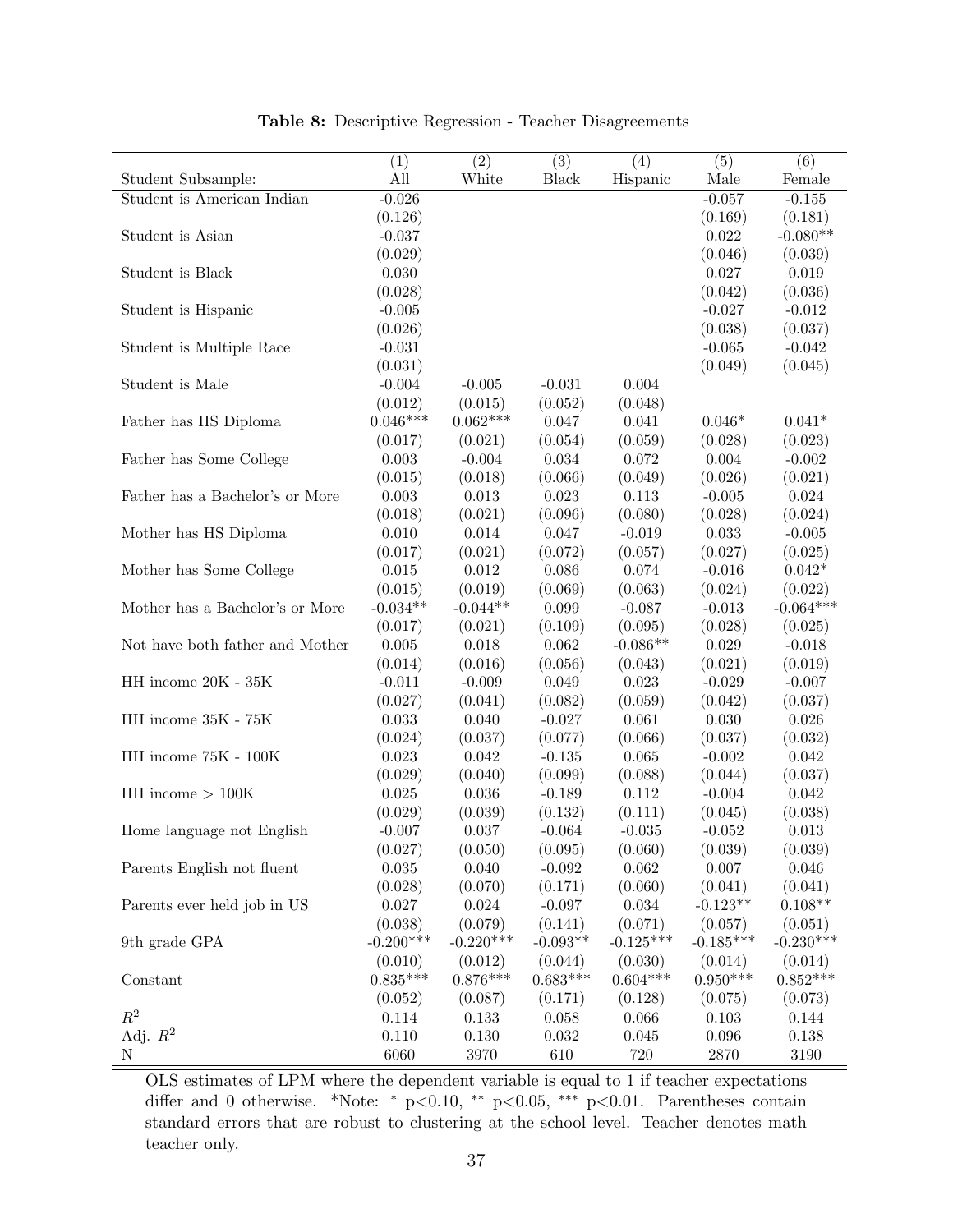<span id="page-38-0"></span>

| Variable          | All       | White                  | <b>Black</b> | Other     |
|-------------------|-----------|------------------------|--------------|-----------|
|                   |           | <b>Effect</b> of Bias  |              |           |
| $\gamma_1$        | 0.5275    | $\overline{0.5213}$    | 0.5118       | 0.5310    |
|                   | (0.0492)  | (0.0610)               | (0.1572)     | (0.1049)  |
| $\gamma_2$        | 0.4838    | 0.5562                 | 0.2368       | 0.3851    |
|                   | (0.0496)  | (0.0621)               | (0.1543)     | (0.1039)  |
|                   |           | Equation<br>Υ          |              |           |
| $c_y$             | $-0.5354$ | $-0.4587$              | $-0.8284$    | $-0.6797$ |
|                   | (0.0411)  | (0.0518)               | (0.1353)     | (0.0957)  |
| $\sigma_{\theta}$ | 0.5775    | 0.5026                 | 0.7908       | 0.5798    |
|                   | (0.0424)  | (0.0539)               | (0.1360)     | (0.0665)  |
| $\beta_y$         | 0.4426    | 0.4985                 | 0.2703       | 0.4518    |
|                   | (0.0370)  | (0.0479)               | (0.1065)     | (0.0718)  |
|                   |           | $T1, T2$ Equation      |              |           |
| $c_1$             | 0.5134    | 0.5724                 | 0.2594       | 0.5051    |
|                   | (0.0235)  | (0.0305)               | (0.0826)     | (0.0530)  |
| $c_2$             | 0.4884    | 0.5654                 | 0.0692       | 0.5027    |
|                   | (0.0240)  | (0.0312)               | (0.0841)     | (0.0553)  |
| $\phi_1$          | 1.1624    | 1.4673                 | 0.7296       | 1.1954    |
|                   | (0.1036)  | (0.1824)               | (0.1675)     | (0.0962)  |
| $\phi_2$          | 1.3272    | 1.6901                 | 0.8560       | 1.2727    |
|                   | (0.1122)  | (0.2006)               | (0.1964)     | (0.1037)  |
| $\beta_1$         | 0.5533    | 0.5577                 | 0.4715       | 0.6010    |
|                   | (0.0259)  | (0.0349)               | (0.0716)     | (0.0508)  |
| $\beta_2$         | 0.5159    | 0.5105                 | 0.3941       | 0.5841    |
|                   | (0.0264)  | (0.0348)               | (0.0762)     | (0.0511)  |
|                   |           | $SM, SR, GPA$ Equation |              |           |
| $c_m$             | $-0.0023$ | 0.1739                 | $-0.7530$    | $-0.1658$ |
|                   | (0.0130)  | (0.0148)               | (0.0376)     | (0.0265)  |
| $c_r$             | $-0.0022$ | 0.1875                 | $-0.6253$    | $-0.2539$ |
|                   | (0.0131)  | (0.0154)               | (0.0380)     | (0.0269)  |
| $c_q$             | $-0.0017$ | 0.1224                 | $-0.6272$    | $-0.0769$ |
|                   | (0.0145)  | (0.0173)               | (0.0409)     | (0.0260)  |
| $\phi_m$          | 1.5291    | 1.5506                 | 1.0208       | 1.6904    |
|                   | (0.1122)  | (0.1661)               | (0.1802)     | (0.0871)  |
| $\phi_r$          | 1.4458    | 1.5446                 | 0.9623       | 1.4482    |
|                   | (0.1058)  | (0.1653)               | (0.1681)     | (0.0811)  |
| $\phi_g$          | 1.0916    | 1.1631                 | 0.6628       | 1.0972    |
|                   | (0.0814)  | (0.1268)               | (0.1244)     | (0.0627)  |
| $\sigma_m$        | 0.4743    | 0.4721                 | 0.4559       | 0.4852    |
|                   | (0.0097)  | (0.0106)               | (0.0338)     | (0.0158)  |
| $\sigma_r$        | 0.5542    | 0.5387                 | 0.5216       | 0.5893    |
|                   | (0.0078)  | (0.0096)               | (0.0239)     | (0.0132)  |
| $\sigma_g$        | 0.7778    | 0.7411                 | 0.8319       | 0.8402    |
|                   | (0.0080)  | (0.0092)               | (0.0288)     | (0.0173)  |

Table 9: Structural Estimates

Standard errors are computed by constructing the Hessian of the likelihood function using the outer product measure. To compute the outer product measure, we calculate two-sided numerical derivatives of the likelihood function for each estimated parameter. In each direction, the derivative is calculated by perturbing each parameter and then computing the likelihood.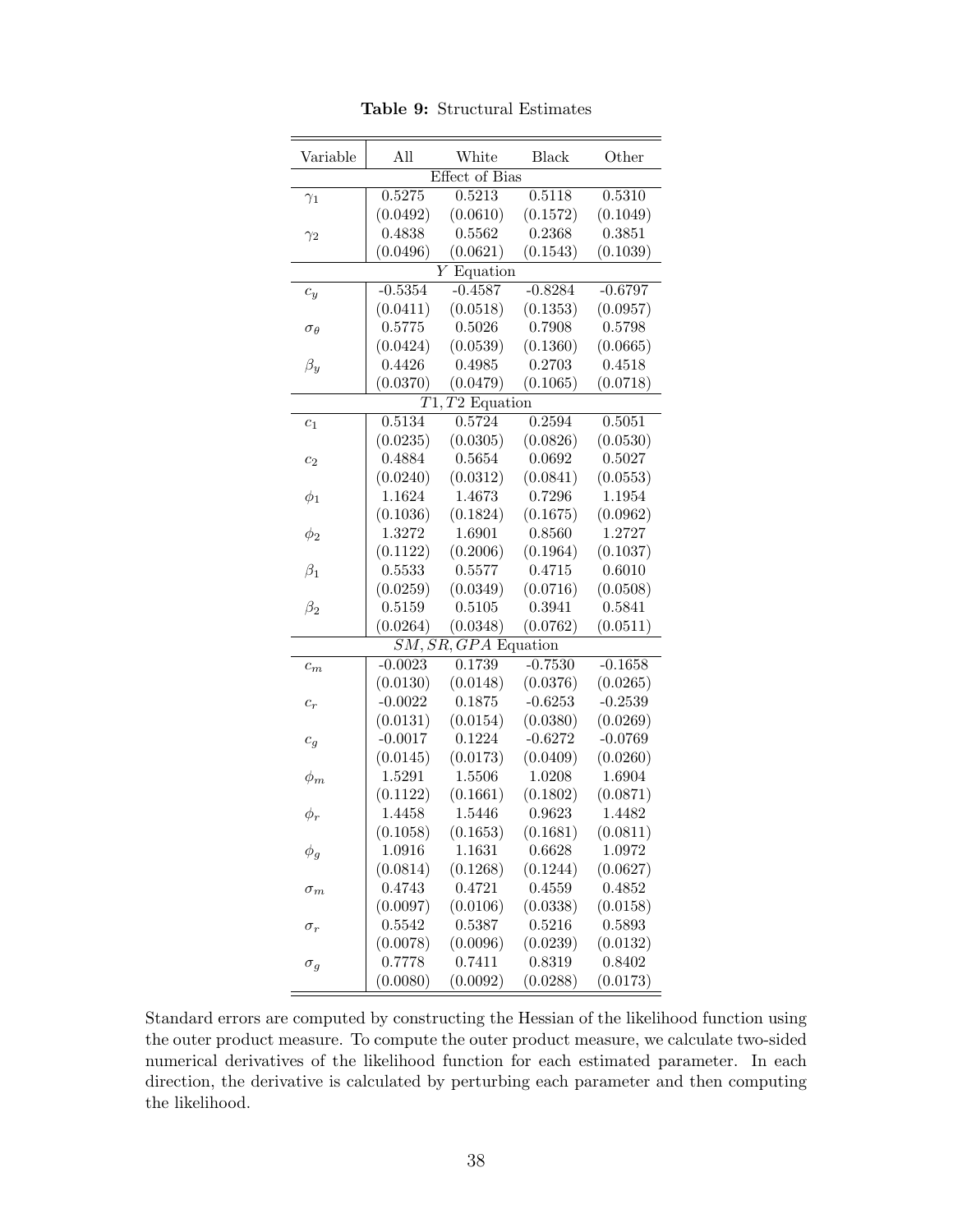<span id="page-39-0"></span>

|                                  | Always     | Switch to | Switch to  | Always  |
|----------------------------------|------------|-----------|------------|---------|
|                                  | No-College | College   | No College | College |
| White, $\gamma_1 = \gamma_2 = 0$ | 0.506      | 0.007     | 0.110      | 0.376   |
| Black, $\gamma_1 = \gamma_2 = 0$ | 0.702      | 0.006     | 0.061      | 0.230   |
| White, $\gamma_1 = 0$            | 0.503      | 0.010     | 0.060      | 0.427   |
| Black, $\gamma_1 = 0$            | 0.699      | 0.009     | 0.050      | 0.241   |
| White, $\gamma_2 = 0$            | 0.503      | 0.010     | 0.062      | 0.424   |
| Black, $\gamma_2 = 0$            | 0.704      | 0.005     | 0.020      | 0.271   |

Table 10: Fraction of Switchers

Table 11: Counterfactual Analysis : College Graduation Probability

<span id="page-39-1"></span>

|                      |         | <b>Blacks</b>            |                 | Whites        |
|----------------------|---------|--------------------------|-----------------|---------------|
|                      | College | $%$ Change               | College         | $%$ Change    |
| Counterfactual       |         | Graduation in Graduation | Graduation      | in Graduation |
|                      |         |                          | 10th Percentile |               |
| baseline             | 0.0138  | 0.0000                   | 0.0668          | 0.0000        |
| $\gamma_1, \gamma_2$ | 0.0136  | $-1.1833$                | 0.0702          | 5.1025        |
|                      |         |                          | 20th Percentile |               |
| baseline             | 0.0351  | 0.0000                   | 0.1112          | 0.0000        |
| $\gamma_1, \gamma_2$ | 0.0342  | $-2.6783$                | 0.1204          | 8.2734        |
|                      |         |                          | 40th Percentile |               |
| baseline             | 0.0942  | 0.0000                   | 0.5725          | 0.0000        |
| $\gamma_1, \gamma_2$ | 0.0883  | $-6.2190$                | 0.4777          | $-16.5522$    |
|                      |         |                          | 50th Percentile |               |
| baseline             | 0.1320  | 0.0000                   | 0.6208          | 0.0000        |
| $\gamma_1, \gamma_2$ | 0.1211  | $-8.2316$                | 0.5368          | $-13.5357$    |
|                      |         |                          | 60th Percentile |               |
| baseline             | 0.4285  | 0.0000                   | 0.6650          | 0.0000        |
| $\gamma_1, \gamma_2$ | 0.5300  | 23.6905                  | 0.5933          | $-10.7798$    |
|                      |         |                          | 80th Percentile |               |
| baseline             | 0.5888  | 0.0000                   | 0.7563          | 0.0000        |
| $\gamma_1, \gamma_2$ | 0.6615  | 12.3552                  | 0.7140          | $-5.5948$     |
|                      |         |                          | 90th Percentile |               |
| baseline             | 0.6960  | 0.0000                   | 0.8181          | 0.0000        |
| $\gamma_1, \gamma_2$ | 0.7427  | 6.7097                   | 0.7940          | $-2.9546$     |

The probability of graduating college for black and white students in the given percentile of  $\theta$  under counterfactuals where teacher bias has the same effect as the other race. Also recorded are percent changes in college graduation probabilities relative to the baseline where students face race-specific bias and human capital production parameters.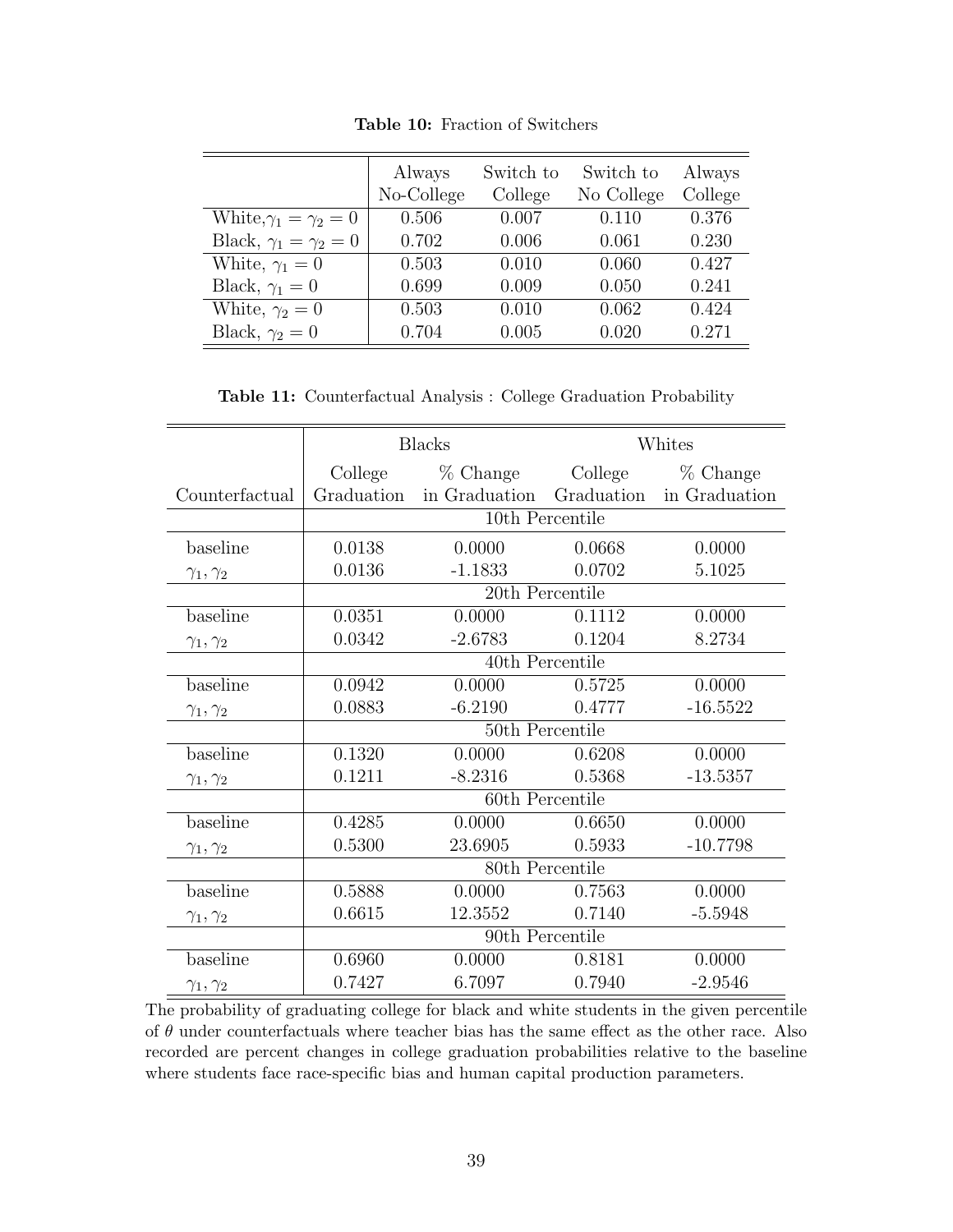<span id="page-40-0"></span>

Figure 1: Educational Attainment, by Subgroup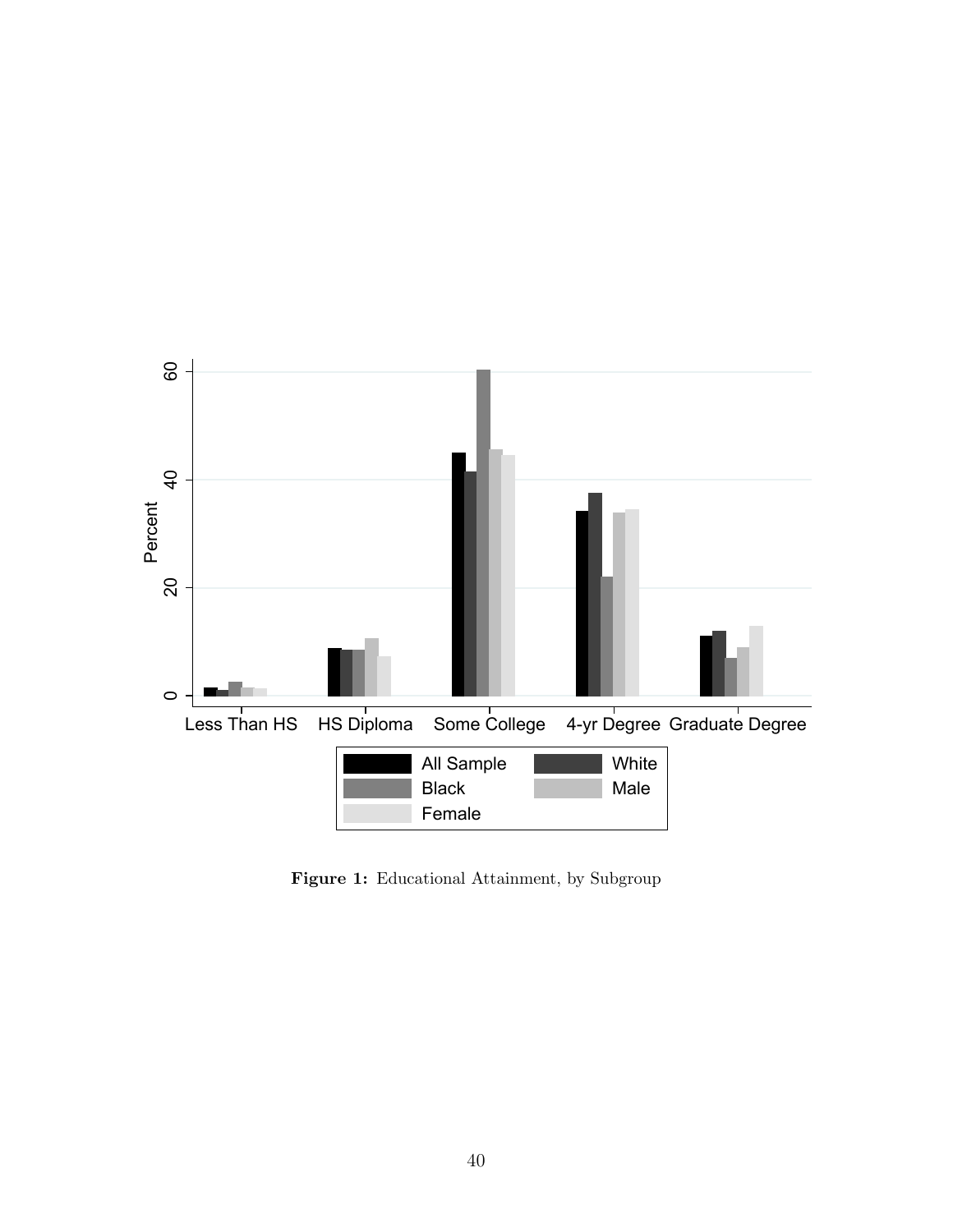<span id="page-41-0"></span>

Figure 2:  $Pr(Y = 1|GPA, b_2)$ 

GPA is fixed at population mean for whites (=0.1224),  $s.d.(\theta) = 0.5026$ ,  $c_y = -0.4587$ and  $b_1$  is fixed at 0.2722.  $\theta$  here refers to  $c_y+\theta$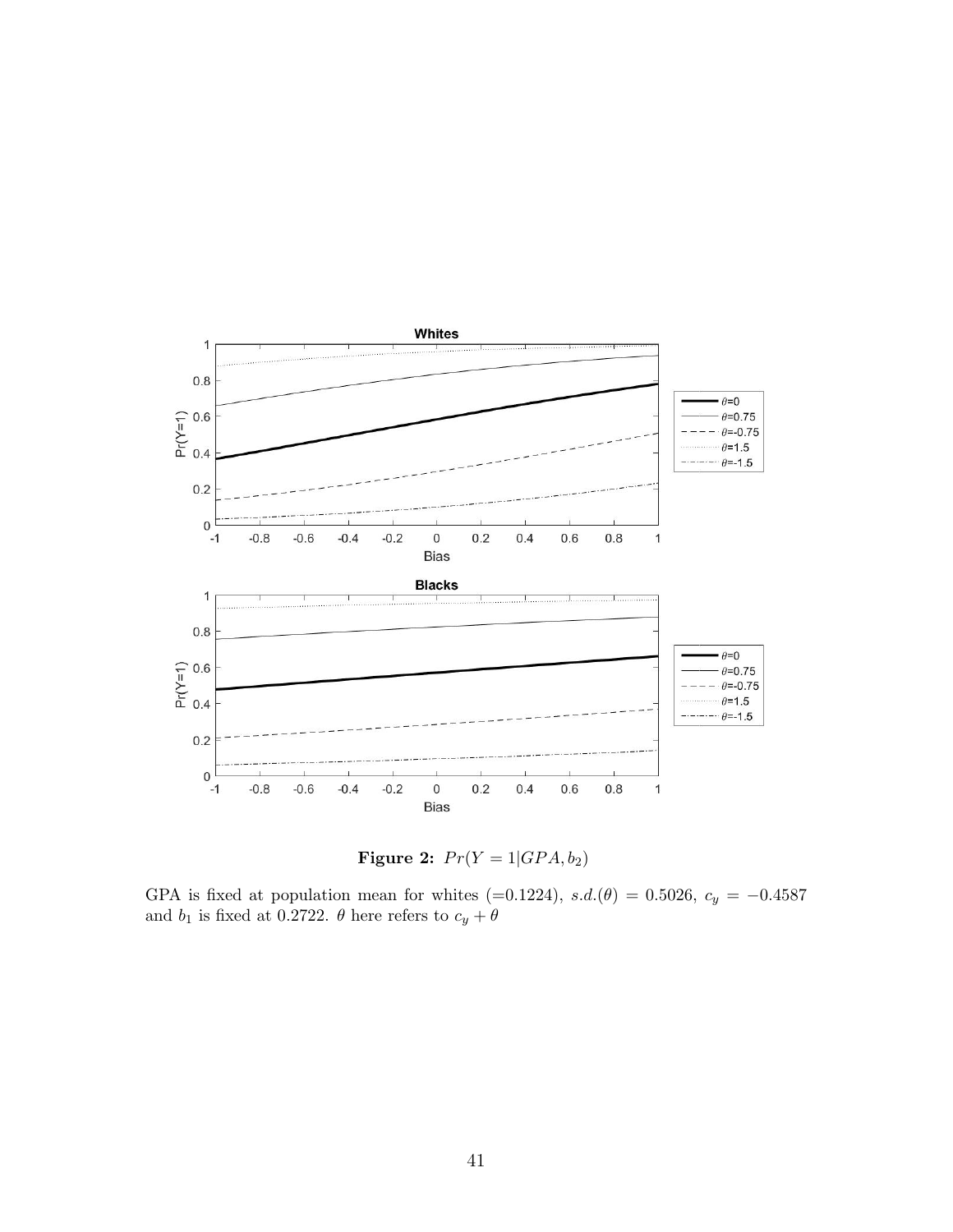<span id="page-42-0"></span>



Different means reflect difference in  $c_y$  :  $c_{y,blacks} = -0.8284$ ,  $c_{y,whites} = -0.4587$ .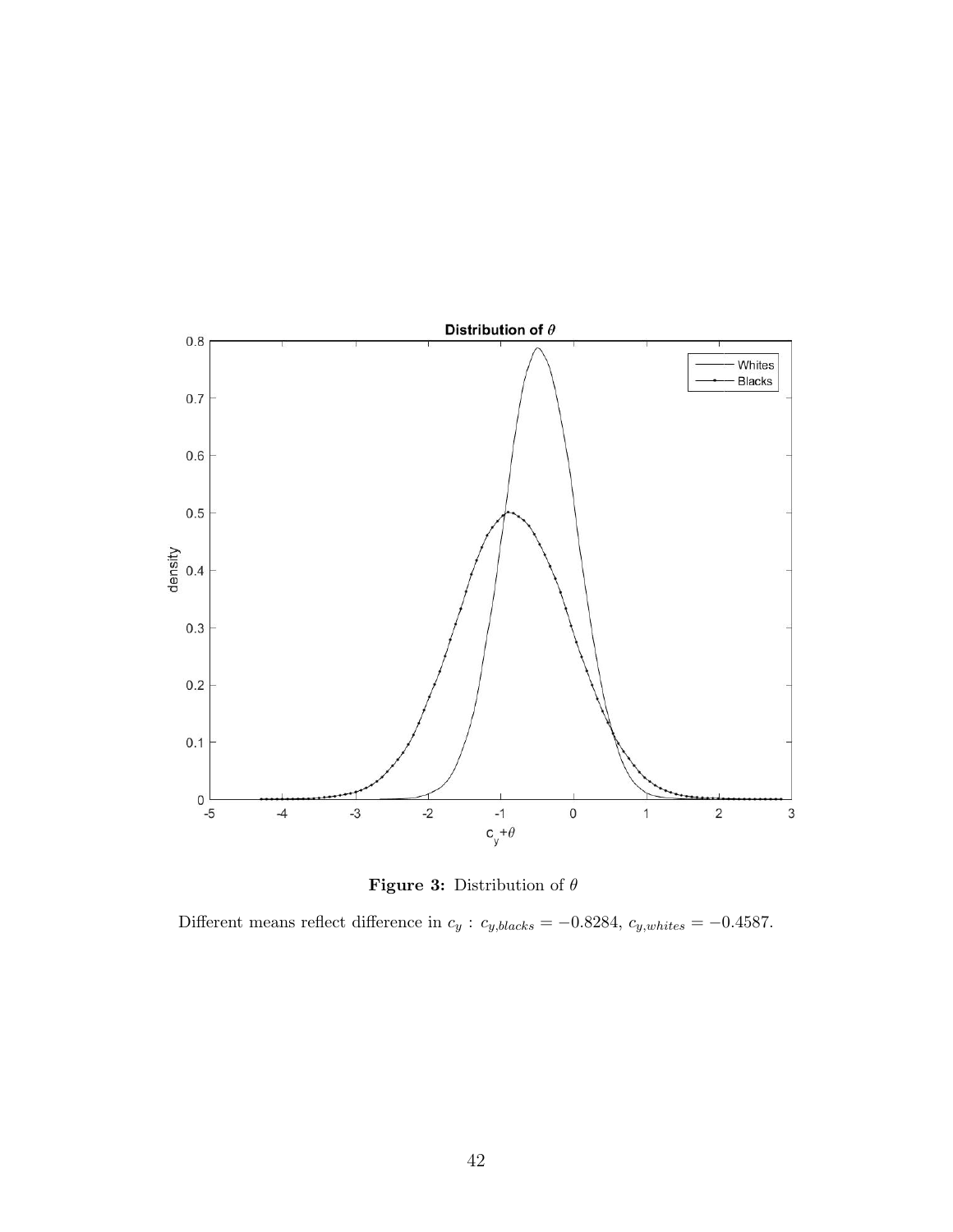<span id="page-43-0"></span>

**Figure 4:** Distribution of  $b_1$ ,  $b_2$  by Teacher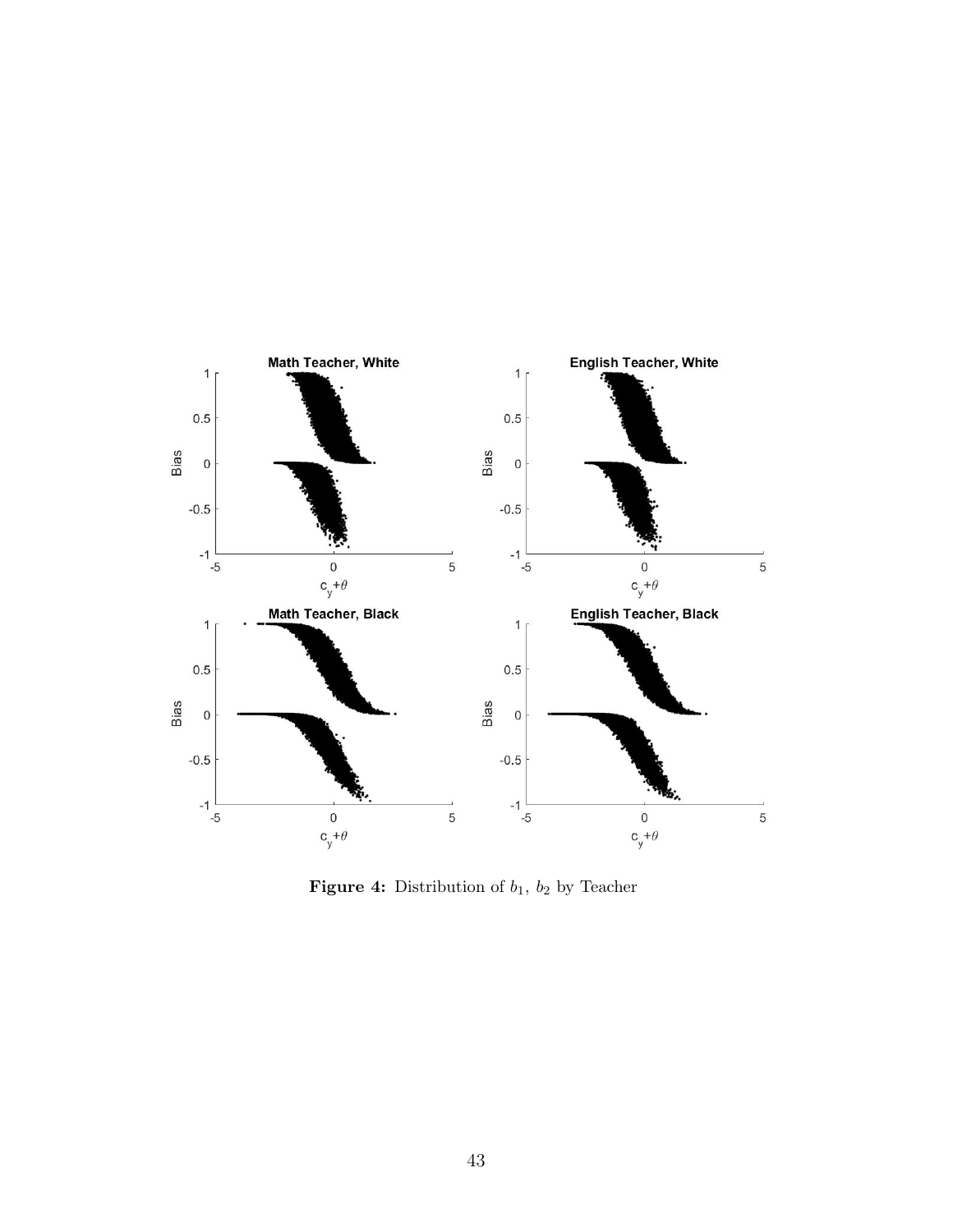<span id="page-44-0"></span>

**Figure 5:** PDF of  $b_1$ ,  $b_2$  for Whites and Blacks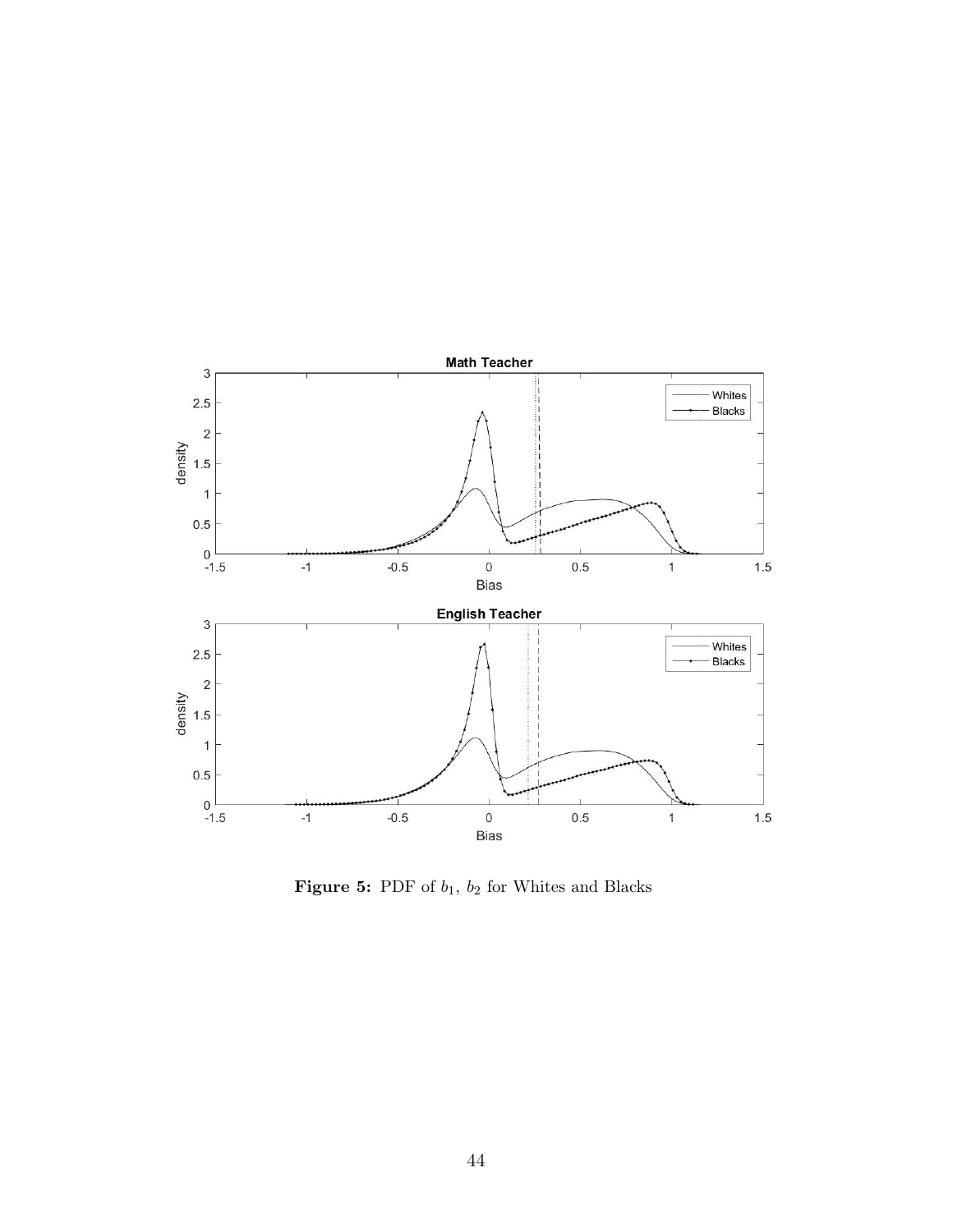<span id="page-45-0"></span>



Assuming whites and blacks have the same draws of  $c_y + \theta$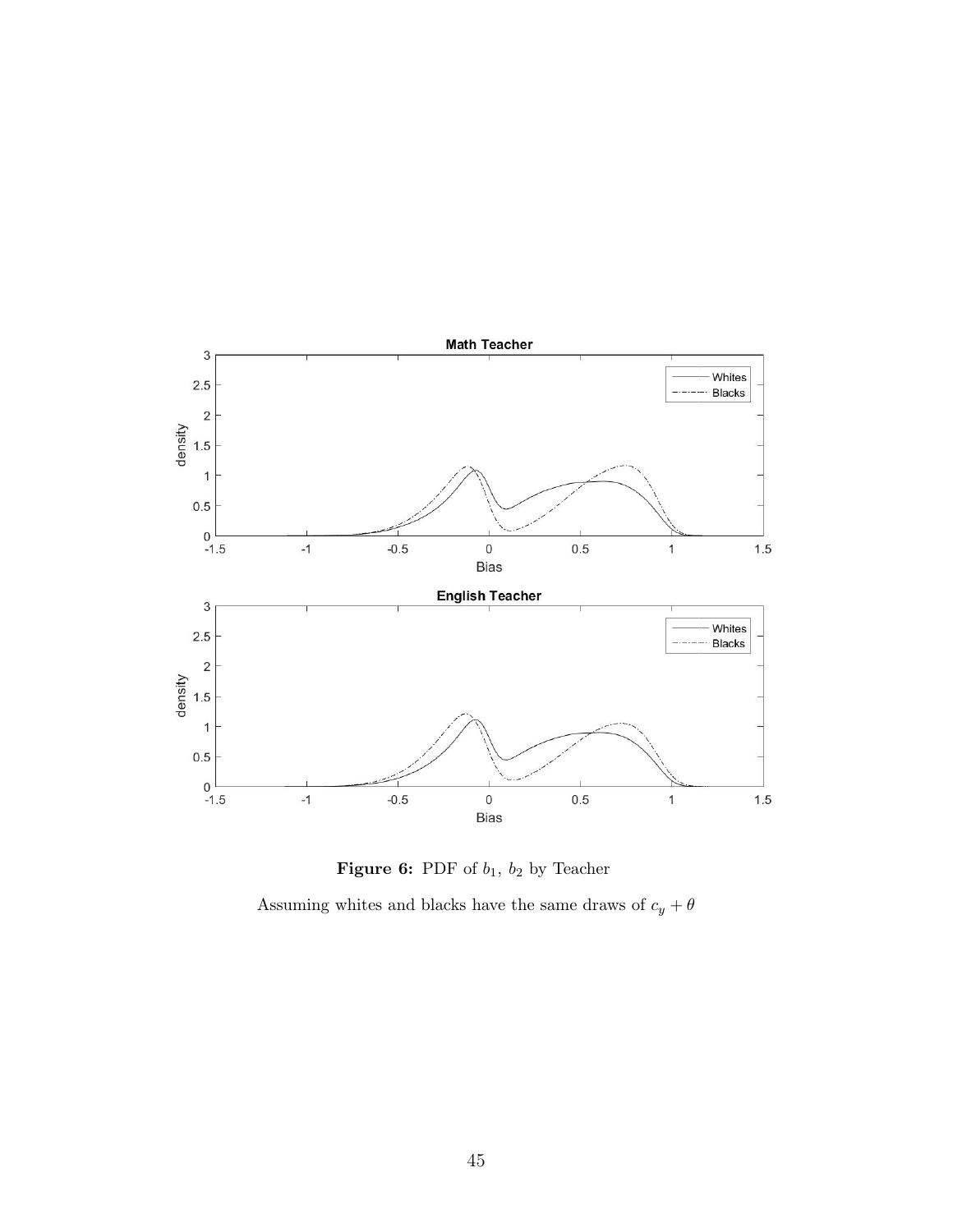<span id="page-46-0"></span>

Figure 7: CDF of  $Pr(Y = 1)$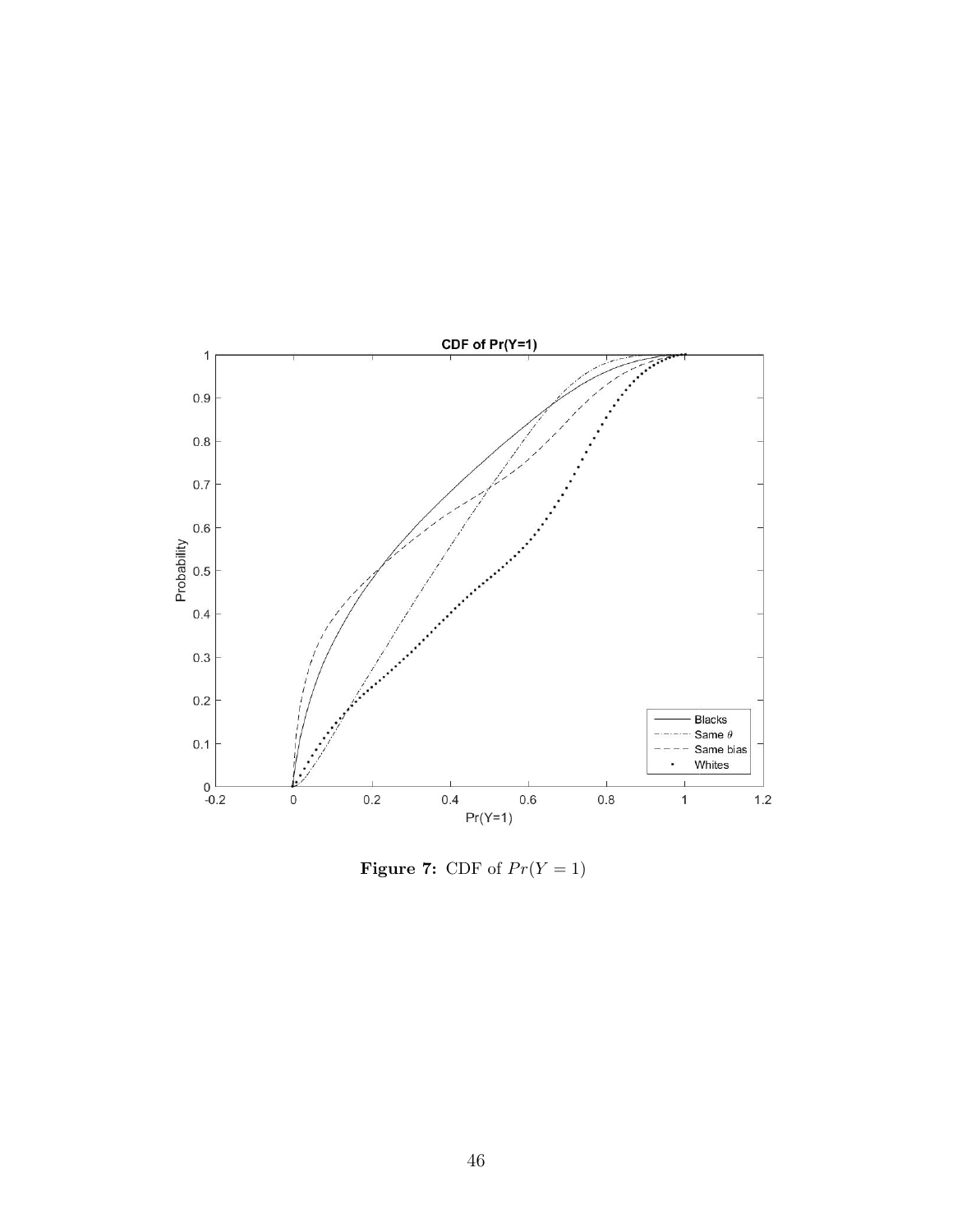# <span id="page-47-1"></span><span id="page-47-0"></span>Appendix A Additional Results

|                                 |                | $^{\prime}2)$  | $\left(3\right)$ | $\left(4\right)$ | $\left(5\right)$ |
|---------------------------------|----------------|----------------|------------------|------------------|------------------|
| $Expected \ge College, English$ | $0.310***$     | $0.303***$     | $0.253***$       | $0.178***$       | $0.155***$       |
|                                 | (0.015)        | (0.016)        | (0.016)          | (0.016)          | (0.017)          |
| $Expected \ge College, Math$    | $0.314***$     | $0.308***$     | $0.260***$       | $0.185***$       | $0.148***$       |
|                                 | (0.015)        | (0.015)        | (0.015)          | (0.016)          | (0.017)          |
| Teacher Controls                | No             | Yes            | Yes              | Yes              | Yes              |
| Student SES                     | No             | N <sub>0</sub> | Yes              | Yes              | Yes              |
| 9th Grade GPA                   | No             | $\rm No$       | No               | Yes              | Yes              |
| School FE                       | N <sub>o</sub> | $\rm No$       | $\rm No$         | $\rm No$         | Yes              |
| Adj. $R^2$                      | 0.282          | 0.292          | 0.330            | 0.357            | 0.269            |
| N                               | 6060           | 6060           | 6060             | 6060             | 6060             |

Table A1: Preliminary Analysis - Effect of Expectation on Education - College

OLS regressions of a LPM of a student attaining at least a 4-year college degree as a function of english and math teachers' expectations conditional on set of student and teacher characteristics. English and math teacher expectations separately have statistically significant predictive power for student outcome. \*Note: \* p<0.10, \*\* p<0.05, \*\*\* p<0.01. Parentheses contain standard errors that are robust to clustering at the school level.

<span id="page-47-2"></span>Table A2: Preliminary Analysis - Effect of Expectation on Education - No HS diploma

| $\left  \right $ | $^{\prime}2)$  | $\left(3\right)$ | $ 4\rangle$    | $\left(5\right)$ |
|------------------|----------------|------------------|----------------|------------------|
| $0.161***$       | $0.160***$     | $0.150***$       | $0.140***$     | $0.141***$       |
| (0.041)          | (0.040)        | (0.040)          | (0.040)        | (0.041)          |
| $0.133***$       | $0.134***$     | $0.125***$       | $0.114***$     | $0.119***$       |
| (0.043)          | (0.043)        | (0.042)          | (0.042)        | (0.043)          |
| No               | Yes            | Yes              | Yes            | Yes              |
| $\rm No$         | N <sub>o</sub> | Yes              | Yes            | Yes              |
| $\rm No$         | $\rm No$       | N <sub>o</sub>   | Yes            | Yes              |
| $\rm No$         | No             | N <sub>o</sub>   | N <sub>o</sub> | Yes              |
| 0.051            | 0.052          | 0.062            | 0.070          | 0.066            |
| 6060             | 6060           | 6060             | 6060           | 6060             |
|                  |                |                  |                |                  |

OLS regression of a LPM of a student fail to get a highschool diploma or equivalent as a function of english and math teacher's expectations conditional on set of student and teacher characteristics. English and math teacher expectations separately have statistically significant significant predictive power student outcome. \*Note: \* p<0.10, \*\* p<0.05, \*\*\* p<0.01. Parentheses contain standard errors that are robust to clustering at the school level.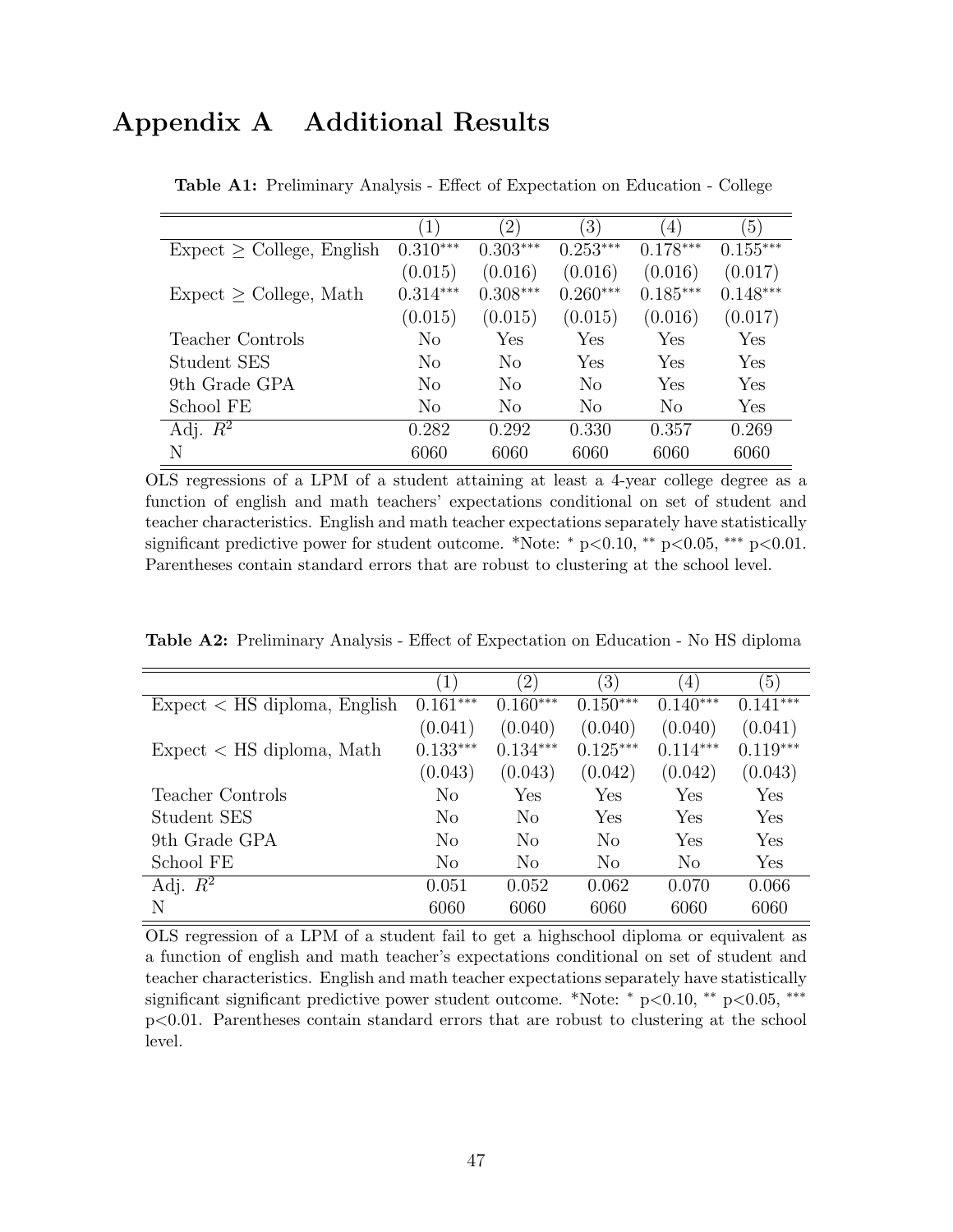|                                  |              |                   | <b>Student Outcome</b> |                    |                   |
|----------------------------------|--------------|-------------------|------------------------|--------------------|-------------------|
| Teacher Expectation              | Less than HS | <b>HS</b> Diploma | Some College           | Bachelor's or More | Total             |
|                                  |              |                   | All Students           |                    |                   |
| Less than HS                     | 0.28         | 0.53              | 0.61                   | 0.02               | 1.43              |
| HS Diploma                       | 0.61         | 3.46              | 6.86                   | 0.69               | 11.63             |
| Some College                     | 0.33         | 3.33              | 15.01                  | 4.39               | 23.06             |
| Bachelor's or More               | 0.10         | 1.39              | 22.48                  | 39.91              | 63.88             |
| Total                            | 1.32         | 8.71              | 44.96                  | 45.01              | 100.00            |
|                                  |              |                   | White Students         |                    |                   |
| Less than HS                     | 0.23         | 0.38              | 0.50                   | 0.03               | 1.13              |
| HS Diploma                       | 0.45         | 3.20              | 5.66                   | 0.53               | 9.84              |
| Some College                     | 0.20         | 3.37              | 13.67                  | 4.78               | 22.02             |
| Bachelor's or More               | 0.03         | 1.41              | 21.62                  | $43.95\,$          | 67.00             |
| Total                            | 0.91         | 8.36              | 41.45                  | 49.28              | 100.00            |
|                                  |              |                   | <b>Black Students</b>  |                    |                   |
| Less than HS                     | 0.33         | 0.99              | 1.65                   | 0.00               | 2.97              |
| HS Diploma                       | 0.99         | 4.78              | 12.19                  | 1.98               | 19.93             |
| Some College                     | 0.66         | 1.48              | 23.06                  | 3.46               | 28.67             |
| Bachelor's or More               | 0.49         | 1.15              | 23.39                  | 23.39              | 48.43             |
| Total                            | 2.47         | 8.40              | 60.30                  | 28.83              | 100.00            |
|                                  |              |                   | Hispanic Students      |                    |                   |
| Less than HS                     | 0.83         | $\overline{1.10}$ | 0.83                   | 0.00               | $\overline{2.76}$ |
| HS Diploma                       | 1.52         | 4.28              | 9.81                   | 0.69               | 16.30             |
| Some College                     | 0.83         | 4.42              | 20.17                  | 3.59               | 29.01             |
| Bachelor's or More               | 0.14         | 1.66              | 25.41                  | 24.72              | 51.93             |
| Total                            | 3.31         | 11.46             | 56.22                  | 29.01              | 100.00            |
|                                  |              |                   | Male Students          |                    |                   |
| Less than $\overline{\text{HS}}$ | 0.31         | 0.70              | 0.80                   | 0.03               | 1.85              |
| HS Diploma                       | 0.73         | 4.32              | 7.60                   | 0.94               | 13.59             |
| Some College                     | 0.17         | 4.01              | 15.12                  | 4.91               | 24.22             |
| Bachelor's or More               | 0.14         | 1.43              | 22.02                  | 36.76              | 60.35             |
| Total                            | 1.36         | 10.45             | 45.54                  | 42.65              | 100.00            |
|                                  |              |                   | Female Students        |                    |                   |
| Less than HS                     | $0.25\,$     | 0.38              | 0.44                   | 0.00               | 1.06              |
| HS Diploma                       | 0.50         | 2.69              | 6.20                   | 0.47               | 9.87              |
| Some College                     | 0.47         | 2.72              | 14.91                  | 3.91               | 22.02             |
| Bachelor's or More               | 0.06         | 1.35              | 22.89                  | 42.75              | 67.05             |
| Total                            | 1.28         | 7.14              | 44.44                  | 47.13              | 100.00            |

<span id="page-48-0"></span>Table A3: Summary Statistics - English Teacher Expectation and Student Outcome

Math teacher expectation-student educational outcome transition. Each entry represent percentage of observations that fall in the particular category.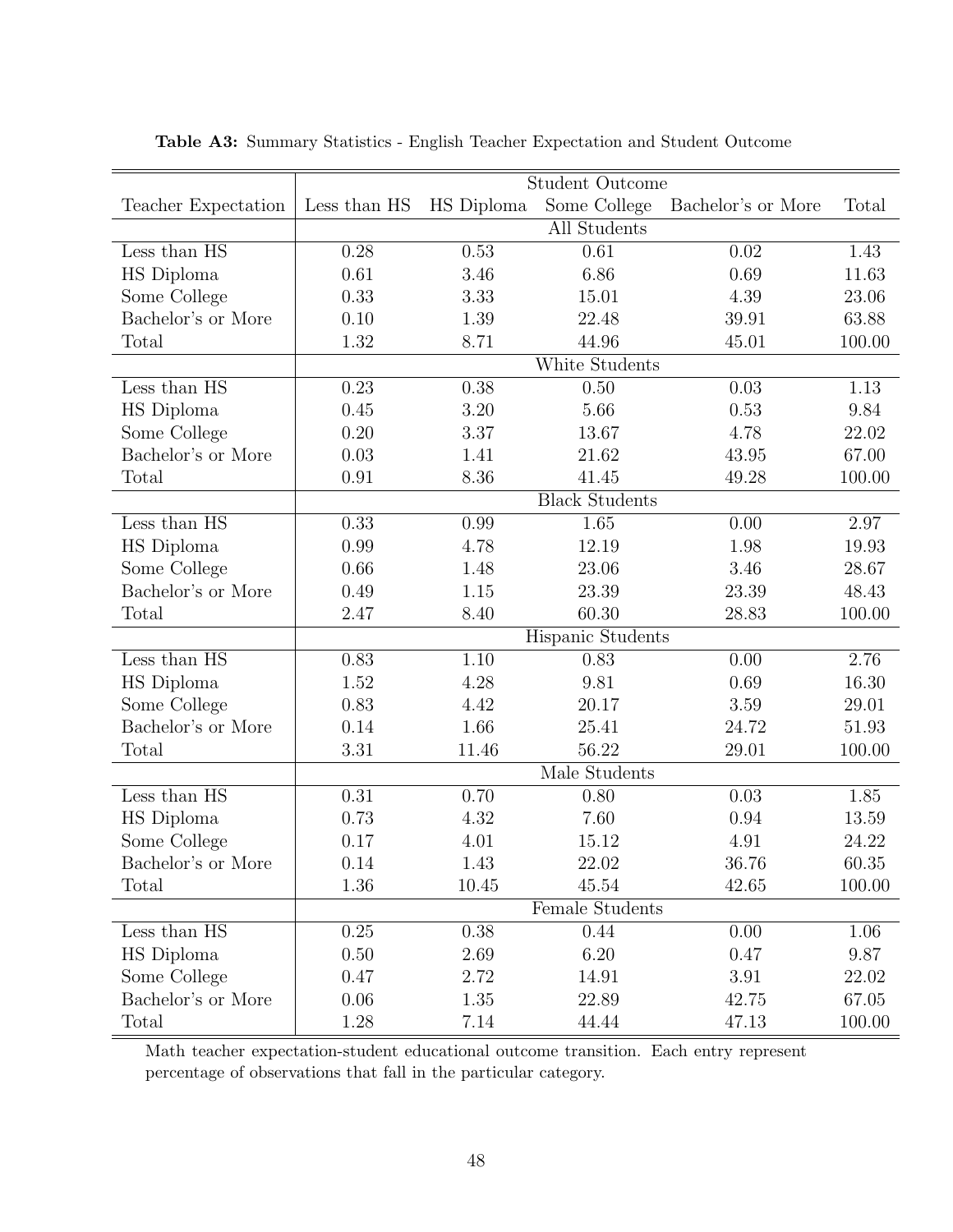<span id="page-49-0"></span>

|                                    | Coefficients | $APE$ - Under | $APE$ - $Correct$ | $APE$ - Over |
|------------------------------------|--------------|---------------|-------------------|--------------|
|                                    |              | Prediction    | Prediction        | Prediction   |
|                                    | (1)          | (2)           | (3)               | (4)          |
| Teacher Non-White                  | $-0.069$     | 0.013         | 0.008             | $-0.020$     |
|                                    | (0.098)      | (0.018)       | (0.011)           | (0.029)      |
| Teacher is Male                    | $-0.066$     | $0.012\,$     | 0.007             | $-0.020$     |
|                                    | (0.059)      | (0.011)       | (0.006)           | (0.018)      |
| Teacher Experience                 | $-0.009***$  | $0.002***$    | $0.001***$        | $-0.003***$  |
|                                    | (0.003)      | (0.001)       | (0.000)           | (0.001)      |
| Teacher major in English           | $-0.018$     | 0.003         | $0.002\,$         | $-0.005$     |
|                                    | (0.052)      | (0.010)       | (0.006)           | (0.015)      |
| Teacher has graduate degree        | $-0.012$     | $0.002\,$     | 0.001             | $-0.003$     |
|                                    | (0.057)      | (0.011)       | (0.006)           | (0.017)      |
| Teacher has no regular certificate | 0.064        | $-0.012$      | $-0.007$          | 0.019        |
|                                    | (0.080)      | (0.015)       | (0.009)           | (0.024)      |
| Student is American Indian         | 0.364        | $-0.068$      | $-0.040$          | 0.108        |
|                                    | (0.350)      | (0.065)       | (0.038)           | (0.104)      |
| Student is Asian                   | $-0.095$     | 0.018         | 0.010             | $-0.028$     |
|                                    | (0.083)      | (0.016)       | (0.009)           | (0.025)      |
| Student is Black                   | $-0.106$     | 0.020         | 0.012             | $-0.031$     |
|                                    | (0.072)      | (0.013)       | (0.008)           | (0.021)      |
| Student is Hispanic                | 0.047        | $-0.009$      | $-0.005$          | 0.014        |
|                                    | (0.077)      | (0.014)       | (0.008)           | (0.023)      |
| Student is Multiple Race           | 0.090        | $-0.017$      | $-0.010$          | 0.027        |
|                                    | (0.090)      | (0.017)       | (0.010)           | (0.027)      |
| Mother has a Bachelor's or More    | $-0.016$     | 0.003         | 0.002             | $-0.005$     |
|                                    | (0.053)      | (0.010)       | (0.006)           | (0.016)      |
| HH income 20K - 35K                | $0.172**$    | $-0.032**$    | $-0.019**$        | $0.051**$    |
|                                    | (0.080)      | (0.015)       | (0.009)           | (0.024)      |
| HH income 35K - 75K                | $0.230***$   | $-0.043***$   | $-0.025***$       | $0.068***$   |
|                                    | (0.073)      | (0.014)       | (0.008)           | (0.022)      |
| HH income 75K - 100K               | $0.189**$    | $-0.035**$    | $-0.021**$        | $0.056**$    |
|                                    | (0.085)      | (0.016)       | (0.009)           | (0.025)      |
| $HH$ income $> 100K$               | 0.133        | $-0.025$      | $-0.015$          | 0.039        |
|                                    | (0.083)      | (0.015)       | (0.009)           | (0.024)      |
| 9th grade GPA                      | $0.288***$   | $-0.054***$   | $-0.031***$       | $0.085***$   |
|                                    | (0.028)      | (0.005)       | (0.003)           | (0.008)      |
| Pseudo- $R^2$                      | 0.105        |               |                   |              |
| ${\rm N}$                          | 6060         |               |                   |              |

Table A4: Descriptive Regression - English Teacher Optimism

Ordered probit regression explaining over/under optimism by english teachers as a function of teacher characteristics, and student sociodemographic variables. Column (2) gives average partial effects (APE) for the probability that teacher expectations are lower than actual educational attainment, Column (3) gives APE for teacher expectation matching actual outcome, and Column (4) gives APE for teacher expectations being overly optimistic. \*Note: <sup>∗</sup> p<0.10, ∗∗ p<0.05, ∗∗∗ p<0.01. Parentheses contain standard errors that are robust to clustering at the school level. Teacher denotes English Teacher only.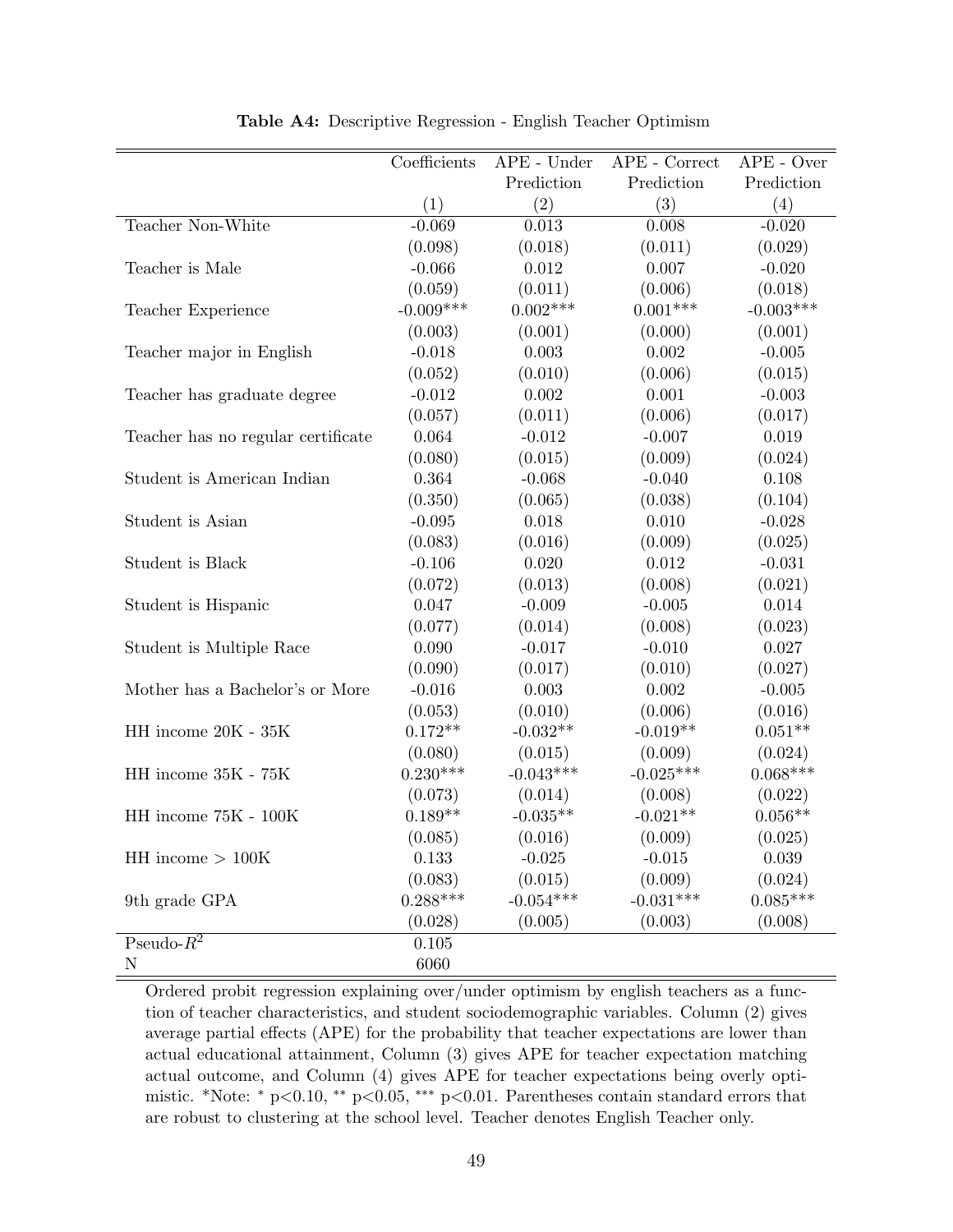|                                     | Coefficients |                   | APE - Under APE - Correct | $APE - Over$ |
|-------------------------------------|--------------|-------------------|---------------------------|--------------|
|                                     | (1)          | $\left( 2\right)$ | (3)                       | (4)          |
| Teacher Non-White                   | $0.234***$   | $-0.045**$        | $-0.023**$                | $0.069**$    |
|                                     | (0.092)      | (0.018)           | (0.009)                   | (0.027)      |
| Teacher is Male                     | $-0.031$     | 0.006             | 0.003                     | $-0.009$     |
|                                     | (0.048)      | (0.009)           | (0.005)                   | (0.014)      |
| Teacher 2 yrs of Experience         | 0.007        | $-0.001$          | $-0.001$                  | 0.002        |
|                                     | (0.165)      | (0.032)           | (0.016)                   | (0.048)      |
| Teacher 3 yrs of Experience         | $-0.052$     | 0.010             | 0.005                     | $-0.015$     |
|                                     | (0.149)      | (0.029)           | (0.015)                   | (0.044)      |
| Teacher 4 yrs of Experience         | $-0.168$     | 0.032             | 0.017                     | $-0.049$     |
|                                     | (0.154)      | (0.030)           | (0.015)                   | (0.045)      |
| Teacher Experience 5-9 years        | $-0.073$     | 0.014             | 0.007                     | $-0.021$     |
|                                     | (0.127)      | (0.025)           | (0.013)                   | (0.037)      |
| Teacher Experience 10-14 years      | $-0.131$     | 0.025             | 0.013                     | $-0.039$     |
|                                     | (0.130)      | (0.025)           | (0.013)                   | (0.038)      |
| Teacher More than 15 yrs Experience | $-0.231*$    | $0.045*$          | $0.023*$                  | $-0.068*$    |
|                                     | (0.127)      | (0.025)           | (0.013)                   | (0.037)      |
| Teacher major in Math               | $-0.037$     | 0.007             | 0.004                     | $-0.011$     |
|                                     | (0.046)      | (0.009)           | (0.005)                   | (0.013)      |
| Teacher has graduate degree         | $-0.080$     | 0.015             | 0.008                     | $-0.023$     |
|                                     | (0.052)      | (0.010)           | (0.005)                   | (0.015)      |
| Teacher has no regular certificate  | 0.033        | $-0.006$          | $-0.003$                  | 0.010        |
|                                     | (0.085)      | (0.016)           | (0.008)                   | (0.025)      |
| Pseudo- $R^2$                       | 0.105        |                   |                           |              |
| N                                   | 6060         |                   |                           |              |

<span id="page-50-0"></span>Table A5: Descriptive Regression - Math Teacher Optimism - Experience Level Dummies

Pseudo- $R^2 = 0.105$ ,  $N = 6060$ . Ordered probit regression explaining over/under optimism by math teachers as a function of teacher characteristics, and student sociodemographic variables, with experience group categories. Student sociodemographic coefficients and SES appear in table [A6.](#page-51-0) Column (2) gives average partial effects (APE) for the probability that teacher expectations are lower than actual educational attainment, Column (3) gives APE for teacher expectations matching actual outcome, and Column (4) gives APE for teacher expectations being overly optimistic. Note: <sup>∗</sup> p<0.10, ∗∗ p<0.05, ∗∗∗ p<0.01. Parentheses contain standard errors that are robust to clustering at the school level. Teacher denotes English teacher only.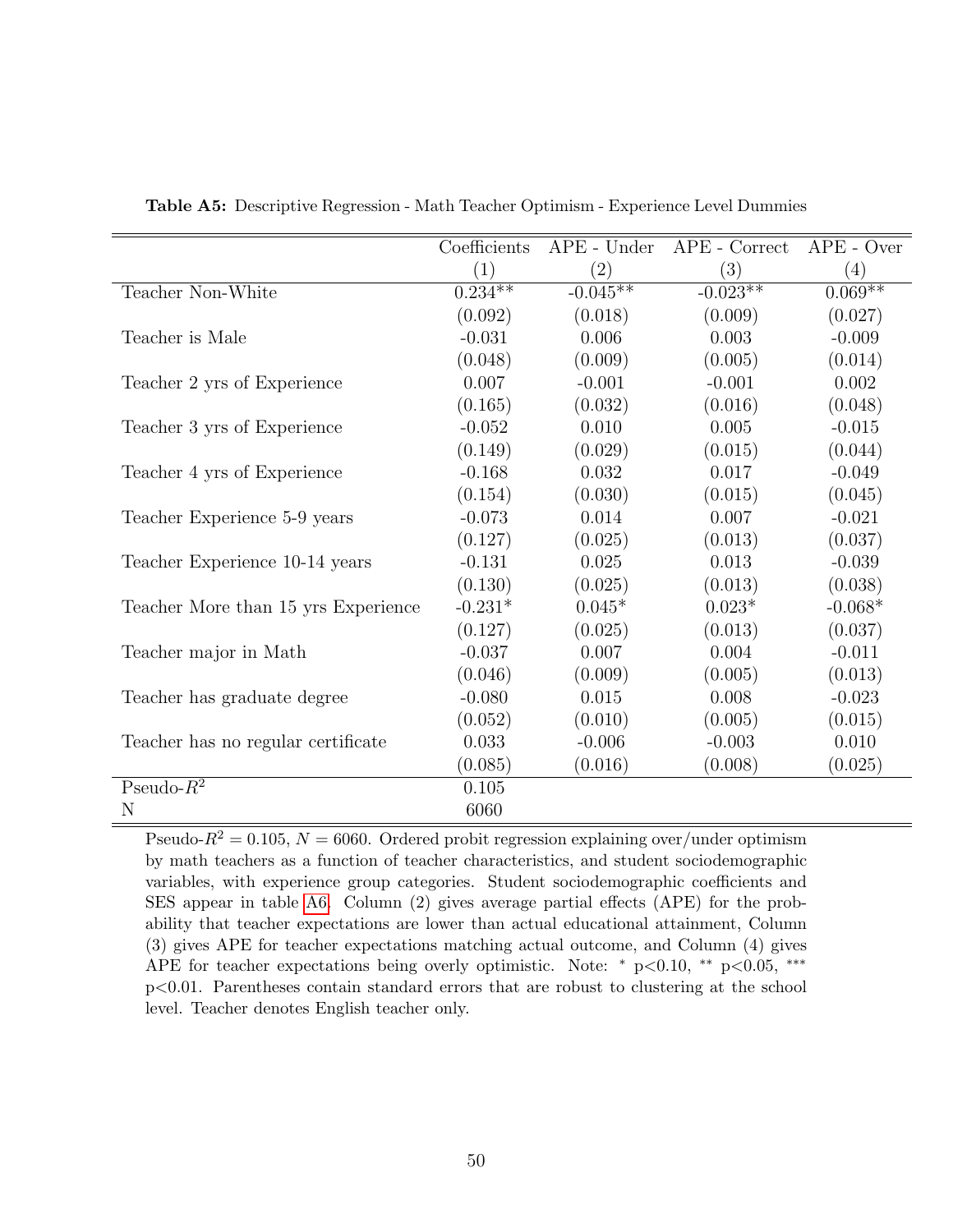|                                 | Coefficients | $APE$ - Under | APE - Correct | $APE$ - Over |
|---------------------------------|--------------|---------------|---------------|--------------|
|                                 | (1)          | (2)           | (3)           | (4)          |
| Student is American Indian      | 0.275        | $-0.053$      | $-0.027$      | 0.081        |
|                                 | (0.327)      | (0.063)       | (0.033)       | (0.096)      |
| Student is Asian                | $-0.172*$    | $0.033*$      | $0.017*$      | $-0.050*$    |
|                                 | (0.089)      | (0.017)       | (0.009)       | (0.026)      |
| Student is Black                | $-0.223***$  | $0.043***$    | $0.022***$    | $-0.065***$  |
|                                 | (0.073)      | (0.014)       | (0.007)       | (0.021)      |
| Student is Hispanic             | $-0.042$     | 0.008         | 0.004         | $-0.012$     |
|                                 | (0.079)      | (0.015)       | (0.008)       | (0.023)      |
| Student is Multiple Race        | 0.036        | $-0.007$      | $-0.004$      | 0.011        |
|                                 | (0.087)      | (0.017)       | (0.009)       | (0.026)      |
| Student is Male                 | 0.034        | $-0.007$      | $-0.003$      | 0.010        |
|                                 | (0.035)      | (0.007)       | (0.004)       | (0.010)      |
| Father has HS Diploma           | $0.197***$   | $-0.038***$   | $-0.020***$   | $0.058***$   |
|                                 | (0.049)      | (0.009)       | (0.005)       | (0.014)      |
| Father has Some College         | $0.145***$   | $-0.028***$   | $-0.014***$   | $0.043***$   |
|                                 | (0.047)      | (0.009)       | (0.005)       | (0.014)      |
| Father has a Bachelor's or More | 0.009        | $-0.002$      | $-0.001$      | 0.003        |
|                                 | (0.047)      | (0.009)       | (0.005)       | (0.014)      |
| HH income 20K - 35K             | $0.159**$    | $-0.031**$    | $-0.016**$    | $0.047**$    |
|                                 | (0.078)      | (0.015)       | (0.008)       | (0.023)      |
| HH income 35K - 75K             | $0.126*$     | $-0.024*$     | $-0.013*$     | $0.037*$     |
|                                 | (0.074)      | (0.014)       | (0.007)       | (0.022)      |
| HH income 75K - 100K            | 0.109        | $-0.021$      | $-0.011$      | 0.032        |
|                                 | (0.082)      | (0.016)       | (0.008)       | (0.024)      |
| $HH$ income $> 100K$            | 0.081        | $-0.016$      | $-0.008$      | 0.024        |
|                                 | (0.084)      | (0.016)       | (0.008)       | (0.024)      |
| 9th grade GPA                   | $0.291***$   | $-0.056***$   | $-0.029***$   | $0.085***$   |
|                                 | (0.028)      | (0.006)       | (0.003)       | (0.008)      |
| Pseudo- $R^2$                   | 0.105        |               |               |              |
| N                               | 6060         |               |               |              |

<span id="page-51-0"></span>Table A6: Descriptive Regression - Math Teacher Optimism - Experience Level Dummies

Continuation from table [A5.](#page-50-0) Ordered probit regression explaining over/under optimism by math teachers as a function of teacher characteristics, and student sociodemographic variables, with experience group categories . Column (2) gives average partial effects (APE) for the probability that teacher expectations are lower than actual educational attainment, Column (3) gives APE for teacher expectations matching actual outcome, and Column (4) gives APE for teacher expectations being overly optimistic. Note: <sup>\*</sup> p<0.10, ∗∗ p<0.05, ∗∗∗ p<0.01. Parentheses contain standard errors that are robust to clustering at the school level. Teacher denotes English teacher only.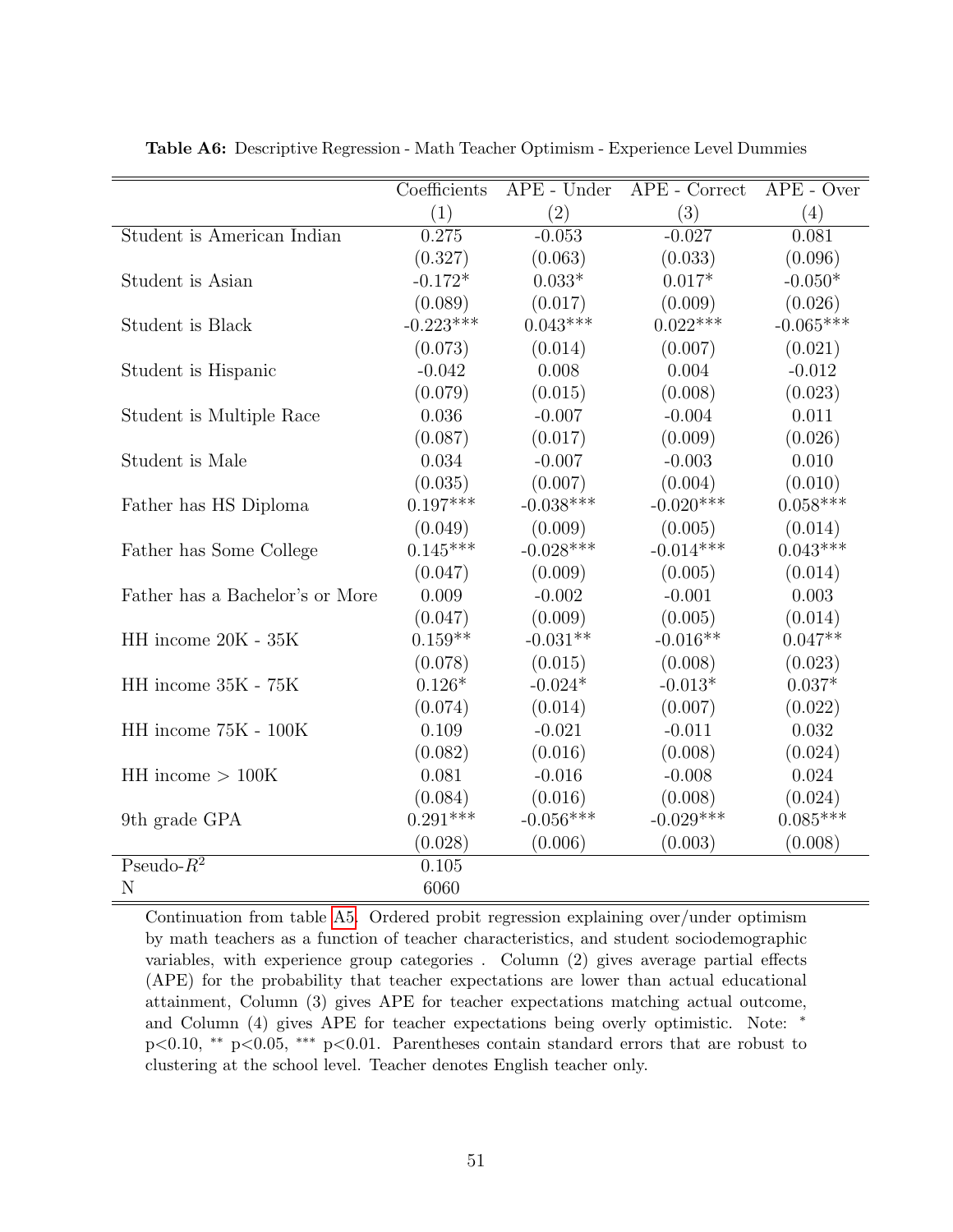<span id="page-52-0"></span>

|                                    | Coefficients | APE - Under | APE - Correct | APE - Over  |
|------------------------------------|--------------|-------------|---------------|-------------|
|                                    |              | Prediction  | Prediction    | Prediction  |
|                                    | (1)          | (2)         | (3)           | (4)         |
| Teacher is Non-White               | 0.137        | $-0.023$    | $-0.015$      | 0.038       |
|                                    | (0.132)      | (0.022)     | (0.015)       | (0.037)     |
| Teacher is Male                    | $-0.017$     | 0.003       | 0.002         | $-0.005$    |
|                                    | (0.062)      | (0.010)     | (0.007)       | (0.017)     |
| Teacher Experience                 | $-0.007***$  | $0.001***$  | $0.001***$    | $-0.002***$ |
|                                    | (0.003)      | (0.000)     | (0.000)       | (0.001)     |
| Teacher major in Math              | $-0.056$     | 0.010       | 0.006         | $-0.016$    |
|                                    | (0.062)      | (0.010)     | (0.007)       | (0.017)     |
| Teacher has graduate degree        | $-0.054$     | 0.009       | 0.006         | $-0.015$    |
|                                    | (0.069)      | (0.012)     | (0.008)       | (0.019)     |
| Teacher has no regular certificate | 0.161        | $-0.027$    | $-0.018$      | 0.045       |
|                                    | (0.102)      | (0.017)     | (0.011)       | (0.029)     |
| Mother has a Bachelor's or More    | $-0.045$     | 0.008       | 0.005         | $-0.013$    |
|                                    | (0.066)      | (0.011)     | (0.007)       | (0.019)     |
| $\rm HH$ income 20K - 35K          | $0.296**$    | $-0.050**$  | $-0.033**$    | $0.083**$   |
|                                    | (0.131)      | (0.022)     | (0.015)       | (0.037)     |
| HH income 35K - 75K                | $0.280**$    | $-0.047**$  | $-0.031**$    | $0.079**$   |
|                                    | (0.122)      | (0.021)     | (0.014)       | (0.034)     |
| HH income 75K - 100K               | 0.199        | $-0.034$    | $-0.022$      | 0.056       |
|                                    | (0.124)      | (0.021)     | (0.014)       | (0.035)     |
| $HH$ income $> 100K$               | 0.209        | $-0.035$    | $-0.023$      | 0.059       |
|                                    | (0.130)      | (0.022)     | (0.015)       | (0.036)     |
| 9th grade GPA                      | $0.271***$   | $-0.046***$ | $-0.030***$   | $0.076***$  |
|                                    | (0.037)      | (0.006)     | (0.004)       | (0.010)     |
| Pseudo- $R^2$                      | 0.127        |             |               |             |
| N                                  | 3970         |             |               |             |

Table A7: Descriptive Regression - Math Teacher Optimism - White Students

Ordered probit regressions explaining over/under optimism by math teachers as a function of teacher characteristics, and student sociodemographic variables. Column (2) gives average partial effects (APE) for the probability that teacher expectations are lower than actual educational attainment, Column (3) gives APE for teacher expectations matching the actual outcome, and column (4) gives APE for teacher expectations being overly optimistic. \*Note: <sup>∗</sup> p<0.10, ∗∗ p<0.05, ∗∗∗ p<0.01. Parentheses contain standard errors that are robust to clustering at the school level. Teacher denotes math teacher only.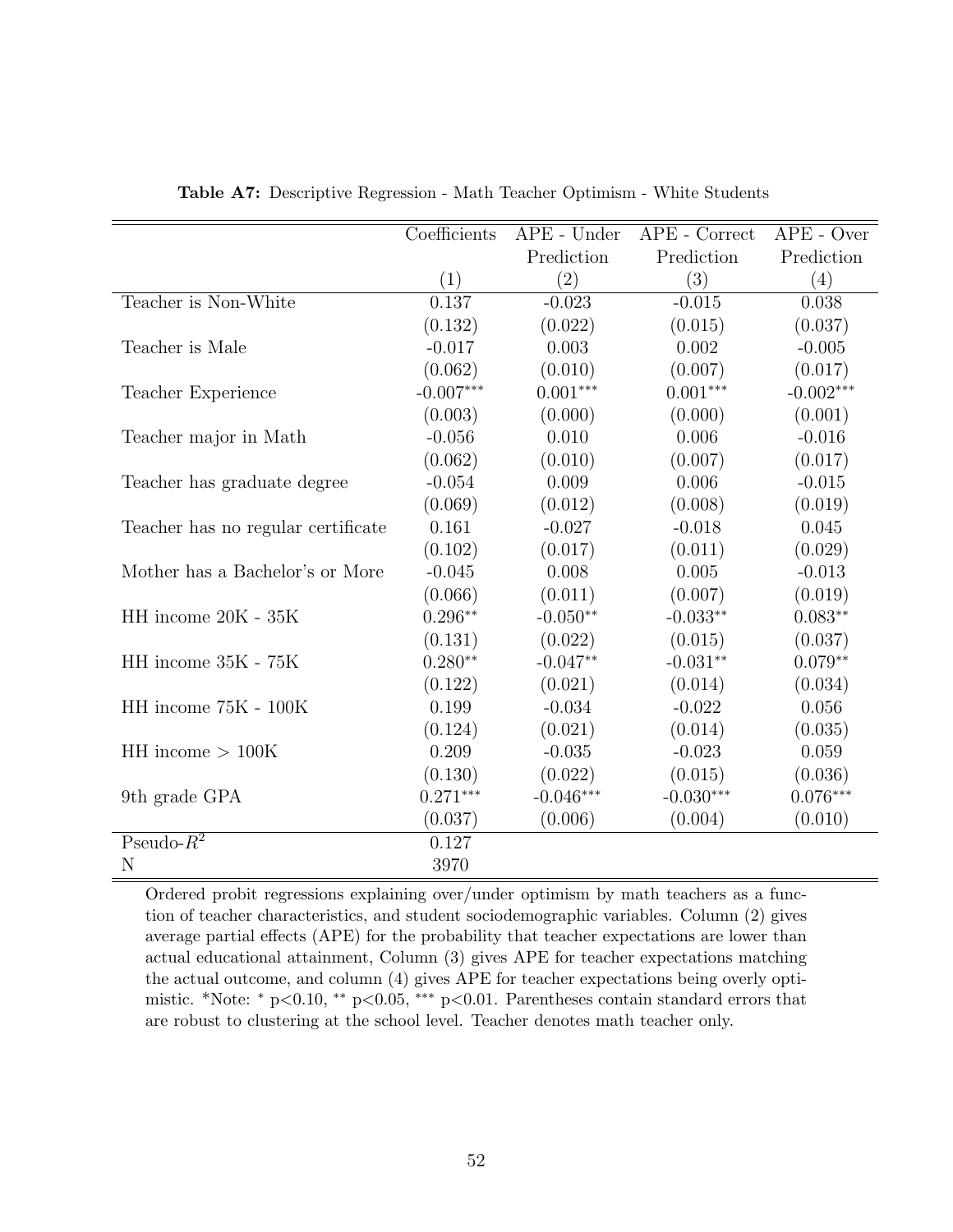|                                    | $\overline{\text{Coefficients}}$ | $APE$ - Under | APE - Correct | $APE$ - Over |
|------------------------------------|----------------------------------|---------------|---------------|--------------|
|                                    |                                  | Prediction    | Prediction    | Prediction   |
|                                    | (1)                              | (2)           | (3)           | (4)          |
| Teacher is Non-White               | $0.580*$                         | $-0.110*$     | $-0.005$      | $0.115*$     |
|                                    | (0.304)                          | (0.057)       | (0.003)       | (0.060)      |
| Teacher is Male                    | $-0.094$                         | 0.018         | 0.001         | $-0.019$     |
|                                    | (0.222)                          | (0.042)       | (0.002)       | (0.044)      |
| Teacher Experience                 | $-0.001$                         | 0.000         | 0.000         | $-0.000$     |
|                                    | (0.013)                          | (0.002)       | (0.000)       | (0.003)      |
| Teacher major in Math              | 0.147                            | $-0.028$      | $-0.001$      | 0.029        |
|                                    | (0.210)                          | (0.040)       | (0.002)       | (0.042)      |
| Teacher has graduate degree        | $-0.255$                         | 0.048         | 0.002         | $-0.051$     |
|                                    | (0.212)                          | (0.040)       | (0.002)       | (0.042)      |
| Teacher has no regular certificate | $-0.041$                         | 0.008         | 0.000         | $-0.008$     |
|                                    | (0.435)                          | (0.082)       | (0.004)       | (0.086)      |
| Mother has a Bachelor's or More    | 0.248                            | $-0.047$      | $-0.002$      | 0.049        |
|                                    | (0.328)                          | (0.062)       | (0.003)       | (0.065)      |
| HH income 20K - 35K                | 0.155                            | $-0.029$      | $-0.001$      | 0.031        |
|                                    | (0.243)                          | (0.046)       | (0.002)       | (0.048)      |
| HH income 35K - 75K                | $-0.023$                         | 0.004         | 0.000         | $-0.004$     |
|                                    | (0.247)                          | (0.047)       | (0.002)       | (0.049)      |
| HH income 75K - 100K               | $-0.024$                         | 0.005         | 0.000         | $-0.005$     |
|                                    | (0.386)                          | (0.073)       | (0.004)       | (0.077)      |
| $HH$ income $> 100K$               | 0.165                            | $-0.031$      | $-0.002$      | 0.033        |
|                                    | (0.418)                          | (0.079)       | (0.004)       | (0.083)      |
| 9th grade GPA                      | $0.553***$                       | $-0.105***$   | $-0.005***$   | $0.110***$   |
|                                    | (0.132)                          | (0.023)       | (0.002)       | (0.024)      |
| Pseudo- $R^2$                      | 0.355                            |               |               |              |
| N                                  | 610                              |               |               |              |

Table A8: Descriptive Regression - Math Teacher Optimism - Black Students

Ordered probit regressions explaining over/under optimism by math teachers as a function of teacher characteristics, and student sociodemographic variables. Column (2) gives average partial effects (APE) for the probability that teacher expectations are lower than actual educational attainment, Column (3) gives APE for teacher expectation matching actual outcome, and column (4) gives APE for teacher's expectation being overly optimistic. \*Note: <sup>∗</sup> p<0.10, ∗∗ p<0.05, ∗∗∗ p<0.01. Parentheses contain standard errors that are robust to clustering at the school level. Teacher denotes math teacher only.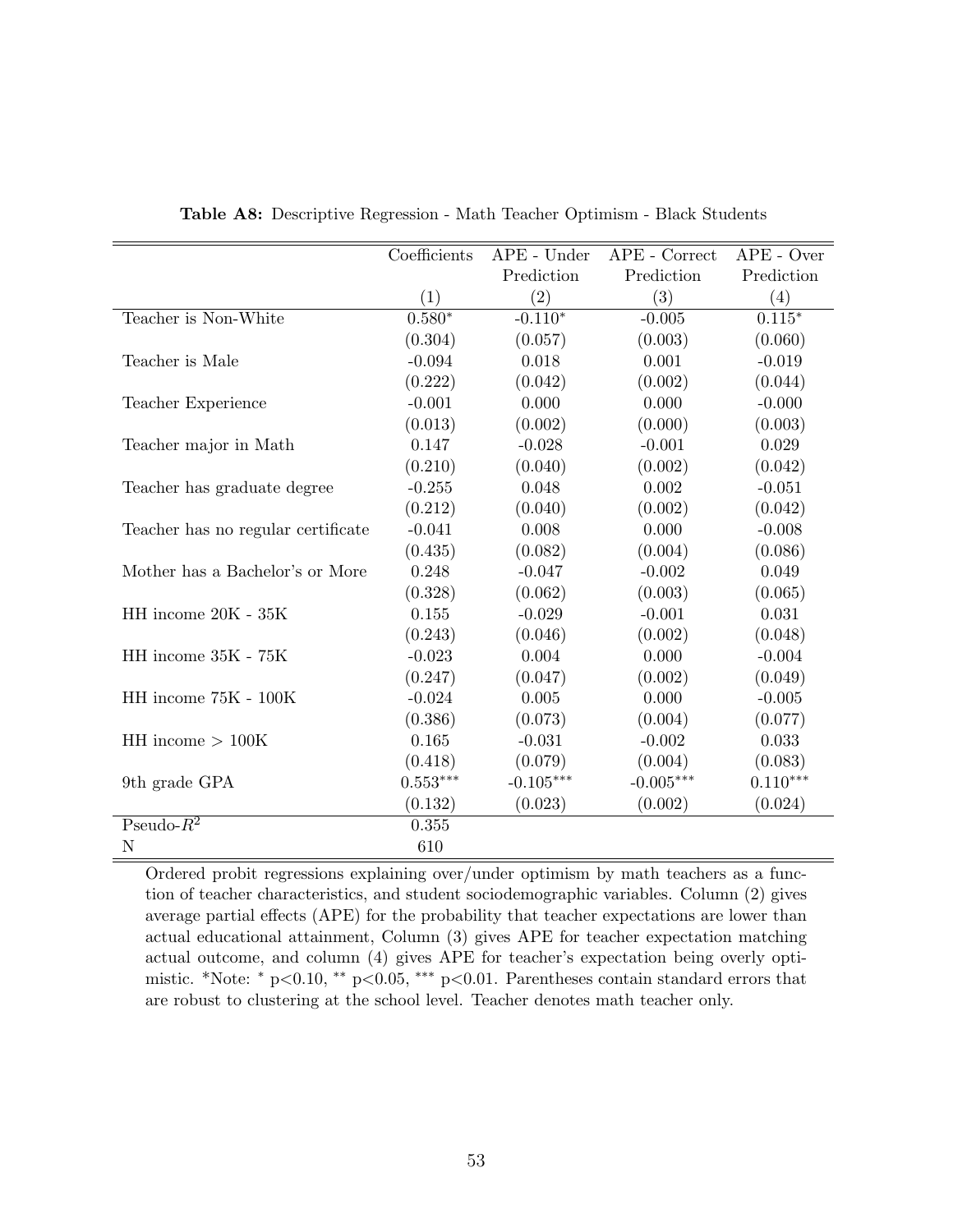|                                    | (1)        | (2)         | (3)         | $\left(4\right)$ |
|------------------------------------|------------|-------------|-------------|------------------|
| Teacher Non-White                  | 0.342      | $-0.050$    | $-0.026$    | 0.076            |
|                                    | (0.275)    | (0.041)     | (0.020)     | (0.061)          |
| Teacher is Male                    | 0.042      | $-0.006$    | $-0.003$    | 0.009            |
|                                    | (0.212)    | (0.031)     | (0.016)     | (0.047)          |
| Teacher Experience                 | 0.002      | $-0.000$    | $-0.000$    | 0.000            |
|                                    | (0.010)    | (0.001)     | (0.001)     | (0.002)          |
| Teacher major in Math              | $-0.246$   | 0.036       | 0.019       | $-0.055$         |
|                                    | (0.201)    | (0.030)     | (0.015)     | (0.045)          |
| Teacher has graduate degree        | $-0.301$   | 0.044       | 0.023       | $-0.067$         |
|                                    | (0.233)    | (0.034)     | (0.018)     | (0.052)          |
| Teacher has no regular certificate | $-0.160$   | 0.023       | 0.012       | $-0.036$         |
|                                    | (0.329)    | (0.048)     | (0.025)     | (0.073)          |
| Mother has a Bachelor's or More    | 0.087      | $-0.013$    | $-0.007$    | 0.019            |
|                                    | (0.260)    | (0.038)     | (0.020)     | (0.058)          |
| HH income 20K - 35K                | $-0.170$   | 0.025       | 0.013       | $-0.038$         |
|                                    | (0.199)    | (0.029)     | (0.015)     | (0.045)          |
| HH income 35K - 75K                | $-0.187$   | 0.027       | 0.014       | $-0.042$         |
|                                    | (0.247)    | (0.036)     | (0.019)     | (0.055)          |
| HH income 75K - 100K               | 0.163      | $-0.024$    | $-0.012$    | 0.036            |
|                                    | (0.379)    | (0.056)     | (0.029)     | (0.085)          |
| $HH$ income $> 100K$               | $-0.009$   | 0.001       | 0.001       | $-0.002$         |
|                                    | (0.437)    | (0.064)     | (0.033)     | (0.098)          |
| 9th grade GPA                      | $0.403***$ | $-0.059***$ | $-0.031***$ | $0.090***$       |
|                                    | (0.095)    | (0.014)     | (0.007)     | (0.021)          |
| Pseudo- $R^2$                      | 0.364      |             |             |                  |
| N                                  | 720        |             |             |                  |

Table A9: Descriptive Regression - Math Teacher Optimism - Hispanic Students

Ordered probit regressions explaining over/under optimism by math teachers as a function of teacher characteristics, and student sociodemographic variables. Column (2) gives average partial effects (APE) for the probability that teacher expectations are lower than actual educational attainment, Column (3) gives APE for teacher expectations matching actual outcome, and Column (4) gives APE for teacher expectations being overly optimistic. \*Note: <sup>∗</sup> p<0.10, ∗∗ p<0.05, ∗∗∗ p<0.01. Parentheses contain standard errors that are robust to clustering at the school level. Teacher denotes math teacher only.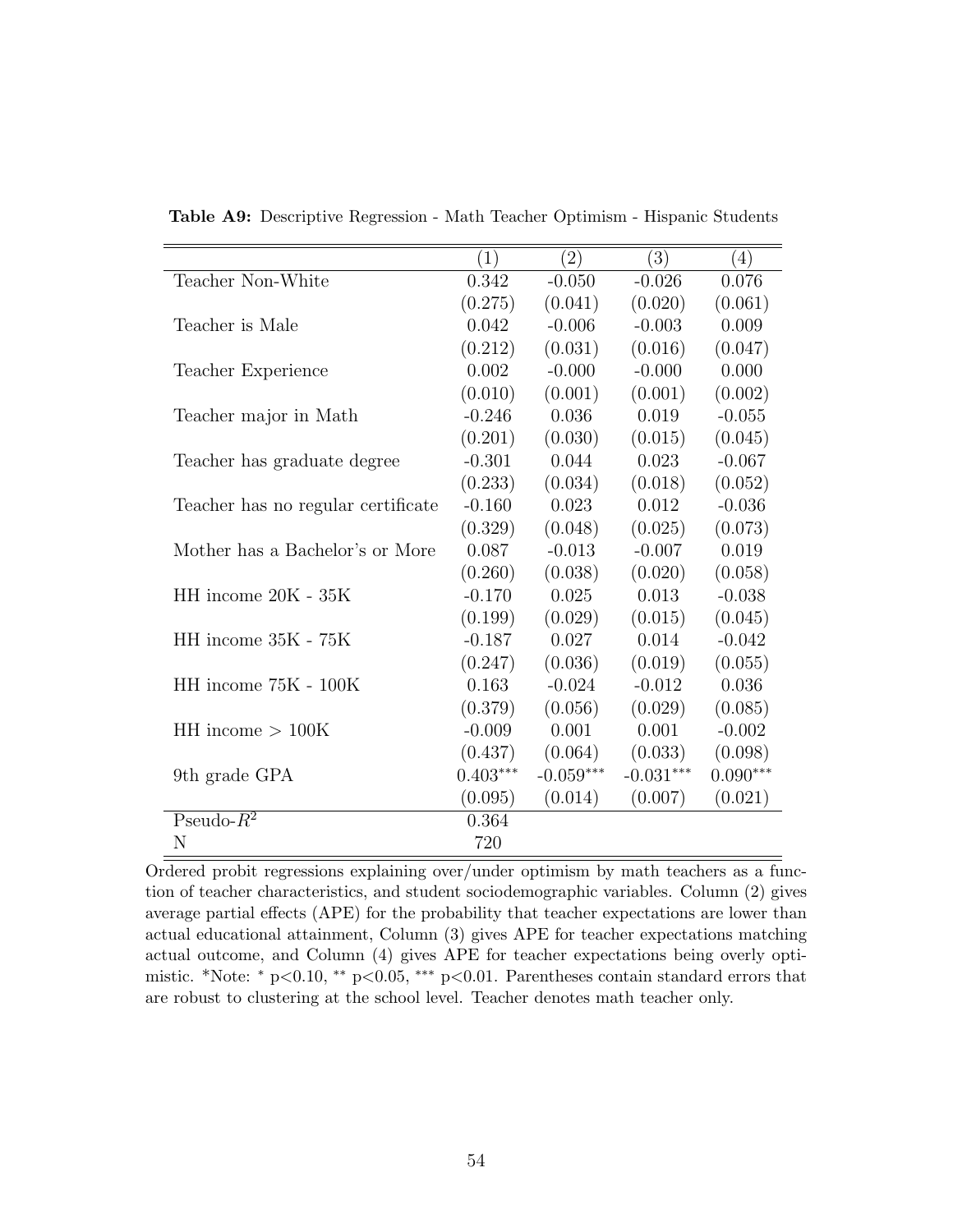|                                    | Coefficients   | APE - Under | APE - Correct | $APE$ - Over |
|------------------------------------|----------------|-------------|---------------|--------------|
|                                    |                | Prediction  | Prediction    | Prediction   |
|                                    | (1)            | (2)         | (3)           | (4)          |
| Teacher is Non-White               | 0.153          | $-0.028$    | $-0.013$      | 0.042        |
|                                    | (0.151)        | (0.028)     | (0.013)       | (0.041)      |
| Teacher is Male                    | 0.113          | $-0.021$    | $-0.010$      | 0.031        |
|                                    | (0.073)        | (0.014)     | (0.006)       | (0.020)      |
| Teacher Experience                 | $-0.009**$     | $0.002**$   | $0.001**$     | $-0.002**$   |
|                                    | (0.004)        | (0.001)     | (0.000)       | (0.001)      |
| Teacher major in Math              | $-0.005$       | 0.001       | 0.000         | $-0.001$     |
|                                    | (0.073)        | (0.014)     | (0.006)       | (0.020)      |
| Teacher has graduate degree        | $-0.002$       | 0.000       | 0.000         | $-0.001$     |
|                                    | (0.085)        | (0.016)     | (0.007)       | (0.023)      |
| Teacher has no regular certificate | $0.150\,$      | $-0.028$    | $-0.013$      | 0.041        |
|                                    | (0.115)        | (0.021)     | (0.010)       | (0.031)      |
| Student is American Indian         | 0.427          | $-0.079$    | $-0.037$      | 0.116        |
|                                    | (0.610)        | (0.113)     | (0.052)       | (0.166)      |
| Student is Asian                   | $-0.270**$     | $0.050**$   | $0.023**$     | $-0.073**$   |
|                                    | (0.133)        | (0.025)     | (0.011)       | (0.036)      |
| Student is Black                   | $-0.193$       | 0.036       | 0.017         | $-0.053$     |
|                                    | (0.128)        | (0.024)     | (0.011)       | (0.035)      |
| Student is Hispanic                | $-0.175$       | $\,0.033\,$ | $0.015\,$     | $-0.048$     |
|                                    | (0.126)        | (0.023)     | (0.011)       | (0.034)      |
| Student is Multiple Race           | $-0.156$       | 0.029       | 0.013         | $-0.042$     |
|                                    | (0.135)        | (0.025)     | (0.012)       | (0.037)      |
| Mother has a Bachelor's or More    | $-0.042$       | 0.008       | 0.004         | $-0.011$     |
|                                    | (0.090)        | (0.017)     | (0.008)       | (0.024)      |
| HH income $20K$ - $35K$            | $0.272*$       | $-0.051*$   | $-0.023*$     | $0.074*$     |
|                                    | (0.143)        | (0.026)     | (0.012)       | (0.039)      |
| HH income 35K - 75K                | $0.228^{\ast}$ | $-0.042*$   | $-0.020*$     | $0.062*$     |
|                                    | (0.135)        | (0.025)     | (0.012)       | (0.037)      |
| HH income $75K - 100K$             | $0.257*$       | $-0.048*$   | $-0.022*$     | $0.070*$     |
|                                    | (0.145)        | (0.027)     | (0.013)       | (0.040)      |
| $HH$ income $> 100K$               | 0.197          | $-0.037$    | $-0.017$      | 0.054        |
|                                    | (0.148)        | (0.027)     | (0.013)       | (0.040)      |
| 9th grade GPA                      | $0.279***$     | $-0.052***$ | $-0.024***$   | $0.076***$   |
|                                    | (0.044)        | (0.008)     | (0.004)       | (0.012)      |
| Pseudo- $R^2$                      | 0.171          |             |               |              |
| $\mathbf N$                        | $2870\,$       |             |               |              |

Table A10: Correlates of over/under optimism, Math Teacher (Ordered Probit Coefficients), Male Students Only

Ordered probit regressions explaining over/under optimism by math teachers as a function of teacher characteristics, and student sociodemographic variables. Column (2) gives average partial effects (APE) for the probability that teacher expectations are lower than actual educational attainment, Column (3) gives APE for teacher expectations matching actual outcome, and Column (4) gives APE for teacher expectations being overly optimistic. \*Note: <sup>∗</sup> p<0.10, ∗∗ p<0.05, ∗∗∗ p<0.01. Parentheses contain standard errors that are robust to clustering at the school level. Teacher denotes math teacher only.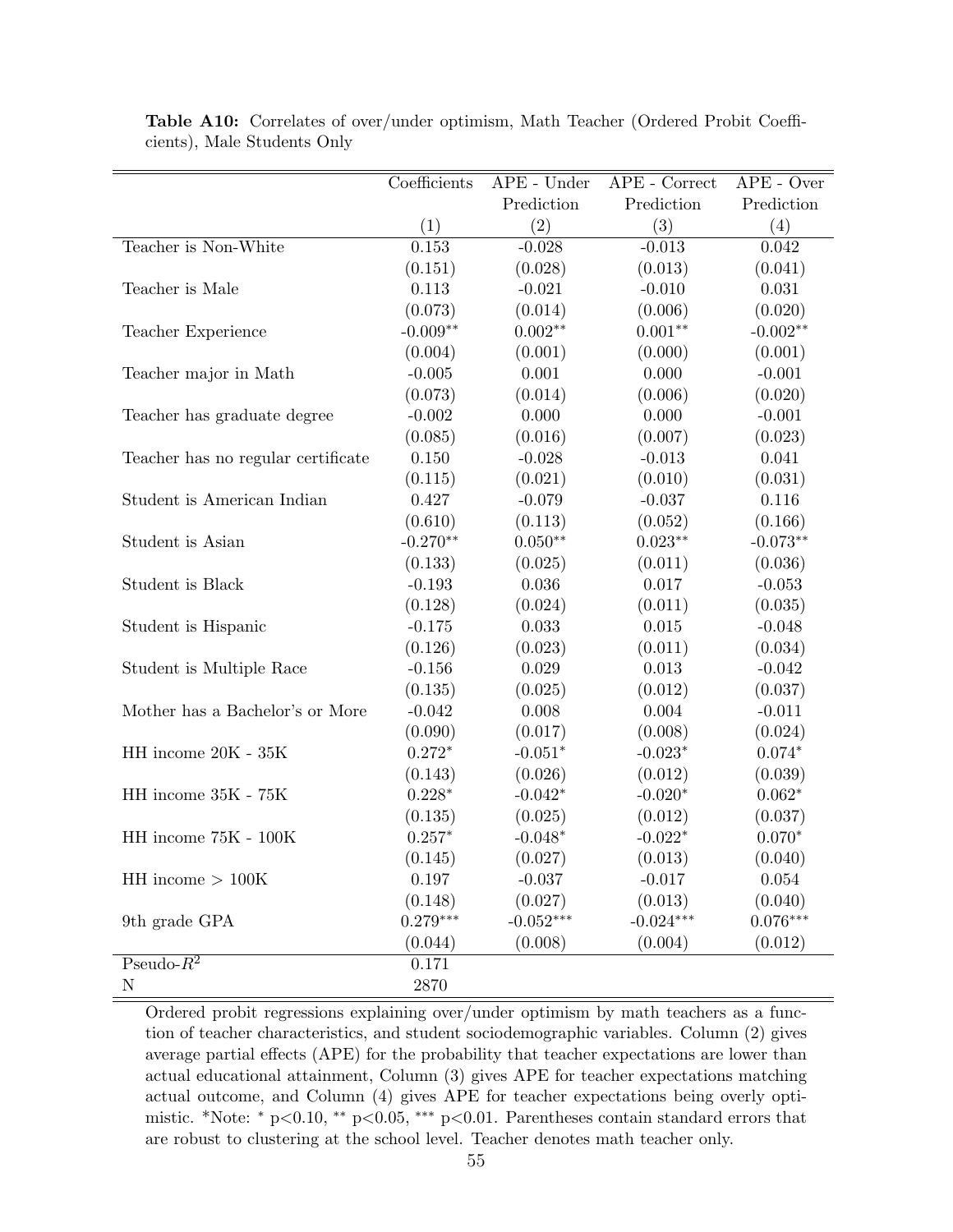<span id="page-56-0"></span>

|                                    | Coefficients | APE - Under | APE - Correct | $APE - Over$ |
|------------------------------------|--------------|-------------|---------------|--------------|
|                                    |              | Prediction  | Prediction    | Prediction   |
|                                    | (1)          | (2)         | (3)           | (4)          |
| Teacher is Non-White               | $0.260*$     | $-0.044*$   | $-0.025*$     | $0.069*$     |
|                                    | (0.143)      | (0.024)     | (0.014)       | (0.038)      |
| Teacher is Male                    | $-0.147**$   | $0.025**$   | $0.014**$     | $-0.039**$   |
|                                    | (0.072)      | (0.012)     | (0.007)       | (0.019)      |
| Teacher Experience                 | $-0.007**$   | $0.001**$   | $0.001**$     | $-0.002**$   |
|                                    | (0.004)      | (0.001)     | (0.000)       | (0.001)      |
| Teacher major in Math              | $-0.084$     | 0.014       | 0.008         | $-0.022$     |
|                                    | (0.072)      | (0.012)     | (0.007)       | (0.019)      |
| Teacher has graduate degree        | $-0.118$     | 0.020       | 0.011         | $-0.031$     |
|                                    | (0.079)      | (0.013)     | (0.008)       | (0.021)      |
| Teacher has no regular certificate | 0.087        | $-0.015$    | $-0.008$      | 0.023        |
|                                    | (0.121)      | (0.020)     | (0.012)       | (0.032)      |
| Student is American Indian         | 0.228        | $-0.039$    | $-0.022$      | 0.060        |
|                                    | (0.348)      | (0.059)     | (0.033)       | (0.092)      |
| Student is Asian                   | $-0.114$     | 0.019       | $0.011\,$     | $-0.030$     |
|                                    | (0.150)      | (0.025)     | (0.014)       | (0.040)      |
| <b>Student is Black</b>            | $-0.265**$   | $0.045**$   | $0.025**$     | $-0.070**$   |
|                                    | (0.111)      | (0.019)     | (0.011)       | (0.029)      |
| Student is Hispanic                | 0.048        | $-0.008$    | $-0.005$      | 0.013        |
|                                    | (0.115)      | (0.019)     | (0.011)       | (0.030)      |
| Student is Multiple Race           | $0.249*$     | $-0.042*$   | $-0.024*$     | $0.066*$     |
|                                    | (0.139)      | (0.024)     | (0.013)       | (0.037)      |
| Mother has a Bachelor's or More    | 0.104        | $-0.018$    | $-0.010$      | 0.028        |
|                                    | (0.083)      | (0.014)     | (0.008)       | (0.022)      |
| HH income 20K - 35K                | $0.130\,$    | $-0.022$    | $-0.012$      | $\,0.034\,$  |
|                                    | (0.116)      | (0.020)     | (0.011)       | (0.031)      |
| HH income 35K - 75K                | 0.114        | $-0.019$    | $-0.011$      | 0.030        |
|                                    | (0.106)      | (0.018)     | (0.010)       | (0.028)      |
| HH income 75K - 100K               | 0.059        | $-0.010$    | $-0.006$      | 0.016        |
|                                    | (0.117)      | (0.020)     | (0.011)       | (0.031)      |
| $HH$ income $> 100K$               | 0.068        | $-0.012$    | $-0.006$      | 0.018        |
|                                    | (0.118)      | (0.020)     | (0.011)       | (0.031)      |
| 9th grade GPA                      | $0.327***$   | $-0.055***$ | $-0.031***$   | $0.086***$   |
|                                    | (0.044)      | (0.008)     | (0.004)       | (0.011)      |
| Pseudo- $R^2$                      | 0.175        |             |               |              |
| ${\bf N}$                          | 3190         |             |               |              |

Table A11: Descriptive Regression - Math Teacher Optimism - Female Students

Ordered probit regression explaining over/under optimism by math teachers as a function of teacher characteristics, and student sociodemographic variables. Column (2) gives average partial effects (APE) for the probability that teacher expectations are lower than actual educational attainment, Column (3) gives APE for teacher expectations matching actual outcome, and Column (4) gives APE for teacher expectations being overly optimistic. \*Note: <sup>∗</sup> p<0.10, ∗∗ p<0.05, ∗∗∗ p<0.01. Parentheses contain standard errors that are robust to clustering at the school level. Teacher denotes math teacher only.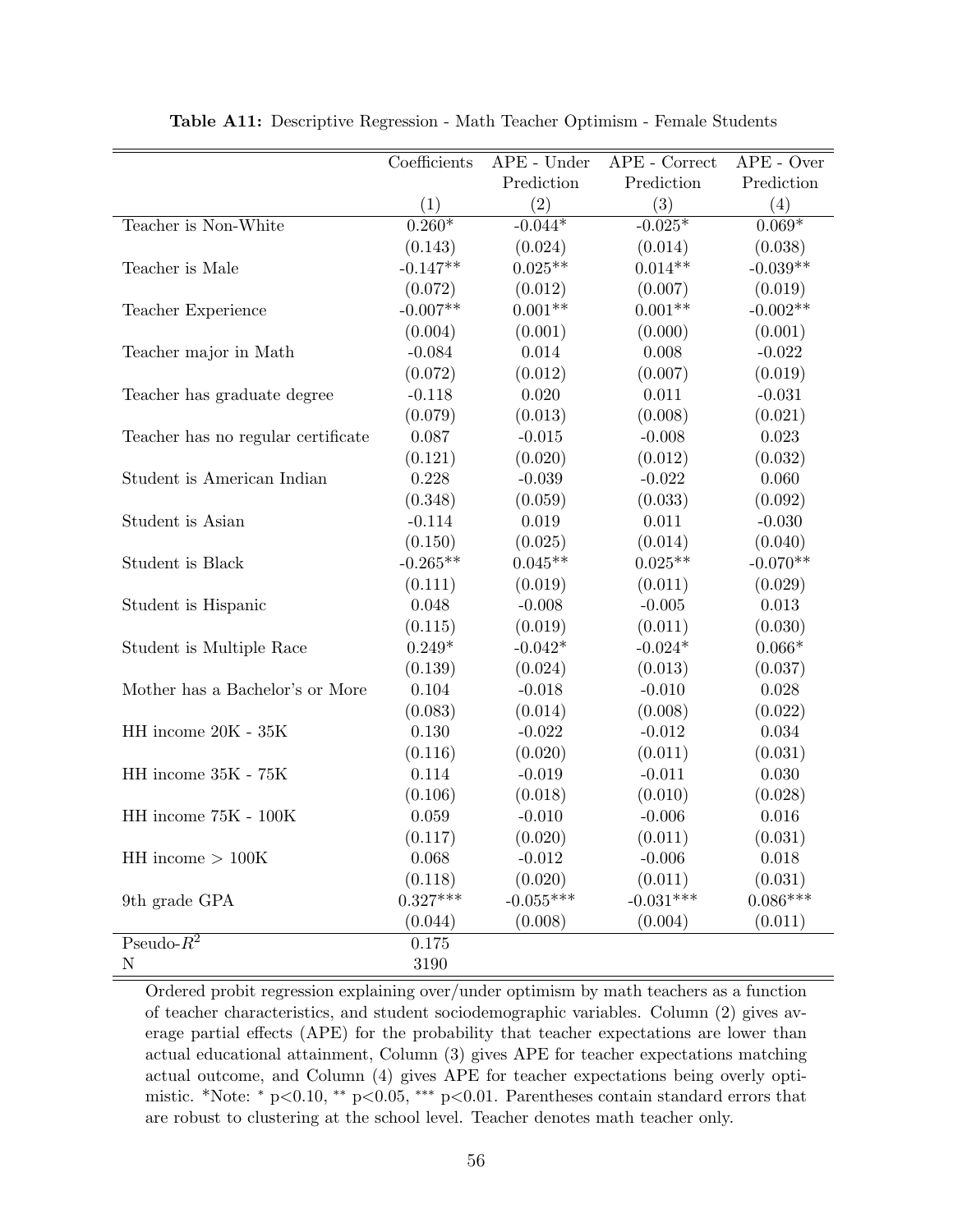## <span id="page-57-0"></span>Appendix B Additional Results on Identification

In the main text, we claimed that we could identify the impact of bias without using additional data if were are willing to make parameter restrictions. One of the reasons we instead opt for using additional data is that it will allow us to relax continuity of outcomes. Moreover, we can avoid parameter restrictions. Still, we think it is worth showing here that even if we limit ourselves to teacher expectations and student outcomes, we can still achieve identification of the magnitude bias, its various sources and its impact on outcomes.

In what follows, we omit the subscript i. Y is a continuous outcome.  $T_i$  are teacher expectations for teacher  $j \in \{1,2\}$  about the outcome Y. We have suppressed student indices.  $b_j$  are biases about the student for teacher j and will be explained below. We allow teachers to have mean expectations that deviate from each other and also from the true mean, denoted c. Teacher means are denoted  $c_j$ . This captures how, on average, teachers can be wrong. We also teachers to make a student specific error, which is denoted  $e_j$ . We also allow teachers be wrong about how  $\theta$  maps to outcomes.

$$
Y = c_y + \theta + [b_1 + b_2]\gamma + e_y
$$
  
\n
$$
T_1 = c_1 + \phi\theta + e_1
$$
  
\n
$$
T_2 = c_2 + \phi\theta + e_2
$$
\n(26)

Notice, we have made parameter restrictions. In particular,  $\phi_1 = \phi_2 \equiv \phi$  and  $\gamma_1 = \gamma_2 \equiv \gamma$ . We also assume that the disturbances e and  $\theta$  are all normally distributed and independent of one another with mean zero:

$$
\begin{array}{rcl}\n\theta & \sim & N(0, \sigma_{\theta}^2) \\
e_y & \sim & N(0, \sigma_y^2) \\
e_1 & \sim & N(0, \sigma_1^2) \\
e_2 & \sim & N(0, \sigma_2^2)\n\end{array} \tag{27}
$$

Rewrite the production of expectations to be:

$$
T_1 = c_y + \theta + (c_1 - c_y) + (\phi - 1)\theta + e_1
$$
  
\n
$$
T_2 = c_y + \theta + (c_2 - c_y) + (\phi - 1)\theta + e_2
$$
\n(28)

Notice teacher expectations are the correct expectations plus a systematic component  $c_1-c_y$ , a component that depends on ability  $\theta$  and an idiosyncratic component. Bias is defined as follows:

$$
T_1 - c_y - \theta \equiv b_1 = (c_1 - c_y) + (\phi - 1)\theta + e_1
$$
  
\n
$$
T_2 - c_y - \theta \equiv b_2 = (c_2 - c_y) + (\phi - 1)\theta + e_2
$$
\n(29)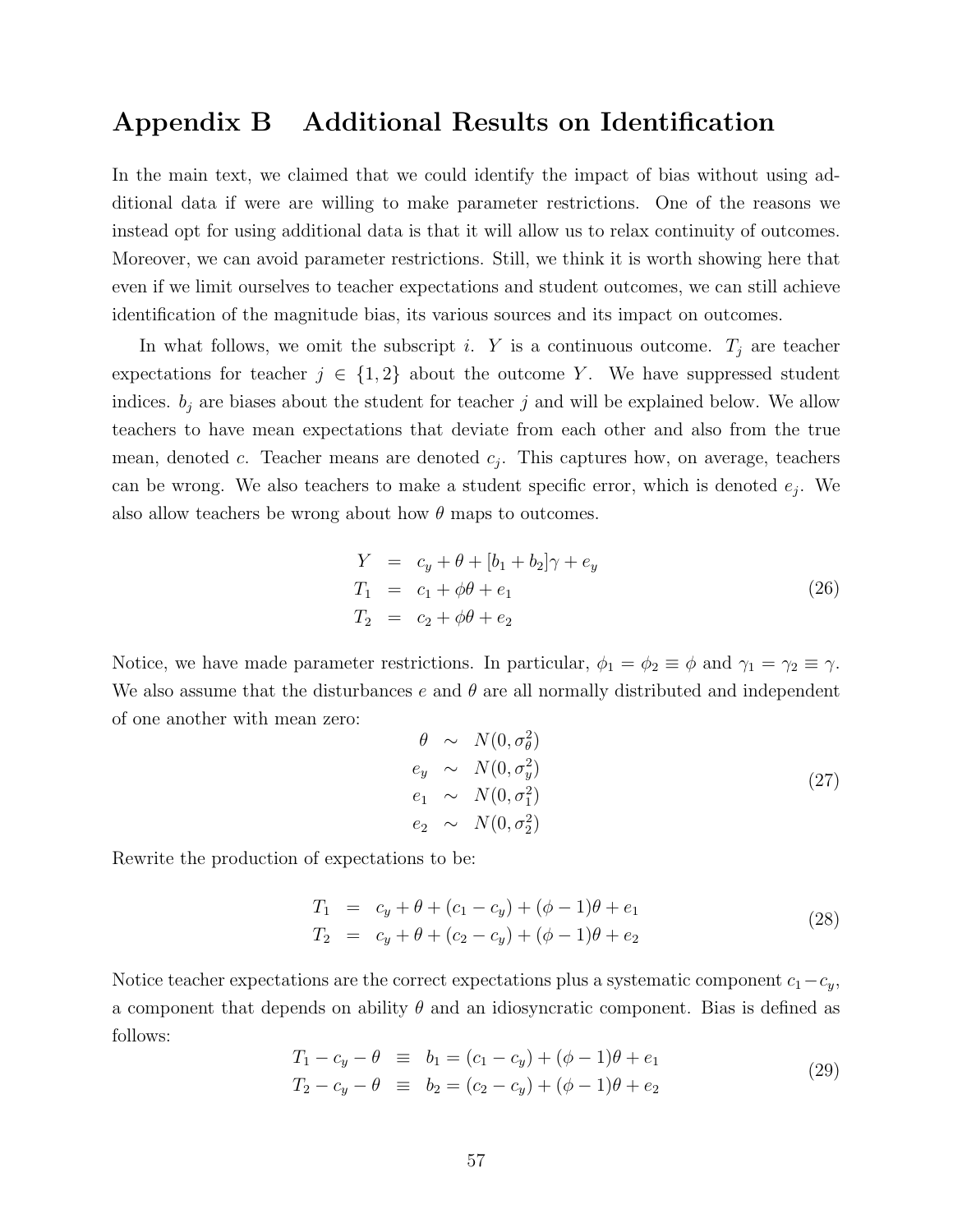Given the above, we re-write the outcome equation as follows:

$$
Y = c_y + (c_1 + c_2 - 2c_y)\gamma
$$
  
+ 
$$
\theta(1 + 2\gamma(\phi - 1))
$$
  
+ 
$$
e_1\gamma + e_2\gamma
$$
  
+ 
$$
e_y
$$
 (30)

Rewrite this as

$$
Y = \bar{c}_y + \theta \psi + e_1 \gamma + e_2 \gamma + e_y
$$
  
\n
$$
T_1 = c_1 + \phi \theta + e_1
$$
  
\n
$$
T_2 = c_2 + \phi \theta + e_2
$$
  
\n
$$
\bar{c}_y = c_y + (c_1 + c_2 - 2c_y) \gamma
$$
  
\n
$$
\psi = 1 + 2\gamma(\phi - 1)
$$
\n(31)

Once again, demean, so that  $Y - \bar{c}_y = \tilde{Y}$ ,  $T_1 - c_1 = \tilde{T}_1$  and  $T_2 - c_2 = \tilde{T}_2$ . Next, independence implies the following:

$$
Cov(\tilde{T}_1, \tilde{T}_2) = \phi^2 Var(\theta)
$$
  
\n
$$
Cov(\tilde{Y}, \tilde{T}_1) = \psi \phi Var(\theta) + \gamma Var(e_1)
$$
  
\n
$$
Cov(\tilde{Y}, \tilde{T}_2) = \psi \phi Var(\theta) + \gamma Var(e_2)
$$
  
\n
$$
Var(\tilde{T}_1) = \phi^2 Var(\theta) + Var(e_1)
$$
  
\n
$$
Var(\tilde{T}_2) = \phi^2 Var(\theta) + Var(e_2)
$$
\n(32)

Notice

$$
Var(e_1) = Var(\tilde{T}_1) - Cov(\tilde{T}_1, \tilde{T}_2)
$$
  
\n
$$
Var(e_2) = Var(\tilde{T}_2) - Cov(\tilde{T}_2, \tilde{T}_2)
$$
  
\n
$$
Cov(\tilde{Y}, \tilde{T}_1) - Cov(\tilde{Y}, \tilde{T}_2) = \gamma[Var(e_1) - Var(e_2)]
$$
\n(33)

Therefore

$$
\gamma = \frac{\text{Cov}(\tilde{Y}, \tilde{T}_1) - \text{Cov}(\tilde{Y}, \tilde{T}_2)}{\text{Var}(\tilde{T}_1) - \text{Var}(\tilde{T}_2)}\tag{34}
$$

Since we have  $\gamma$ , we can identify  $\phi$  and  $\psi$  as follows:

$$
\phi[\text{Cov}(\tilde{Y}, \tilde{T}_1) - \gamma \text{Var}(e_1)] = \psi \text{Cov}(\tilde{T}_1, \tilde{T}_2) = \psi \phi^2 \text{Var}(\theta)
$$
  
\n
$$
\implies \frac{\phi}{\psi} = \frac{\text{Cov}(\tilde{T}_1, \tilde{T}_2)}{[\text{Cov}(\tilde{Y}, \tilde{T}_1) - \gamma \text{Var}(e_1)]}
$$
  
\n
$$
= \frac{\text{Cov}(\tilde{T}_1, \tilde{T}_2)}{[\text{Cov}(\tilde{Y}, \tilde{T}_1) - \gamma (\text{Var}(\tilde{T}_1) - \text{Cov}(\tilde{T}_1, \tilde{T}_2))]}
$$
  
\n
$$
\equiv \Lambda
$$
\n(35)

We also have that

$$
\psi = 1 + 2\gamma(\phi - 1) \tag{36}
$$